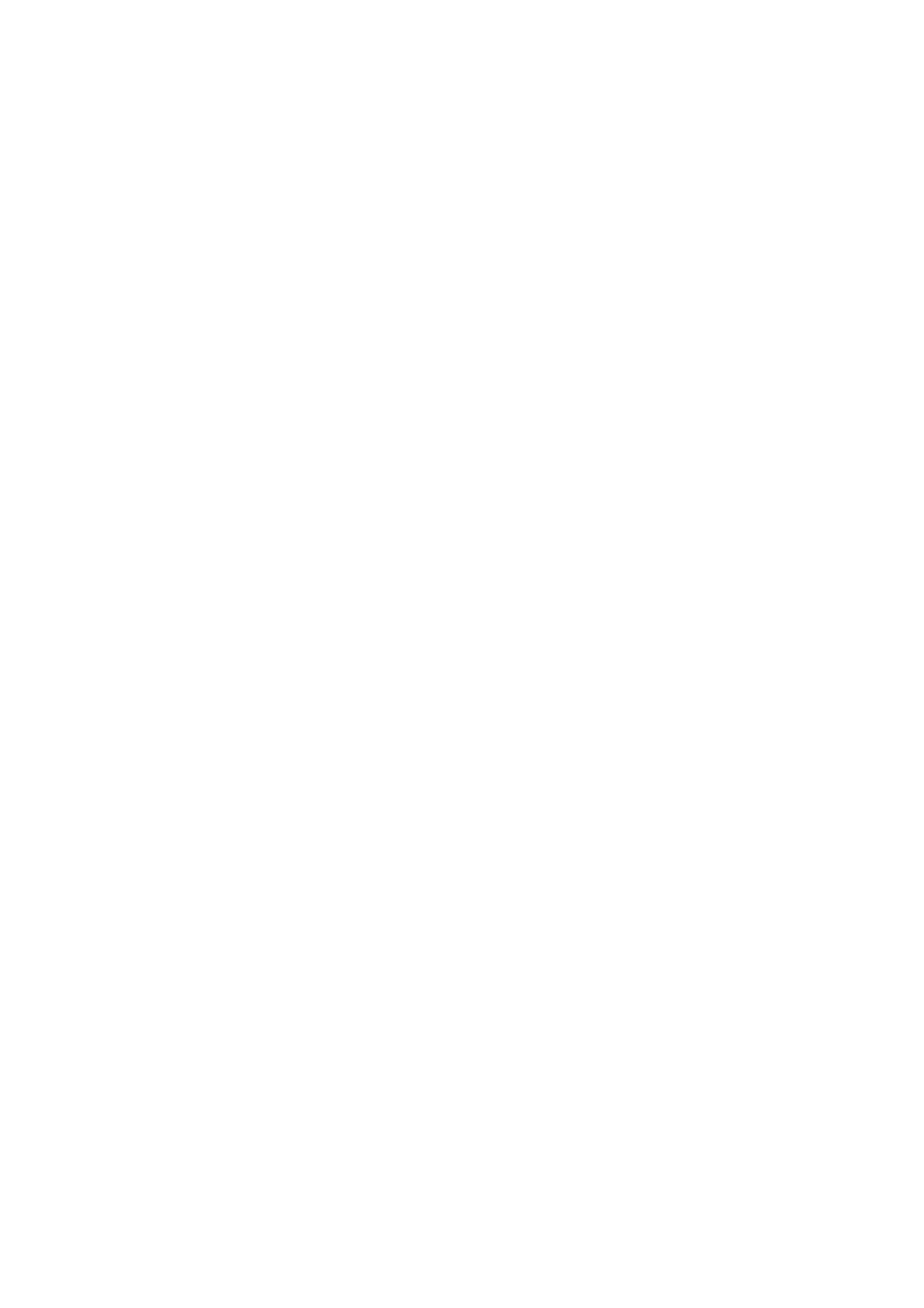## **STRUCTURES OF EDUCATION AND TRAINING SYSTEMS IN EUROPE**



**Prepared by** 

Judit Juhasz, Judit Lannert, Edit Sinka, Eva Tot

If you wish to obtain more details on education systems in Europe, please consult the EURYBASE database [\(http://www.eurydice.org](http://www.eurydice.org/)), the Cedefop database [\(http://www.cedefop.europa.eu/etv/Information\\_resources/NationalVet/Thematic/](http://www.cedefop.europa.eu/etv/Information_resources/NationalVet/Thematic/)) and the website of the European Training Foundation (<http://www.etf.europa.eu/>)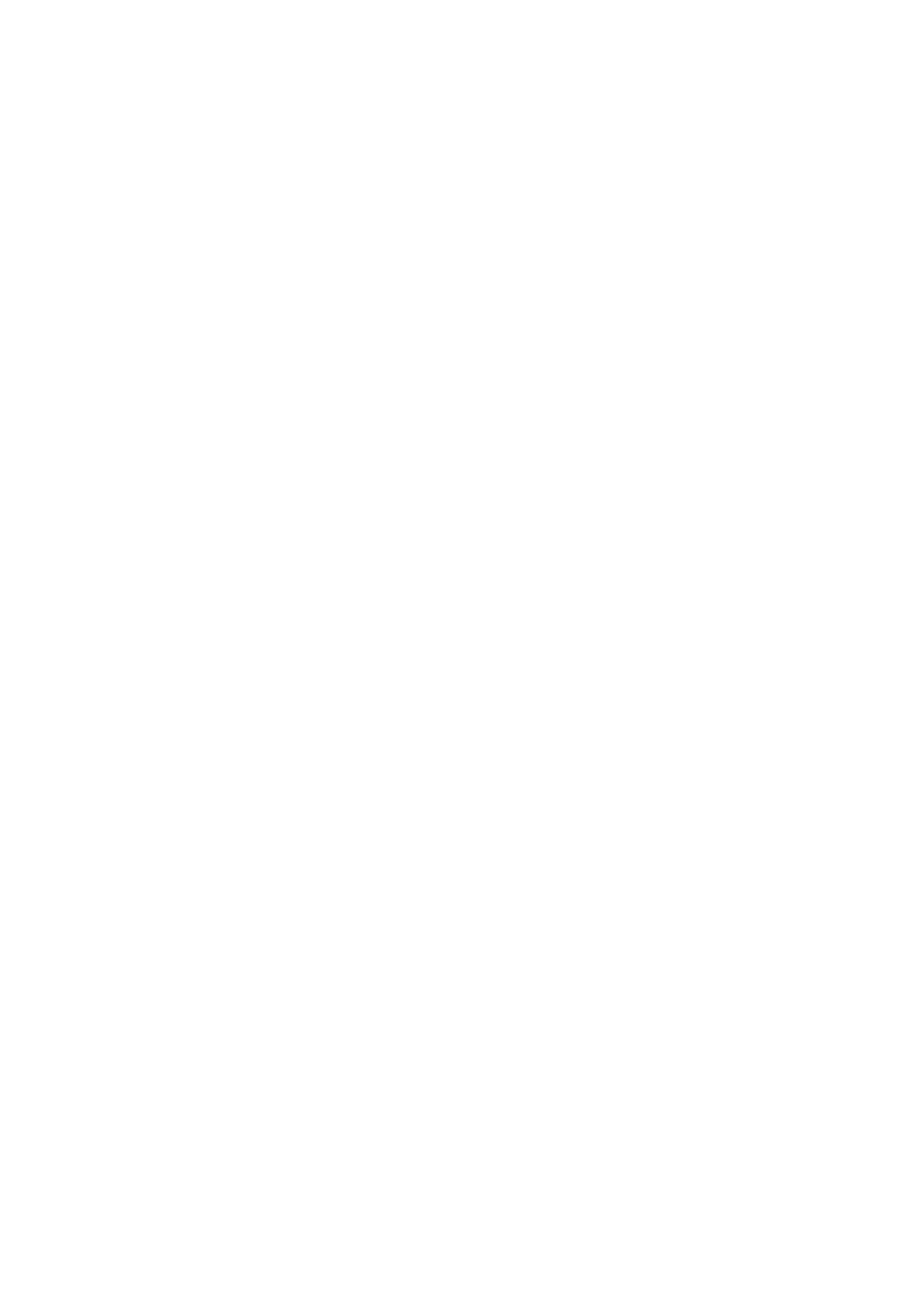# TABLE OF CONTENTS

|     | 1. INITIAL EDUCATION AND TRAINING: ORGANISATION, FUNDING AND |  |
|-----|--------------------------------------------------------------|--|
|     |                                                              |  |
| 1.1 |                                                              |  |
| 1.2 |                                                              |  |
| 1.3 |                                                              |  |
| 1.4 |                                                              |  |
|     |                                                              |  |
| 2.1 |                                                              |  |
| 2.2 |                                                              |  |
| 2.3 |                                                              |  |
| 2.4 |                                                              |  |
| 2.5 |                                                              |  |
|     |                                                              |  |
| 3.1 |                                                              |  |
| 3.2 |                                                              |  |
| 3.3 |                                                              |  |
| 3.4 |                                                              |  |
| 3.5 |                                                              |  |
| 3.6 |                                                              |  |
|     |                                                              |  |
| 4.1 |                                                              |  |
| 4.2 |                                                              |  |
| 4.3 |                                                              |  |
| 4.4 |                                                              |  |
| 4.5 |                                                              |  |
| 4.6 |                                                              |  |
|     |                                                              |  |
| 5.1 |                                                              |  |
| 5.2 |                                                              |  |
| 5.3 |                                                              |  |
| 5.4 |                                                              |  |
| 5.5 |                                                              |  |
| 5.6 |                                                              |  |
|     |                                                              |  |
| 6.1 |                                                              |  |
| 6.2 |                                                              |  |
| 6.3 |                                                              |  |
| 6.4 |                                                              |  |
| 6.5 |                                                              |  |
| 6.6 |                                                              |  |
|     |                                                              |  |
| 7.1 |                                                              |  |
| 7.2 |                                                              |  |
| 7.3 |                                                              |  |
| 7.4 |                                                              |  |
| 7.5 |                                                              |  |
| 7.6 |                                                              |  |
| 7.7 |                                                              |  |
|     |                                                              |  |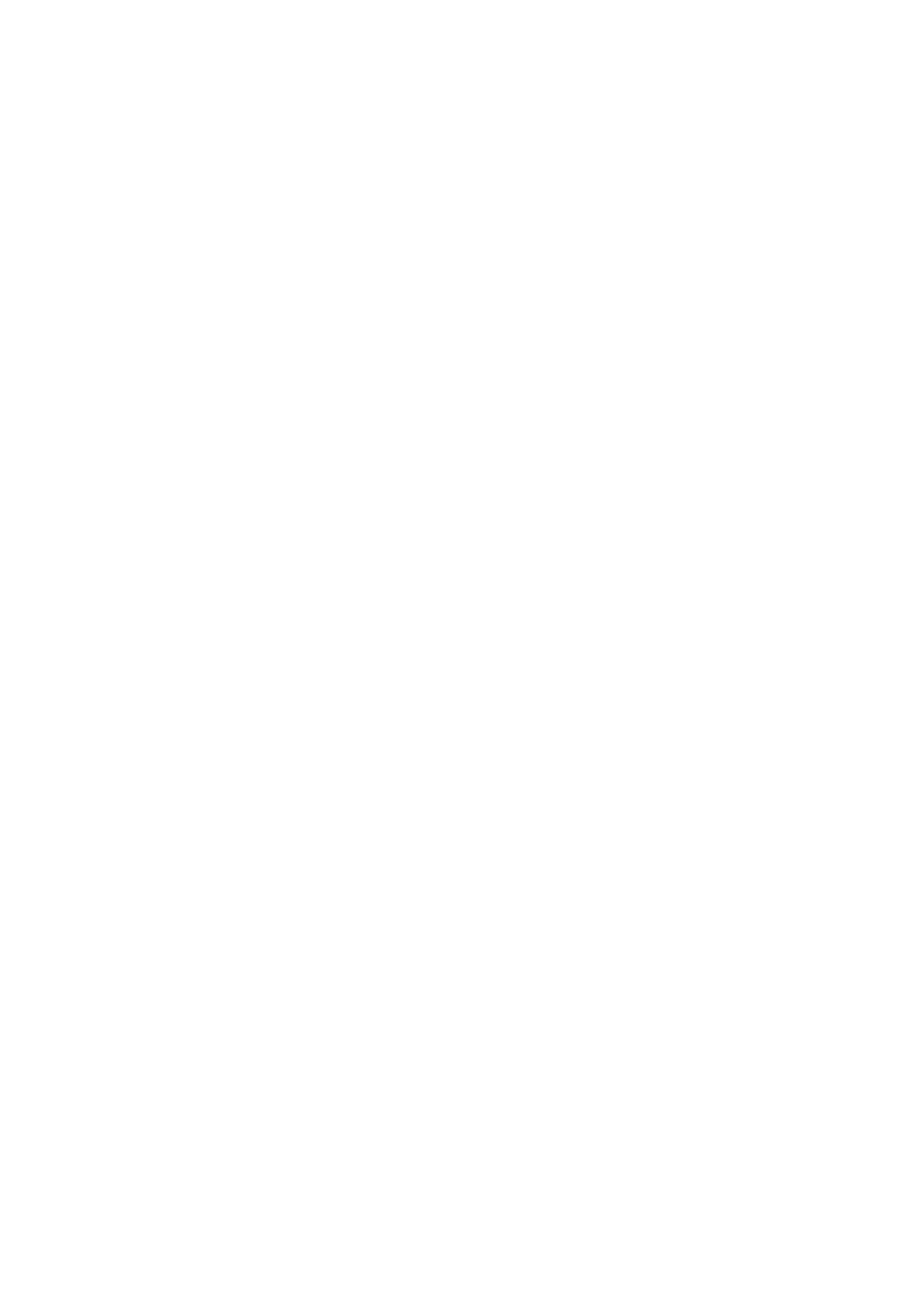### <span id="page-6-0"></span>INTRODUCTION: GENERAL POLICY CONTEXT

In 1989/90 Hungary experienced a peaceful political and social changeover as part of the landslide transformation marked by the collapse of the Soviet empire and the fall of communism. Since the promulgation of the Amendment of the Constitution on 23 October 1989 Hungary has been a parliamentary democracy. The Republic of Hungary is an independent democratic state of due procedure. The country joined the European Union in 2004.

Hungary's supreme body of legislative power and popular representation is the unicameral National Assembly (National Assembly of the Republic of Hungary) with 386 members. The National Assembly elects the president of the Republic, the prime minister, the members of the Constitutional Court, the parliamentary commissioners (ombudsmen), the president of the Supreme Court and the prosecutor general. The president of the Republic of Hungary is elected by secret ballot with two-thirds majority for five years. Hungarian citizens with the right to vote above the age of 35 are eligible for the presidency. Executive power, i.e. government functions and the highest-level control of public administration is exercised by the government, in which the Prime Minister plays a dominant role.

The system of public administration is fairly decentralised. The (3152) elected bodies of local municipalities of villages and towns enjoy considerable political and financial independence. The country is divided into 19 counties, 7 statistical regions and Budapest, the capital. As regards public administration, an important development in the past years is the establishment of micro-regional associations, which go beyond traditional county organisations of public administration to ease the way for municipalities to establish regional co-operation on voluntary and multi-purposive basis. Microregional associations facilitate the complex application of regional development policy tools of the government geared to solving the social and economic problems specific to a micro region. The government's bill on reconstructing public administration and creating regions with elected bodies did not get the required two-thirds majority which is necessary for it to pass.

The general rights of local governments, set in the Constitution, are detailed in the Local Government Act. A local government is responsible for administration and development at the local level. It has competence over preserving the built-up and the natural environment, managing housing, providing services of local transport, public sanitation and fire protection.

Hungary occupies 93 030 square km of territory and had 10 031 million inhabitants on 1 January 2009; 14 thousand down year-on-year. The number of inhabitants has been declining due to natural attrition for the past 28 years. Population density per square km is 107.8 persons. Average life expectancy at birth was 69.8 years for men and 77.8 years for women in 2008. Nearly 70 per cent of the population live in towns and urban communities with Budapest and its agglomeration concentrating nearly 30 per cent of the total population.

The overwhelming majority (over 97 %) of the population of the Republic of Hungary is Hungarian (Magyar) and Hungarian is the official language. The Constitution recognises the national and ethnic minorities as constituent parts of the state and grants them rights to maintain their culture, to be educated in their native languages, to use their mother tongue and to use their names in their native language and to participate collectively in public affairs. Act LXXVII of 1993 on the Rights of National and Ethnic Minorities defines precisely the concept of national and ethnic minority. According to the Act thirteen ethnic or national groups are officially recognized as nationalities living in Hungary (Bulgarian, Roma, Greek, Croatian, Polish, German, Armenian, Romanian, Ruthenian, Serbian, Slovakian, Slovenian and Ukrainian). The 2001 census showed that 314,059 people of the Hungarian population claimed to be a member of a national or ethnic minority. They are represented by 1 827 local and 13 minority governments. The Constitution grants each ethnic and national minority equal treatment under the law and free use of their mother tongue.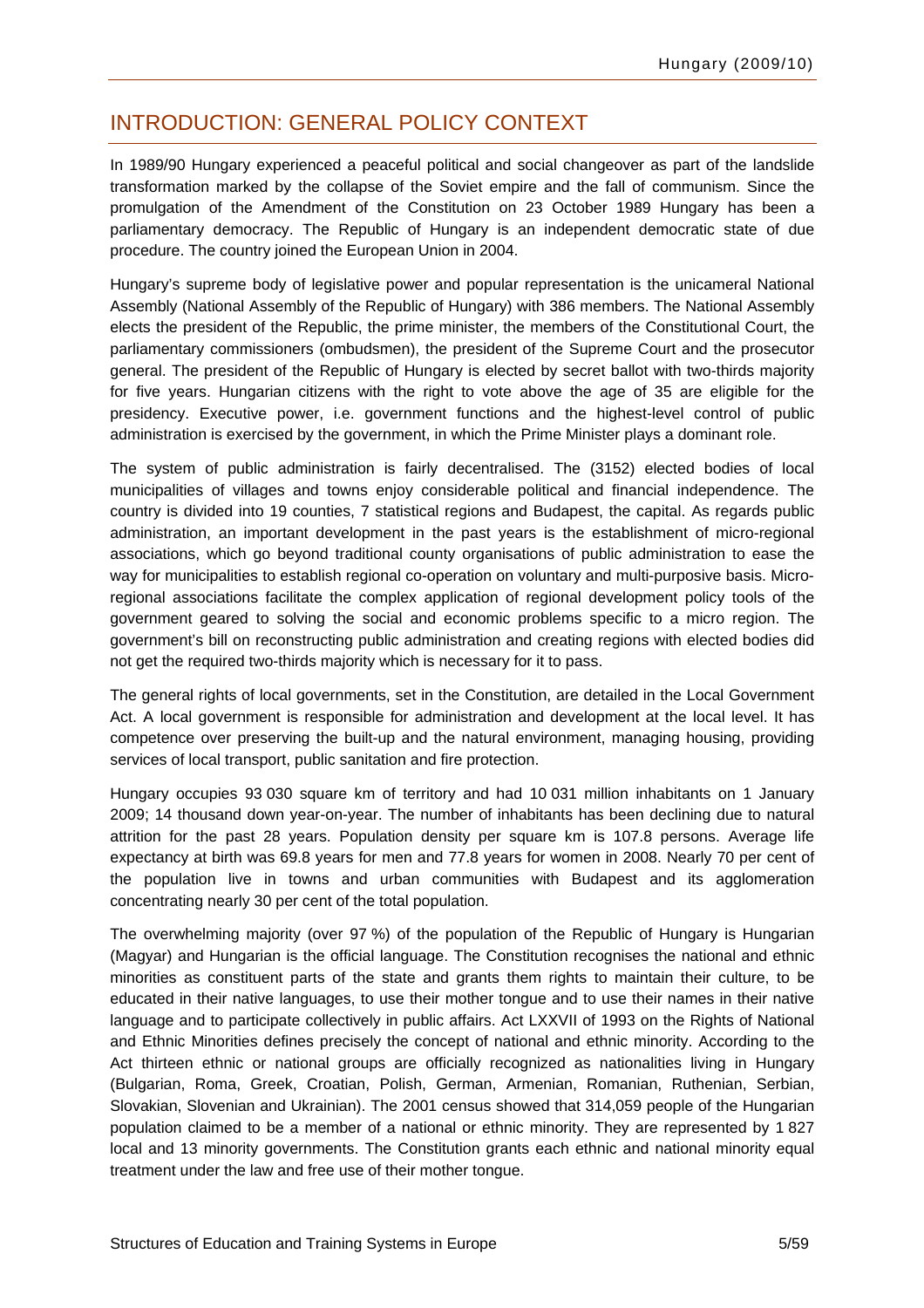The law on Public Education ensures the right to minority education and the right to be educated in the mother tongue. The National Core Curriculum recognizes five main types of programs for teaching minorities: instruction in the minority language (mother tongue program), bilingual education, Hungarian as the language of instruction with minority language taught as a foreign language (language teaching program), intercultural education programs and what are known as segregated remedial or corrective programs for Roma children.

On the basis of the Constitution of the Republic of Hungary the main statutory provisions referring to education include a number of basic constitutional values such as equal rights to education, freedom of conscience, maintenance of freedom of religion and the promotion of patriotism through education, as well as free access of national and ethnic minorities to education in their mother tongue.

Basic legislation on education and training and its reform is open to social dialogue in order to harmonise the interests of the various stakeholders with vested interests in shaping a competitive knowledge-based society. Educational legislation has been fully in line with EU recommendations and the provisions of the acquis.

Educational legislation is primarily enacted by the laws on education. Bills are prepared by the government based on continuous in-depth professional dialogue and co-operation with a network of social partners. The current legislative mechanism was established in the framework of 1985 Act on Public Education, which had declared the principles for professional independence of educational institutions, ensured basic guarantees for this, and justified pedagogical experiments.

The Act on Public Education, which entered into force in 1993, has since been amended repeatedly. Drafted also in response to the Bologna process, the Act on Higher Education took effect in 2005 (and has since been amended). (A former act was also promulgated in 2005.)

The Act on Public Education offers opportunity to organise extracurricular activities such as the Tanoda. Tanoda is a form of education that aims at reducing inequalities and helps disadvantaged children to be more successful at school. The regulations were modified in order to enhance the progression of children living in poor families to help them obtain vocational qualification and/or secondary school leaving examination.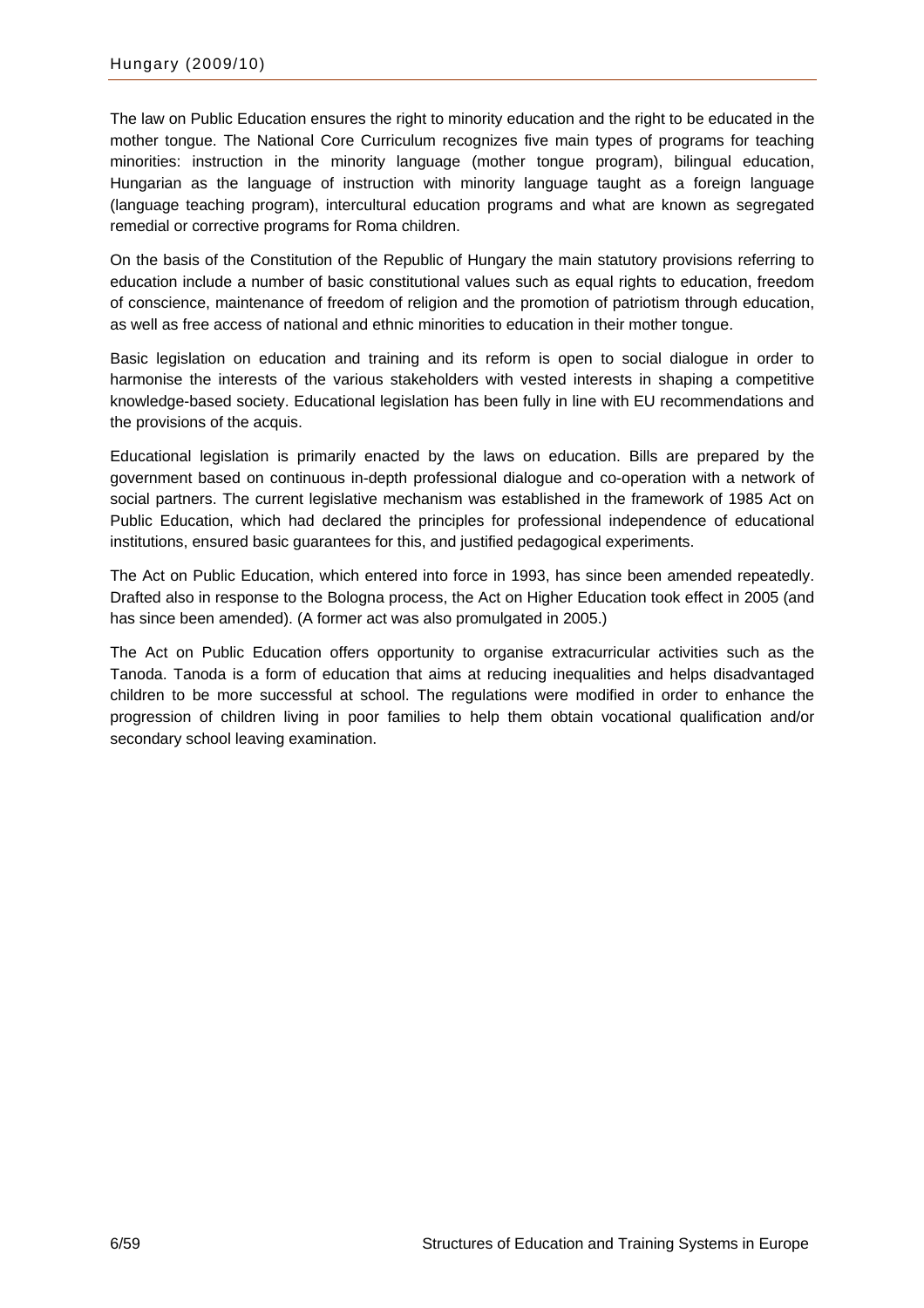## <span id="page-8-0"></span>1. INITIAL EDUCATION AND TRAINING: ORGANISATION, FUNDING AND QUALITY ASSURANCE

### **1.1 Organisation of the initial education and training system**



Pre-primary education, public education and higher education covered 2 million 150 thousand pupils/students in the 2008/09 academic year, including 1 million 931 thousand attending pre-primary education and full-time education or training, which represents 88 % of the 3-22 year echelon of the population. This ratio keeps increasing and is 15 % up from the level recorded for 1990.

Crèche *(bölcsőde)* is the first institution in the life of a child, which is part of primary child welfare and is therefore supervised by the Ministry of Social Affairs and Labour rather than the Ministry of Education. Crèches provide professional daytime care, nursing and education to children between 20 weeks and 3 years of age raised in a family. Crèches occasionally agree to providing services in addition to primary welfare. Kindergarten *(óvoda)* provides institutional education to children between 3-7 years of age in a full-time arrangement and in compliance with the system of controls operated by the Ministry of Education and Culture. Kindergarten training may begin when a child reaches three years of age and is compulsory after age 5. Starting September in the year of their fifth birthday, children must attend four hours of kindergarten training a day, which is known as the school prep grade.

Children reach compulsory school age in the year of their sixth birthday or at age 8 the latest provided that they are mature enough to attend school. Compulsory school attendance terminates at the end of the academic year when a schoolchild has his/her 18th birthday.

Hungary provides primary and lower secondary education (ISCED 1 and ISCED 2) in 8-grade singlestructure schools *(általános iskola)*, which cater for laying the foundations of knowledge in general in the group spanning from 6 to 14 years of age.

In the present structure of Hungarian public education, the institutions of upper secondary education essentially correspond to upper secondary (ISCED 3), i.e. the pathway leads from primary schools on to four or five grades (9-12/13) spent in secondary school. Vocational training institutions (chiefly vocational secondary schools *(szakközépiskola)*) offer four grades of general education that underpins vocational grades, while vocational schools *(szakiskola)* are meant to provide basic general education and culture in grades 9-10 followed by vocational training from grade 11, which continues (for 2-5 years) in a number of vocational training grades specified in the National Register of Qualifications.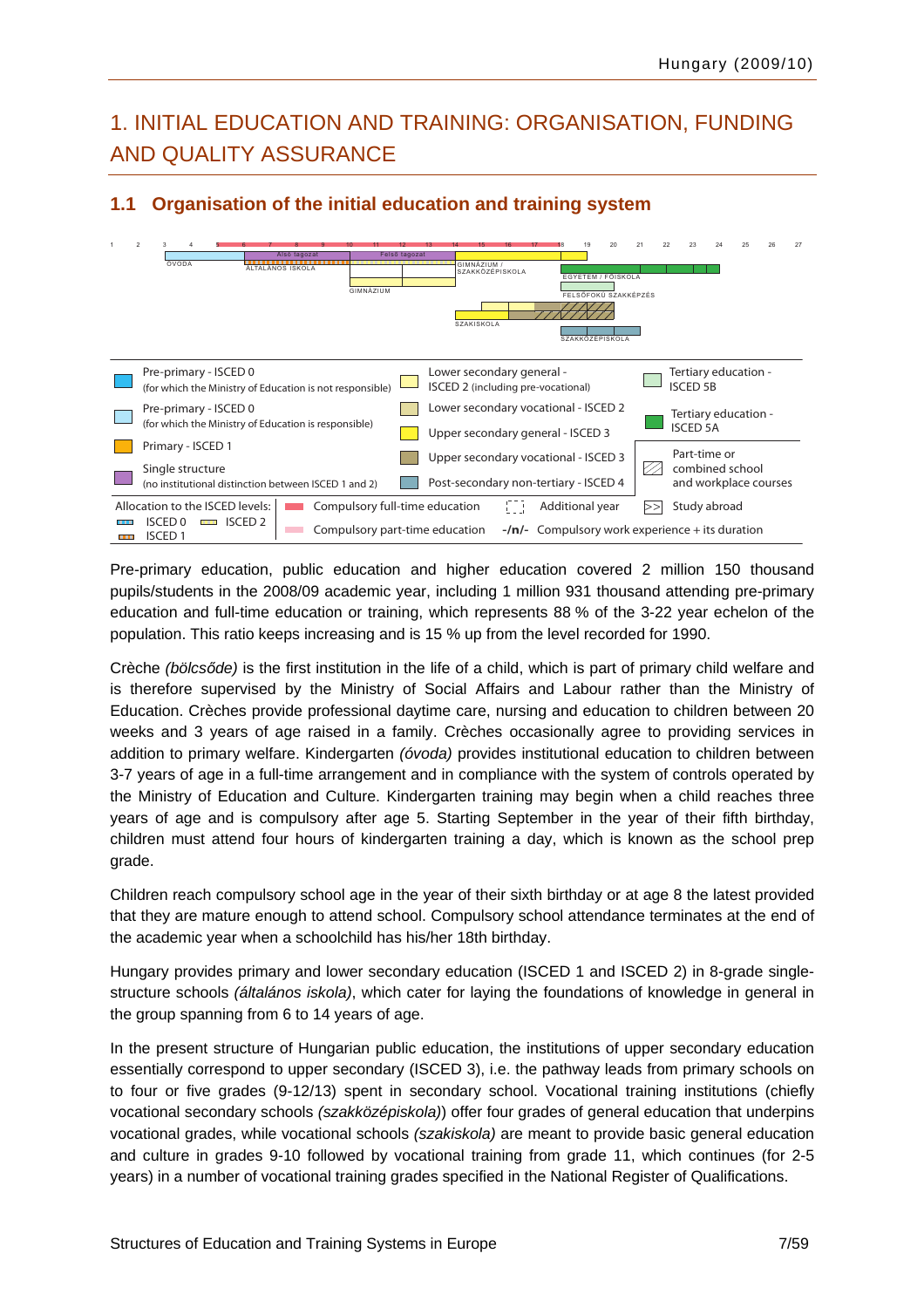<span id="page-9-0"></span>The system of higher education in Hungary has been subject to several changes in recent years. Since the country's accession to the Bologna process the former structure that provided three or four years of college *(főiskola)* and five years of university *(egyetem)* education has been realigned. Since 2006, the uniform two-cycle structure typical of the European Union has also been present in Hungary and divides tertiary education into 3+2 grades, terminating in bachelor and master degrees to go onto 3 years of postgraduate training to acquire a PhD/DLA degree. In principle, the initial 3 years of undergraduate education promotes mobility across disciplines and universities as students graduating after their three-year undergraduate studies have a variety of pathways to enter a master course.

### **1.2 Distribution of responsibilities**

Decentralisation is a key feature of the administration of public education in Hungary. By adopting the Act of Public Education, the Act on Vocational Training and the Act on Higher Education in 1993, the (Hungarian) National Assembly regulated the foundations of the system. Since 2006, the Minister of Education and Culture has been in charge of the branch level administration of single-structure and upper secondary education. The Minister of Social Affairs and Labour, who is also in charge of vocational education/training and adult education, has been responsible for the central administration of vocational training since 2007. Administration is based on legislation, and sectoral direction is exercised through the National Core Curriculum, central programmes (VET curricula), national pedagogical guidelines, and ministerial decrees.

Management and decision-making responsibilities are shared at various levels, which results in a complicated system of distributing responsibilities. In addition to shared management responsibilities, the administration system of education in public education is characterised by integration into the general administration as well as by wide-ranging local and institutional independence. Competences related to local administration are exercised by a large number of local governments, fairly heterogeneous in their size and socio-economic situation. They have a fairly broad scope of decision making competences and responsibilities which do not depend on the size, population number and/or other socio-economic features of the village or town concerned. Most pupils attend public-sector schools, which are managed and organised mainly by local governments. Private-sector educational establishments, which are set up and run by other authorities, receive over 50 % of their subsidies from the public authorities. The administration of education in Hungary traditionally lacks strong regional structures as administration tends to be territorially organised involving counties and the capital city. Nevertheless, regional administration seems to have gathered quite a lot of strength in recent years with increasing role of micro regions.

There are two agencies contributing to the national administration of public education, with both responsible for decision support, one (National Public Education Council) in technical matters and the other (Public Education Policy Council) in education policy issues. National economic chambers along with the National Institute of Vocational Training and Adult Education play a role in the administration of vocational training. Interests are mediated at national level within the framework of the National Tripartite Reconciliation Council. Regional employment councils are responsible for reconciling vocational training interests at regional level.

Sectoral administration at national level is mainly comprehensive and provides an overall framework. In certain areas, the regulatory role of the government takes over central sectoral administration (for example the financing of church schools). Horizontally, administrative responsibilities are shared between ministries; mainly between two ministries (the Ministry of Education and Culture and the Ministry of Social Affairs and Labour), which are directly responsible for education and training and involve other ministries (such as the Ministry of Finance or the Ministry of Local Government and Regional Development). Vertically, administrative control is shared across central (national), regional (regions, counties) local (cities, towns and villages) and institutional levels, with the local level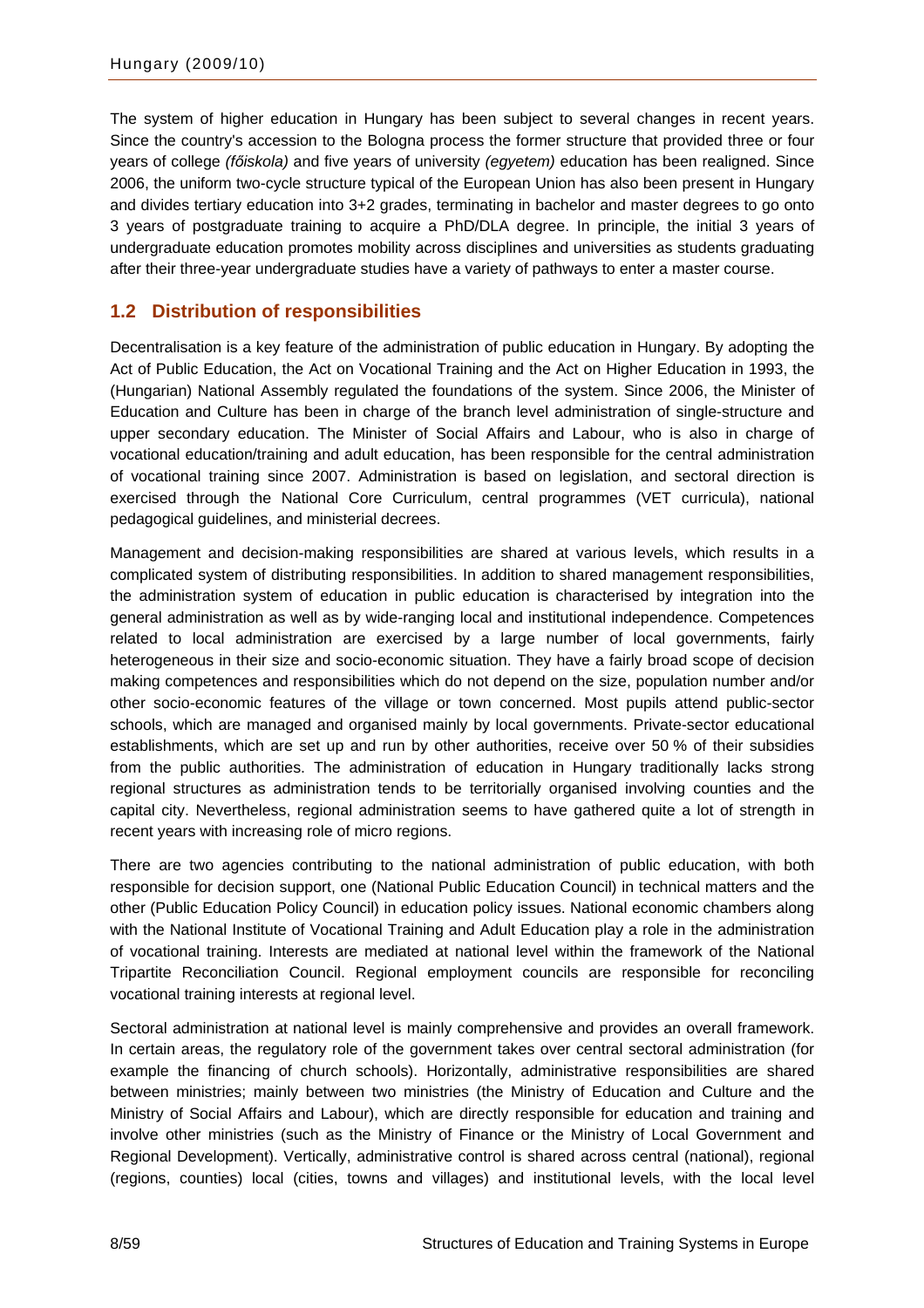representing a wide variety in terms of size, professional competence and financial resources. Both the Local Governments Act (Act LXV of 1990 on Local Governments) and the Public Education Act contain provisions that determine the responsibilities of local governments relating to public education. Accordingly, the system of public education institutions is aligned to the system of local governments, i.e. local (village, city, capital city district, and town with county status) and regional (county and capital city) responsibilities are defined precisely. A new type of organisation known as a multi-purpose regional association was introduced in 2004 with the legal framework provided in a separate act (Act CVII of 2004 on Multi-Purpose Regional Associations of Local Governments). Such associations may be formed by local governments voluntarily in an attempt to fulfil their duty to provide public education in a more effective way. Local governments of a region (identified geographically in a statute) may agree to tend collectively some or all of the educational duties which are to be provided by a county level authority. A county level authority that delegates certain educational duties to a regional association must also grant the association the right to use the property designated for performing such duties. The most common duties associations take over include the substitution of teachers, inservice training, evaluation and assessment, special education services (i.e. speech therapy), special education of the gifted and consultation services. Regional administrative levels have weak competences relative to both the central and the local levels. Administrative responsibilities have been recently allocated to micro-regions, whose future weight in regional administration is expected to grow.

The authority of the Ministry of Education and Culture is restricted to general management and regulation duties. These include establishing the criteria and conditions for compulsory education, setting the framework of operations for institutions, and determining the examinations that conclude upper secondary education. County level and local level governments control the institutions that provide pre-primary, primary and secondary education. Nevertheless, the different establishments enjoy a fair degree of decision-making autonomy not only in terms of organisation and functioning but also with regard to financial management. The institution system of public education comprises independent institutions legally separate from their maintainers, enjoying full professional autonomy, but otherwise controlled by the decisions of the maintainer. A maintainer's administrative powers are wide, ranging from the act of establishment through determining the budget to exercising regulatory control, but may not infringe on the professional independence of the institution. Maintainers include, apart from the state, and local governments, also churches, NGOs, foundations, etc. The management powers of the latter are identical to maintainers of state institutions. The legitimacy of the operation of the maintainer is controlled by the state through the involvement of municipal clerks and chief administrators. Educational institutions are also granted a wide range of managerial competences. Nevertheless, the enforcement of the autonomy of schools and of the responsibility of the managers of institutions is subject to strong limitations (such as the regulation of the employment of teachers).

The School Union and the school board including the representatives of teaching staff, student and parents associations at an equal rate play an important role in democratizing school life. The establishment of these institutions is not binding by law, however, the school board has to be established if two of the stakeholders initiate it and participate in its work, The School Boards include the same number of representatives of teaching staff, student and parents associations, and some members may represent the maintainer, minority local governments as well as Business Chambers in case of vocational institutions.

Due to the system of shared responsibilities, there are broad opportunities for the civil sector and the economy to participate, including the participation of churches, foundations and private entities in founding and operating schools, an option which opened up once again since the 1990 Act on Public Education. The civil sector also plays an important role in certain service areas of public education (such as the market of textbooks and teaching equipment, the provision of teaching and technical consultancy), whilst the role of the business sector receives emphasis from the perspective of social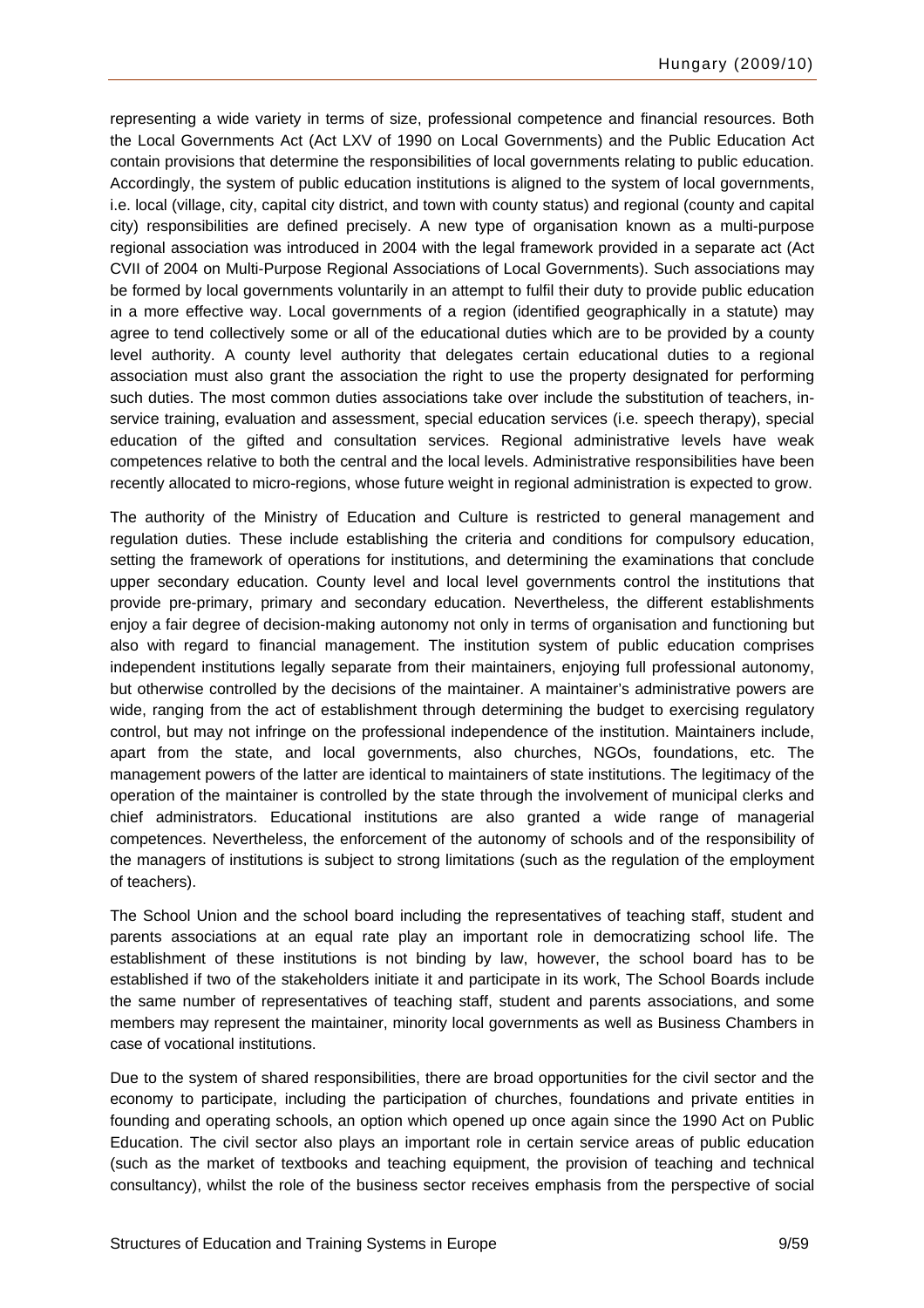<span id="page-11-0"></span>partnership (participation of the residents, cooperation between the public and private sectors), particularly as regards planning and the reconciliation of interests and in areas where there is a particular need (e.g. life long learning, strengthening social cohesion).

In tertiary education – consistently respecting the autonomy of the universities – the Ministry of Education and Culture has been responsible for general policy, regulatory and control related tasks in line with the provisions of the new Act on Higher Education, which took effect on 1 January 2006. Tertiary education is basically financed from the central budget on a head quota basis. Government decides annually the number of students that can be admitted to state financed education in each sector in response to a recommendation submitted by the Minister of Education and Culture.

In respect of the administration of higher education, Parliament is responsible for enacting the Act on Higher Education, setting the directions of development, granting state recognition to or depriving the same from institutions of higher education and specifying the funds allocated by the state from the central budget to developing and operating higher education. It is the Government's duty to submit to Parliament inter alia proposed legislation and medium term development plans in connection with tertiary education, and to determine the total number of students admissible to state financed courses in any one year and the distribution of the same across training areas and levels. The Government is entitled to establish scholarships.

In general, private education reflects the structure of the state provided system. That means that any of the public education institutions defined in the Act on Public Education can be established and operated in this form. This form of maintenance happens to be most popular in primary arts education (mainly music schools) and in upper secondary education *(középiskola)*. Founders may be found in all the parts of the private and nongovernmental sector including churches, foundations, associations, legal entities, or natural entities and private entrepreneurs. A condition is that they prove their title to engage in that activity, and obtain the permission to be registered and to maintain their institution. These are issued by the municipal clerks and/or the chief administrator following set procedures. Permission to operate is conditional upon satisfying equipment and staffing requirements similarly to any institution in the public sector. Controlling the operation and sanctioning belongs in the jurisdiction of the municipal clerk and the chief administrator who issued the initial permission. Act XXIII of 1990 amending Act I of [1](#page-11-1)985 ( $^{1}$ ) on Education granted churches, economic organisations, foundations and associations, etc. the right to participate in delivering public education in addition to local governments and state agencies.

### **1.3 Financing**

The funds required to operate the system of public education are allocated from the central budget and contributed by the maintainer and may occasionally be supplemented by the fees paid by children or students against certain services or by the income of a particular institution of public education. The head quota known as normative support is allocated from the government budget as determined by the Budget Act annually. The sum of normative and other financial support granted to the local authorities for the purposes of education must reach the level of the normative and other financial support granted in the previous year (taking into consideration the actual number of students enrolled). The sum of normative allocation from the central budget to the non-state maintainers (for example non-profit management bodies: churches, foundations, etc.) for the purposed of public education may not be less than the normative allocation provided to state maintainers for the same purpose. Private educational establishments set up and operated by other bodies receive over 50 % of their subsidies from the public authorities.

<span id="page-11-1"></span> $\overline{a}$  $(1)$  The 1985 statute has since lost effect when it was superseded in 1993 by a separate act integrating all the regulations pertaining to public, higher and vocational education.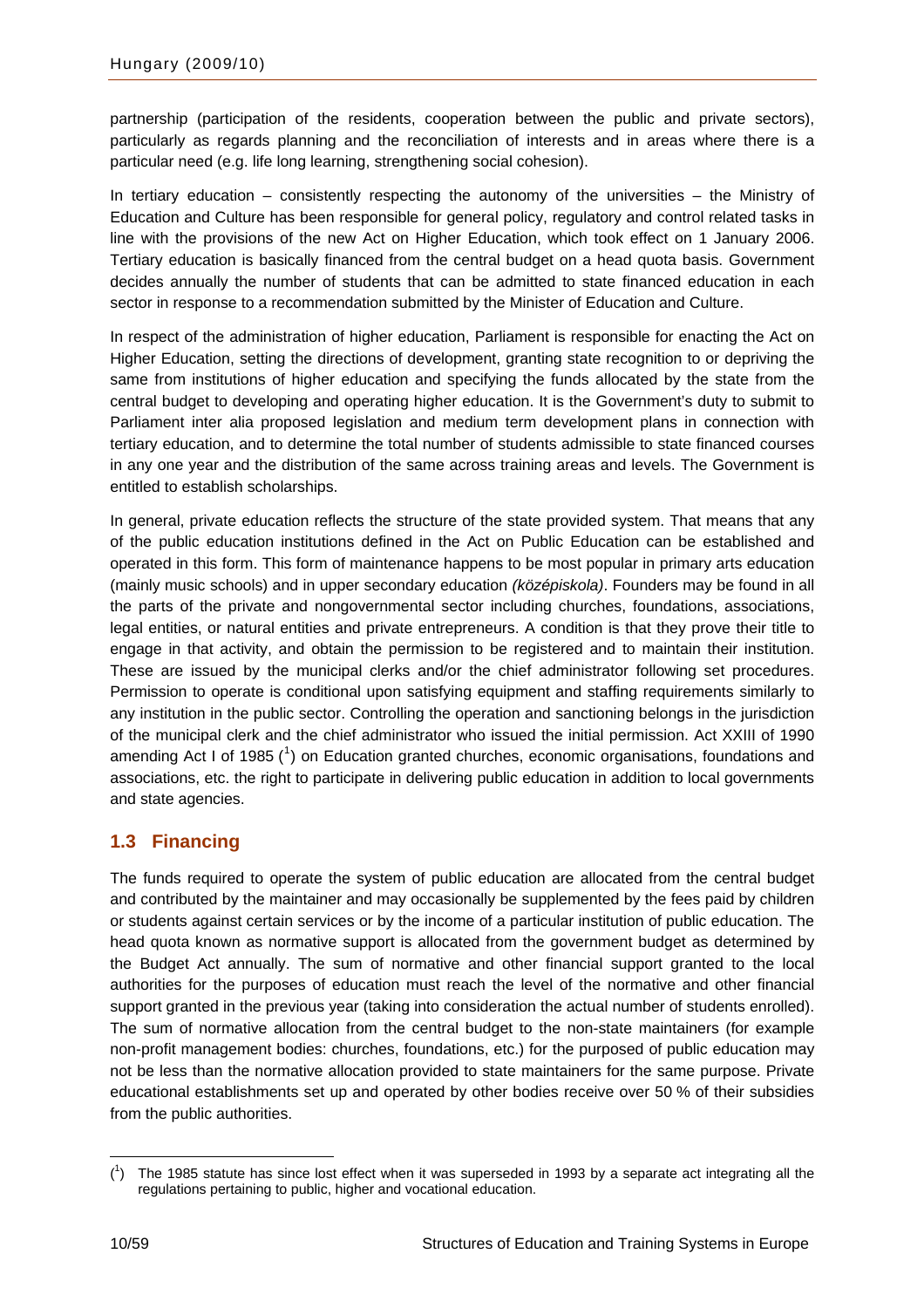It is an important principle of the funding system that the government budget must provide the student numbers-based normative support and contributions specified in annually in the Budget Act to the maintainers of public education institutions rather than to the institution directly. A maintainer supplements this amount as required and forwards it to its institution. Maintainers are entitled to government subsidisation on the basis of their legal status, the duties performed by their institutions and the number of children enrolled. Since 2007, part of the government support has been earmarked and is awarded through tenders. Support covers 60-70 % of the operating budget of an institution and the difference must be covered by the maintainer. Schools and kindergartens maintained by the church are unique in that Hungary agreed in a treaty signed by the Republic of Hungary and the Holy See in Vatican City on 20 July 1997 to provide for the purposes of public education institutions maintained by the Catholic Church financial support which is equal to the contributions received by state and local government owned maintainers operating similar educational institutions. Act CXXIV of 1997 on the Financial Resources for the Spiritual and Public Activities Pursued by Churches expanded the scope of the provisions set in the Vatican treaty to other churches maintaining institutions. Church maintainers are allocated the first element of the dual system of funding in full and in exactly the same way as local governments based on the number of pupils learning at their institutions. The second element of the funding (the contributions made by local governments) is transferred to churches in the form of an 'earmarked church supplement', which no institution maintained by a local government or a foundation is entitled to.

Maintainers of schools receive a contribution from the government budget to be able to support the purchasing of school textbooks distributed at market price. The teaching staff has the authority to determine the method of providing this support to pupils taking into consideration the applicable legislation. This measure is designed to ensure that textbooks are available even for children in poor circumstances. Maintainers also receive additional support designated to organising student meals at a discount rate.

Local governments of counties, cities of county status and the capital city may establish a public foundation to support the performance of their public educational tasks at local, regional and national level (as previously approved in their development plans). Public foundations rely on contributions from the central budget as the bulk of their income.

The Government has the power to establish public foundations to support the performance of public education duties relating to teaching children with special educational needs, to ensuring pedagogical services, to early childhood development and care and to developmental education.

Pre-primary education and primary education are free of charge services, however, on the basis the Act on Public Education all parents or caregivers should pay for the meal resorted in the institute. For most children with special educational needs and for all children with multiple disadvantages more social allowances are provided by the central budget, e.g. free meals, free books or exemption from cost compensation. Statutes specify the services provided against tuition. Payments are typically charged (independently of the maintainer) in basic arts education, as institutions of this kind are not engaged in providing compulsory education. Most of these institutions are music schools. Payment may take the form of reimbursement or tuition. Reimbursement is due for instance for attending a certain number of lessons, one examination and one lecture each year, the repetition of a year of studies and the use of some school facilities. Since 2005, a minimum reimbursement rate has been set in the Act on Public Education and the collection thereof is a condition precedent to applying for government support.

Education expenditure is determined by education policy objectives and first of all by the condition of the economy, the size of young generations and the rate of schooling. Pursuing life long learning on a wide social basis requires material amounts of spending. In 2007, the education expenditure of the government budget, including accumulation spending, amounted to 5.4 % of GDP or over HUF 1 228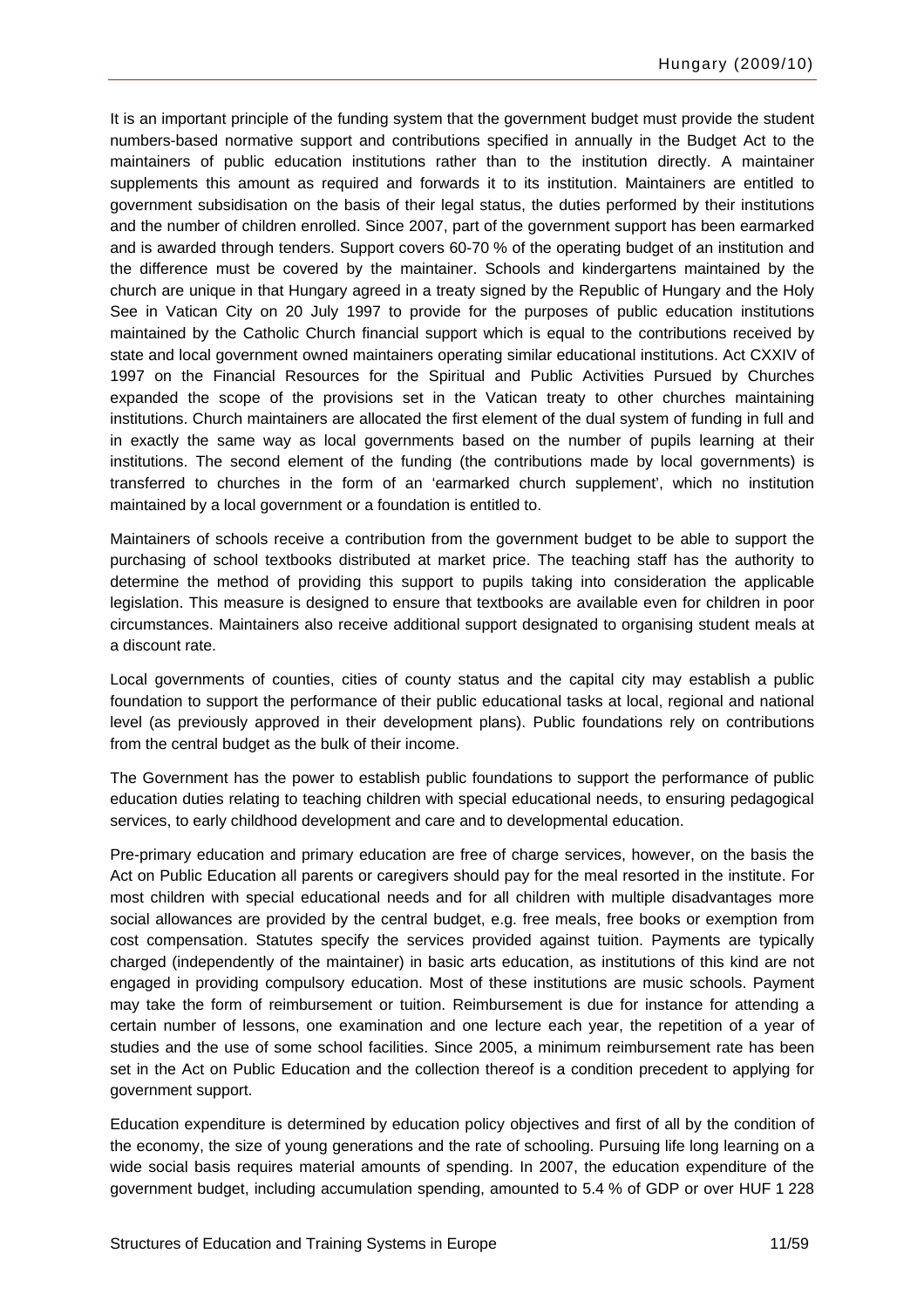<span id="page-13-0"></span>billion. 72 % of the total (HUF 885 billion) was used in public education (pre-primary, primary and secondary education), with 21 % (HUF 253 billion) spent on higher education. Compared to other members of the European Union, Hungary spends a little over the average on education and vocational training. Government spending on education tended to reach 5 % of GDP in EU member states in 2005. Malta, Romania, Luxemburg, Slovakia and Greece spent substantially (over 4 %) less than the average and Denmark is at the top of the list with her stunningly high 8.3 %. At 5.5 %, the Hungarian index surpasses the EU average and is almost at par with the ratio of Austria and the UK.

### **1.4 Quality assurance**

The system of evaluating institutions comprises both self-evaluation and external evaluation by the maintainer. There is no regular, technically controlled and independent evaluation in Hungary. The Act on Public Education provides that maintainers are responsible for evaluating the professional efforts of public education institutions and the statute also specifies the tools maintainers may use for the purpose. Section 54(1) of the Act on Public Education provides that the head of an educational institution is responsible for pedagogical work, for operating a program of control, measurement, evaluation and quality management at the institution, for organising and performing tasks related to the protection of children and the young, for ensuring healthy and safe circumstances for teaching and upbringing, for preventing accidents involving pupils and children and for organising regular health checks for children and pupils. A 2003 amendment of the Act on Public Education requires maintainers to conduct regular audits (at least every four years) of public education institutions, covering the evaluation of financial management, the legal compliance of operations, efficiency and the effectiveness of teaching. Maintainers are required to publish their evaluation of the work of their institutions. Quality management used to be regulated as part of the pedagogical program, but the amendment of the statute introduced a separate, public document which had to be completed for each institution by 30 June 2004. The quality management program of institutions maintained by local governments must be aligned to the quality management program of the local government. A decree issued by the Minister of Education in 2002 set the legal basis of quality assurance and development at institutions. The scope of the decree covers every institution active in public education regardless of the maintainer. The decree required each institution of public education to engage in continuous quality development based on self-evaluation. To assist these efforts, guidelines have been issued by the Educational Authority to offer solutions for organisation and methodology to each institution.

National Assessment of Basic Competencies is held in every year nationwide serving the quality assurance in public education too. See chapter 3.4.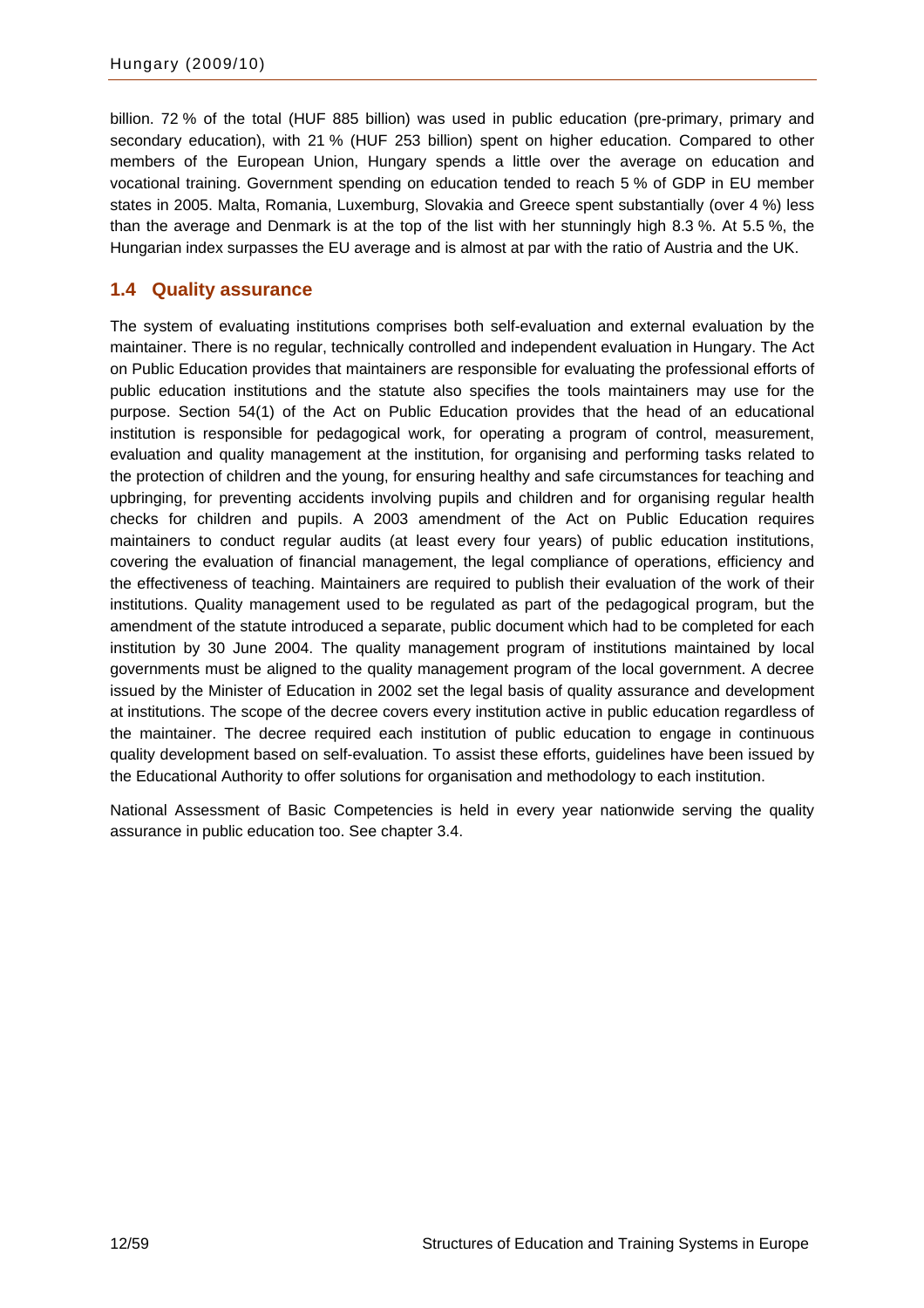## <span id="page-14-0"></span>2. PRE-PRIMARY EDUCATION

The phase of primary education is preceded by full daytime kindergarten education and care for children between 3-7 years of age. Kindergarten education and care starts at the age of 3 and is compulsory from the age of 5, when children are obliged to participate 4 hours a day in the guided kindergarten activities from the first day of the academic year. In Hungary, kindergartens are coeducational institutions, which are organised separately from schools in the majority of cases. The maintainer can provide education and care in the same institutional framework but the provisional tasks should be carried out in a divided way. The declining trend of the number of children participating in kindergarten education started in 1995/96 and came to a halt in 2005/06 as the number of participating children increased slightly after a small downturn in the 2007/08 school year. The number of kindergarten children has reduced by 13 % due to unfavourable demographic processes in the past ten years. A tally of the number of children over 3 years of age in crèche *(bölcsőde)* care and six-year-old children enrolled to school suggests that 92 % of 3-6-year old children are provided crèche care, kindergarten or school education.

Act LXV of 1990 on Local Governments and the Act on Public Education provide that providing kindergarten education is the duty of local governments. A local government may fulfil this task by maintaining its own institution, or by participating in a partnership or through an agreement with another maintainer, taking into consideration Section 41 (1) of Act XXXI of 1997 on Child Protection and Guardianship Administration (hereinafter the Act on Child Protection). From the age of 3, when children have the option to participate, kindergarten education is the duty of local governments.

Government Decree 137/1996 (VIII. 28.), which is attached to the Act on Public Education, serves as the basic document of regulating the content of kindergarten education. It lays down the pedagogical principles, goals and objectives of kindergarten education in general, which will only be realised institutionally if kindergartens include them in their educational program.

Section 118 of the Act on Public Education provides that the operation of the public education system is ensured by the funds provided from the central budget and the contribution of the maintainer, which may be supplemented by the fees paid by children/pupils against certain services or by the income of a particular institution of public education. The support allocated from the government budget to performing public education duties is determined by the Budget Act annually. Taking into account the number of children and the nature of the tasks an institution performs, the central budget allocates normative support to maintainers, which may be state agencies, local governments and NGOs, for the purpose of operating the institutions of education/instruction they maintain.

The 2009 Budget Act reduced the specific amount of the performance indicator used in financing public education from HUF 2 550 000 to HUF 2 540 000 starting 1st September. The budget allocates support to merged crèche-kindergartens (see details below) for each group of children. A child below 3 years of age counts as two children for the purposes of calculating group size and absences can be ignored.

### **2.1 Admission**

The Act on Public Education identifies the right to select a kindergarten that matches the child's capabilities, skills and interest and the parent's religious or ideological conviction and membership in national or ethnic groups as one reserved for parents. Parents may apply for admission for their children after their third birthday. Children attend kindergarten starting the calendar year of their third birthday and normally up to age 6. Attending this educational institution is compulsory for children starting September in the year of a child's 5th birthday. This year is also referred to as preparatory to school. Children may stay in this form of education for an extra year up to age 7 upon parental request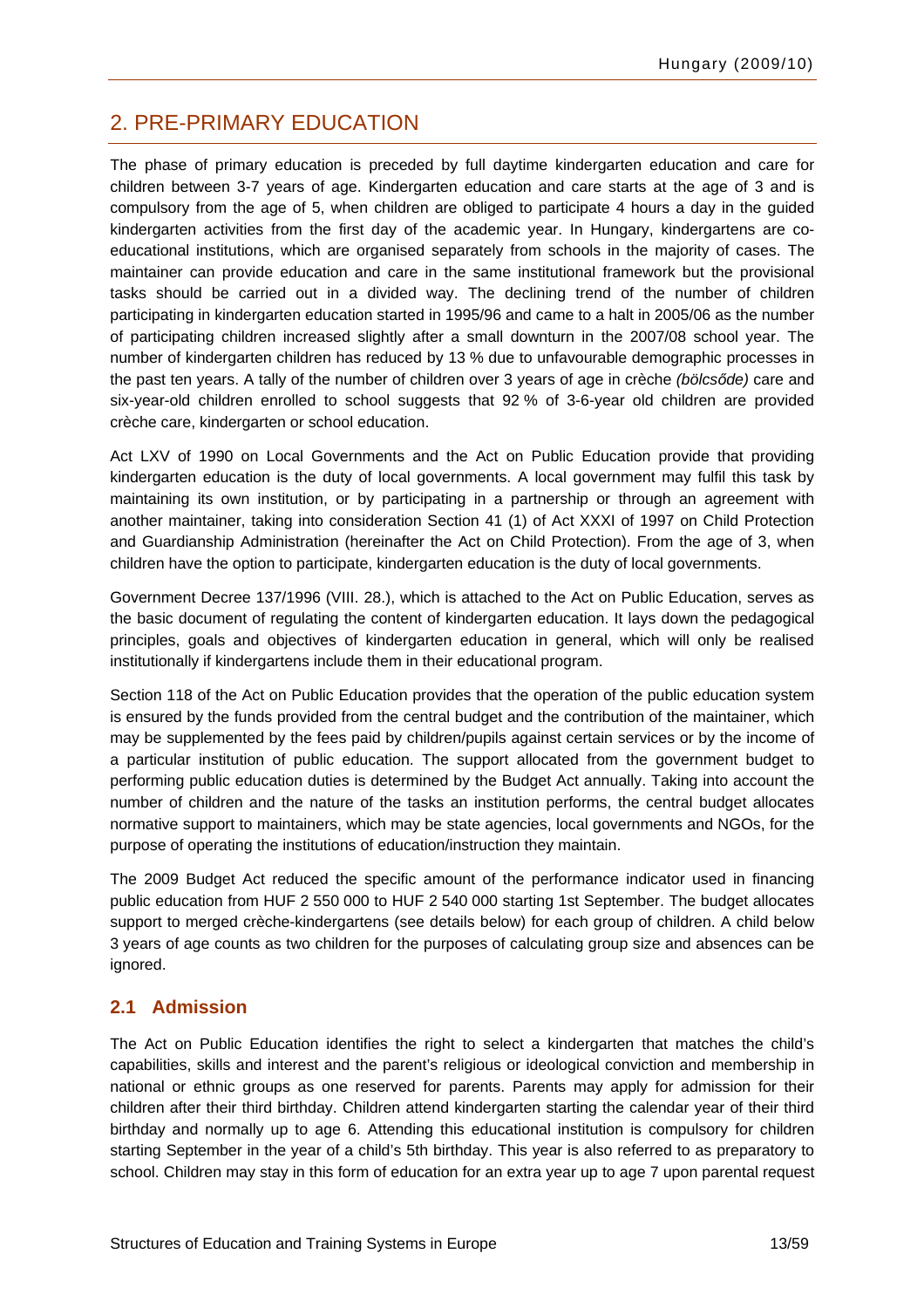<span id="page-15-0"></span>or expert recommendation. Children with the need for special education may attend kindergarten up to age 8. Amended in 2006, the Act on Public Education requires local governments maintaining institutions to ensure the provision of kindergarten care to children over 3 years of age with multiple disadvantages starting 1st September 2008 in response to parental request. Maintainers have the right to determine the method of applying for kindergarten admission and the date of evaluating applications for admission. Applications for admission may be submitted any time during a school year.

### **2.2 Organisation of time, groups and venue**

School year starts on 1st September and ends on 31st August each year in every institution of public education.

The Act on Public Education provides that the grouping of children admitted to the kindergarten is the responsibility of the head of the kindergarten. Kindergarten groups are to be organised in a way that the number of children does not exceed the maximum number defined in the Act on Public Education. Groups are organised in Hungary on both peer and mixed age basis. Kindergartens are free to decide their own form of group assignment. The (weekly and annual) opening hours and the time and duration of holidays of a kindergarten are determined by the maintainer taking into account the provisions of the Act on Public Education. Kindergarten education is provided within the framework of guided activities covering the full scope of kindergarten life necessary for the education of the child. Kindergarten activities should be organised in a way that kindergarten education and care could satisfy parental needs. The time frame for performing the duties specified in the Act is 50 hours per week, which may, in reasonable cases, be increased with the time necessary for the fulfilment of daytime care related tasks. Kindergarten teachers prepare the weekly and daily timetables of kindergarten groups in accordance with the principles of the local educational programme of their institution and their Bylaws of Organization and Operation.

Starting from the 2009 school year, institutions merging crèche and kindergarten functions may also be set up in locations where the provision of crèche *(bölcsőde)* care is not compulsory, i.e. locations with fewer than ten thousand inhabitants and no groups of 20 children can be formed independently either for crèche or for kindergarten care as the number of children is insufficient. Merged crèchekindergarten units cater for a single group of no more than twenty children, including no more than five below three years of age.

#### **2.3 Curriculum**

Bipolar regulation is typical of both kindergartens and schools. As regards the former, bipolar regulation means that institutions draft their own program of education taking into consideration the National Core Program of Kindergarten Education (hereinafter: Core Program). Government Decree 137/1996 (VIII. 28.), which governs the publication of the Core Program, defines the basic principles and tasks of kindergarten education, the principles of organising kindergarten life, the forms of kindergarten activity, the forms of learning that occur during such activities as well as the parameters of development attainable by the end of kindergarten age. As kindergartens participate in performing duties related to the protection of children and the young, kindergarten education programs must also provide ways to mitigate or possibly eliminate child exposure to danger, as the goal calls for getting every child to reach a level of development required by schools, getting them to acquire the experience that supports seamless integration into school communities.

National content regulations also serve as the guiding documents for educating and upbringing children with special educational needs, but the institutions catering for such children must take into account the guidelines issued in respect of teaching and upbringing children with special educational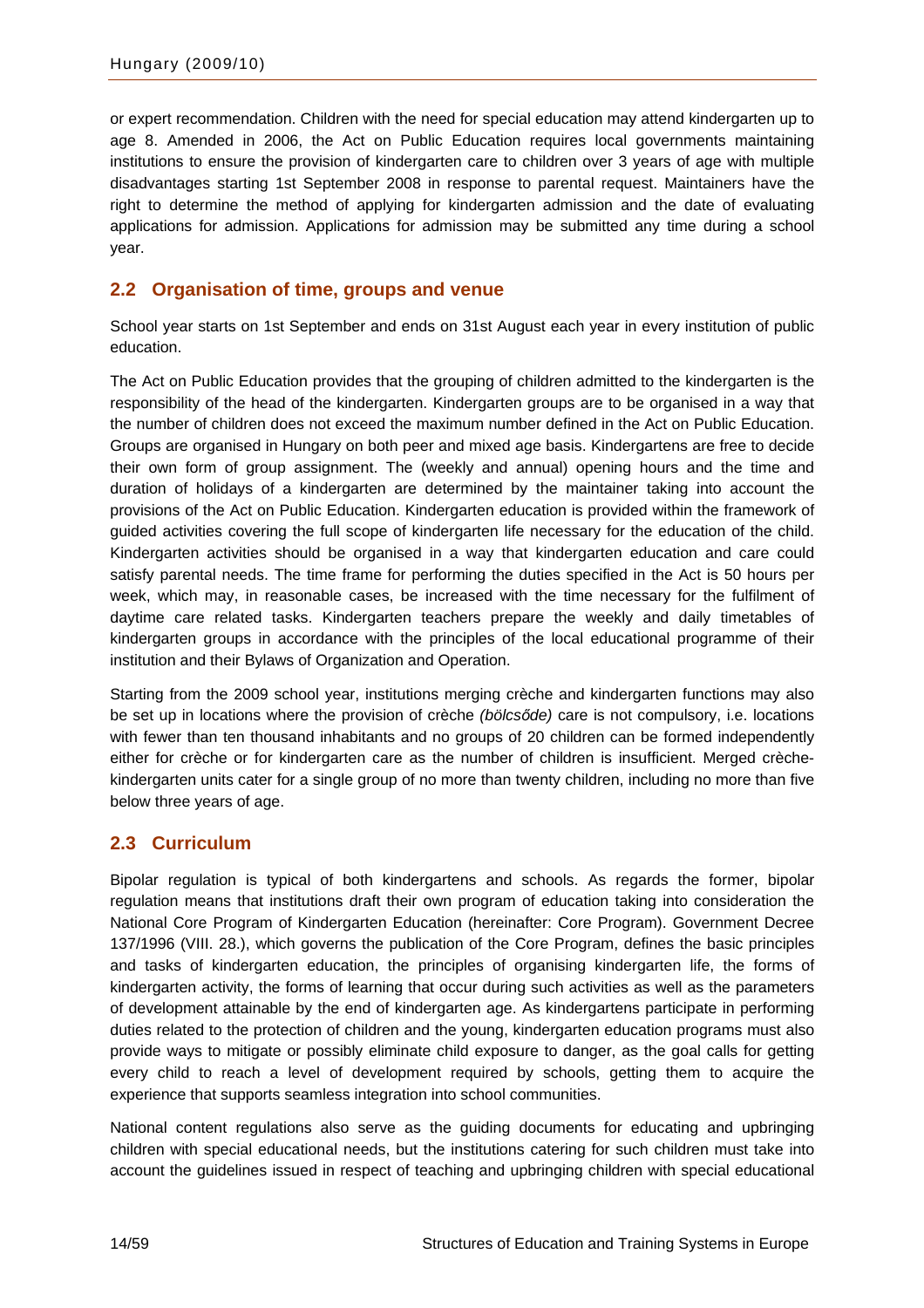<span id="page-16-0"></span>needs for the purposes of drafting their own programs as the guidelines specify the methods of enforcing the right to special care, the principles and content of habilitation and rehabilitation care.

### **2.4 Assessment**

The Government Decree on the Core Programme provides that designing kindergarten education and becoming familiar with and developing children are supported by (compulsory and non-compulsory) memoranda taken by kindergarten teachers.

Kindergarten teachers select from available reference books or develop themselves a system for monitoring child development with a view to their local program of education. Kindergarten teachers take note of the development of children in such a monitoring document from admission to school entry and inform parents of the development of their children.

#### **2.5 Teachers**

In the academic year of 2008/09 29 860 kindergarten teachers worked in Hungarian kindergartens. The national average number of children per kindergarten teacher was 10.9, the number of kindergarten children per group was 22.8.

Teacher education and training is part of the education system of higher education. Kindergarten teachers perform education related tasks in the phase of kindergarten education, i.e. this job requires a degree earned in higher education. Since 1 September 2006, the training of kindergarten teachers has been provided in the first cycle of the multi-cycle training, and ends in a bachelor's degree.

The subject matter of training covers pedagogical and psychological skills and knowledge needed to support the differentiated development of a child's psyche, social integration and personality using a variety of (mostly playful) activities. Teachers are prepared in theory, methodology and are offered teaching practice simultaneously. Complex personality development is a target attainable through nursing and physical education, language and communication, arts education, the study of mathematics and natural science. Training time is 6 semesters. Kindergarten teachers may major in the language of a national minority. For a more detailed discussion of teacher education and training see Chapter 3 and the chapter on Tertiary education.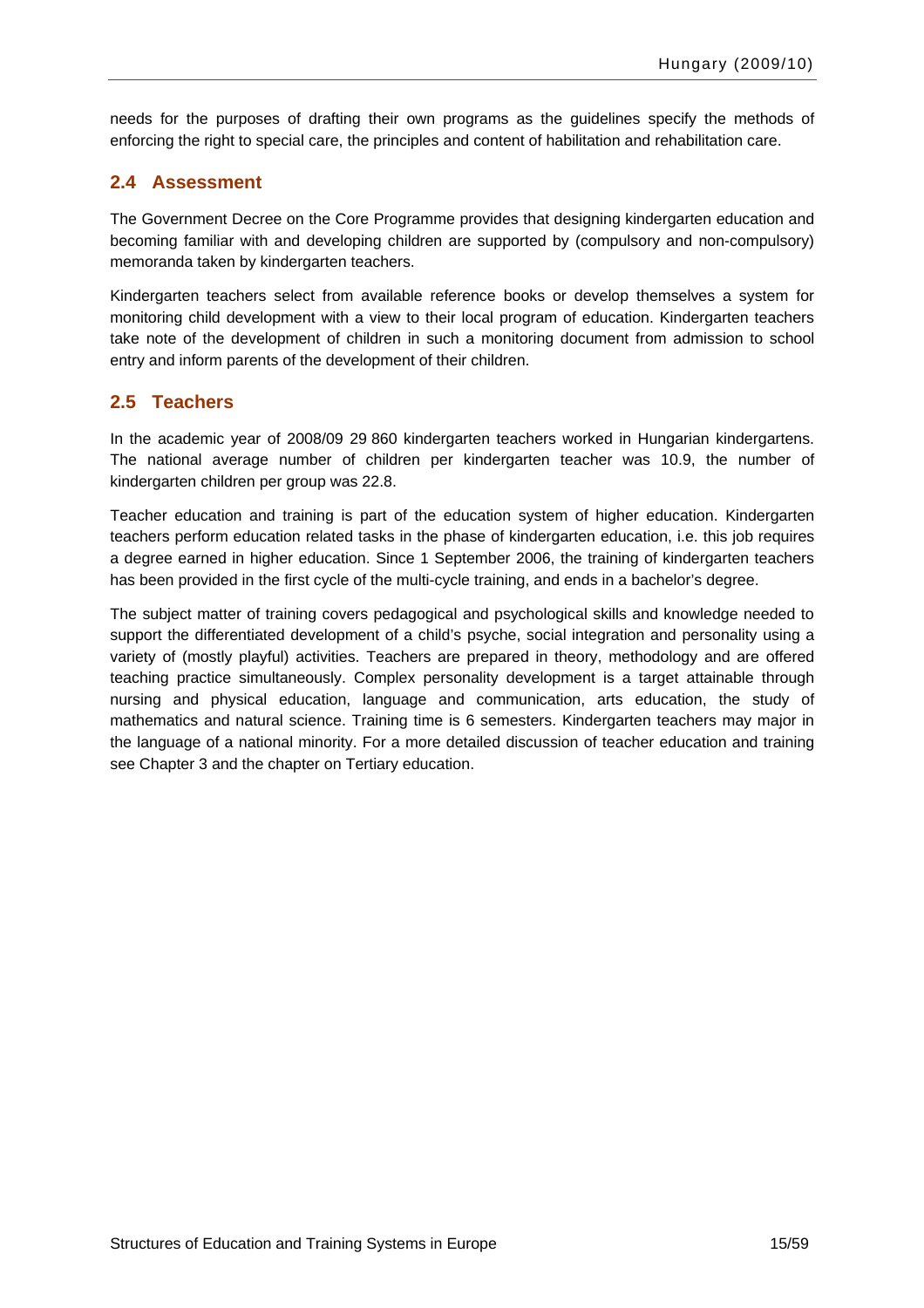## <span id="page-17-0"></span>3. SINGLE STRUCTURE EDUCATION

Primary education has been provided in Hungary since 1945 in the form of a single structure eightgrade primary school, which means that this form of education covers levels ISCED 1 and ISCED 2. Pupils start their education at the age of 6 in this school type and if they continue uninterrupted, their primary education is completed when they are 14 years old. Primary education starts in the first grade and lasts until the end of the 8th grade.

The most general purpose of this consolidated structure of education is to facilitate that people can assert their statutory right to education in line with equal opportunities and also comply with their statutory obligation to study.

Primary education consists of two main phases: the lower primary phase starts in grade 1 and finishes with grade 4; the upper primary phase starts in grade 5 and finishes with grade 8. There has been a certain degree of overlap between the upper primary and the lower secondary level since 1990 with the advent of lower secondary education, i.e. the six-and eight grade secondary schools. See more details in Chapter 4.

Due to the unfavourable demographic trends the number of primary school pupils in full time education is 20.5 thousand less than last year. Currently (in 2009/10) the headcount is 789 thousand and an additional 27 thousand pupils learn in the 5th to 8th grades of six or eight-grade secondary schools. Whereas the number of pupils dropped by hardly more than 2.6 per cent in the years between 1980 and 1990, 15 per cent less were seated at the school desks by the end of the subsequent decade. This drop in headcount has continued since, and remained 17.7 percent from 2000/01 to 2008/09.



### Az alapfokú, nappali oktatásban résztvevők száma

Full-time students in primary education

Twenty-three thousand of primary school children go to classes following special education curricula, and another 30 thousand children with special education needs are integrated into mainstream education. The proportion of pupils educated in special education classes was 4.1 % in 2001/02, and dropped to 2.9 % in 2008/09. The proportion of pupils provided integrated education increased from 0.9 % in 2001/02 to 3.8 % in 2008/09.

In the hierarchy of regulation of primary education the stage below the level of statutes of Parliament is that of government decrees, which, among others, contain the National Core Curriculum, the conditions related to the student card, the structure and the operation of the information system of public education, and the rules of financing private operators. Decrees issued by the minister provide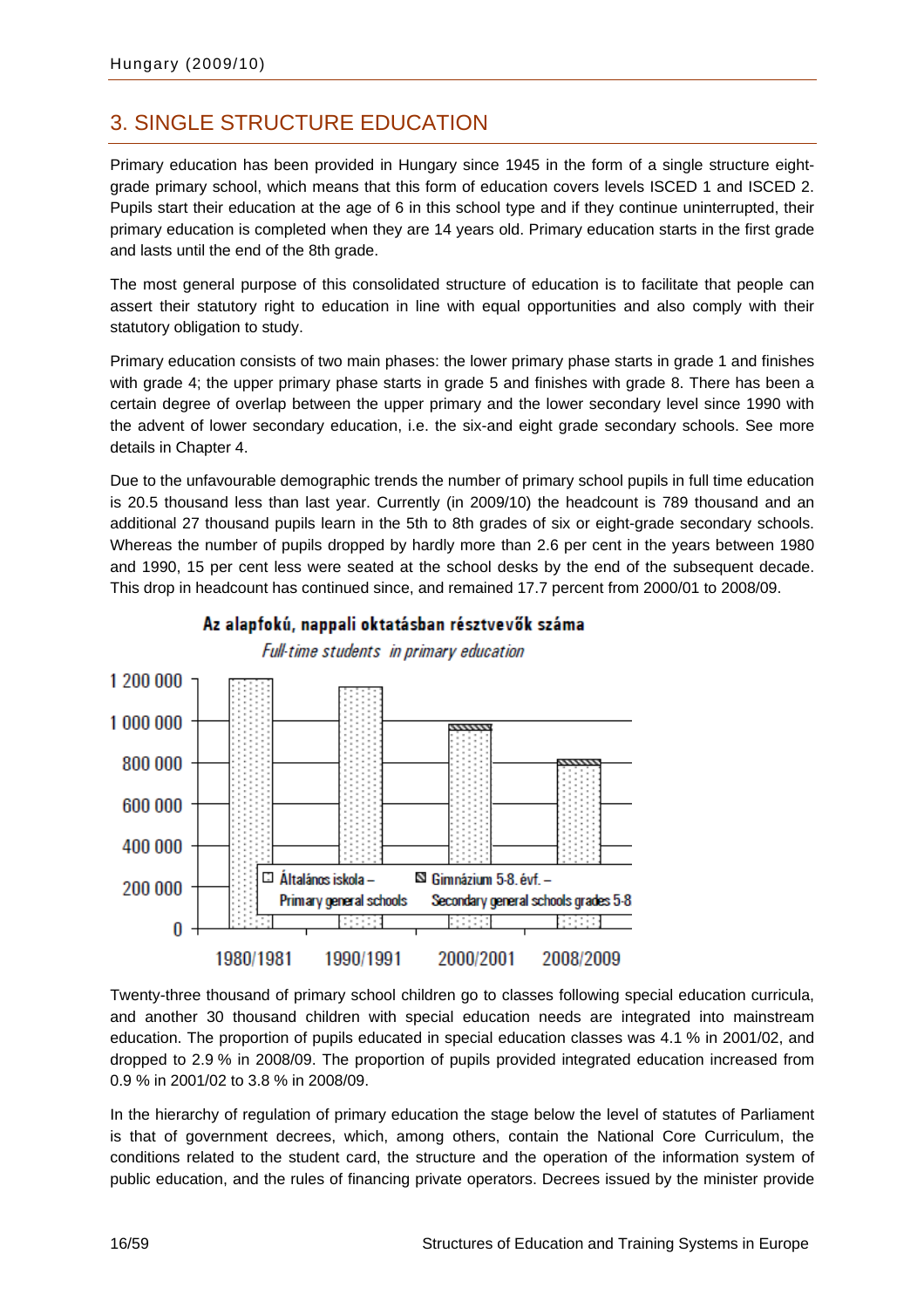<span id="page-18-0"></span>the major framework in terms of administration on the one hand and that of the content of training on the other hand.

It is the parents' statutory obligation to make sure that the child participates in compulsory education. This principle is translated into everyday practice by the Act on Public Education. Children reach their school age at the age of six at the earliest, and in the year of turning eight at the latest. Compulsory education lasts until the end of the school year in which the student turns 18. Compulsory education lasts until the age of 16 in the case of youth who have graduated from secondary school or obtained state qualification or have come of age through marriage. In such cases the obligation to participate in compulsory education ceases at the written request of the individual concerned rather than by the power of law.

At the parents' request the child may start complying with the obligation to study even if they complete their sixth year of age by the 31st day of the December of the year in question. The obligation to study may start in the 8th year of age of children who were born on a day following 31 August. The obligation to study may be extended for children with special education needs until, at the most, the end of the school year in which they complete their 20th year of age.

State primary education is free of charge. Pupils may be financially supported in various forms while they study. In addition to state subsidies the most frequent form of support is study grants or social needs based allowance, which is extended by the school operator or the institution, or funds. Local governments or the state operate 87 % of schools, 8 % are operated by the Churches and about 5 % are operated by funds or private individuals (2008/09 school year data). As for schools that are not operated by the state, some of them charge tuition and some of them do not but if the maintainer undertakes educational tasks from the state or local government by a public educational agreement, the education should be free of charge for the pupils/students according to the provisions of the Act on Public Education. This has been discussed in detail in chapter 1.1.

In the 2008/09 school year 790 722 children studied in 3 363 primary schools. In 3 050 institutions from them less than 500 children study and there are only six schools where the number of pupils is over 1 000. All this demonstrates that the vast majority of schools are small or medium sized, which results from a low level of regional concentration and from the fact that the majority of local governments try to provide primary education locally even in small villages. The 1993 Act on Public Education provides that the operator must convert primary schools operating with less than eight grades into affiliate institutions, or must provide for primary education related duties without operating a school. The deadline of implementation was 2008 and derogation had to be specially requested from the Educational Authority in January 2007. When such decisions are prepared, the child's overarching interest must be paramount, for example in terms of providing the services specified in the Public Education Act at an adequate level even after reorganisation, and that the use of such services should not mean a disproportionate burden on the child (e.g. the school's geographic location).

The several Hungarian surveys show that the Hungarian education system is exceedingly selective and is unable to offset the drawbacks deriving from children's varying cultural backgrounds. Disadvantaged pupils and students are more likely to drop out, which often leads to marginalisation in adulthood. Currently this is the greatest challenge for the Hungarian educational system.

### **3.1 Admission**

Admission to the primary school is by neighbourhood. The local government operating the institution of public education specifies and announces the catchment area of schools. Admission and transfer of pupils who live in the school district (catchment area) cannot be denied by the primary school. The regulation has been in force since the mid-1990s, facilitating free choice of school (i.e. the parent can enrol the child into any school if the school is prepared to accept the child), and the Act also permits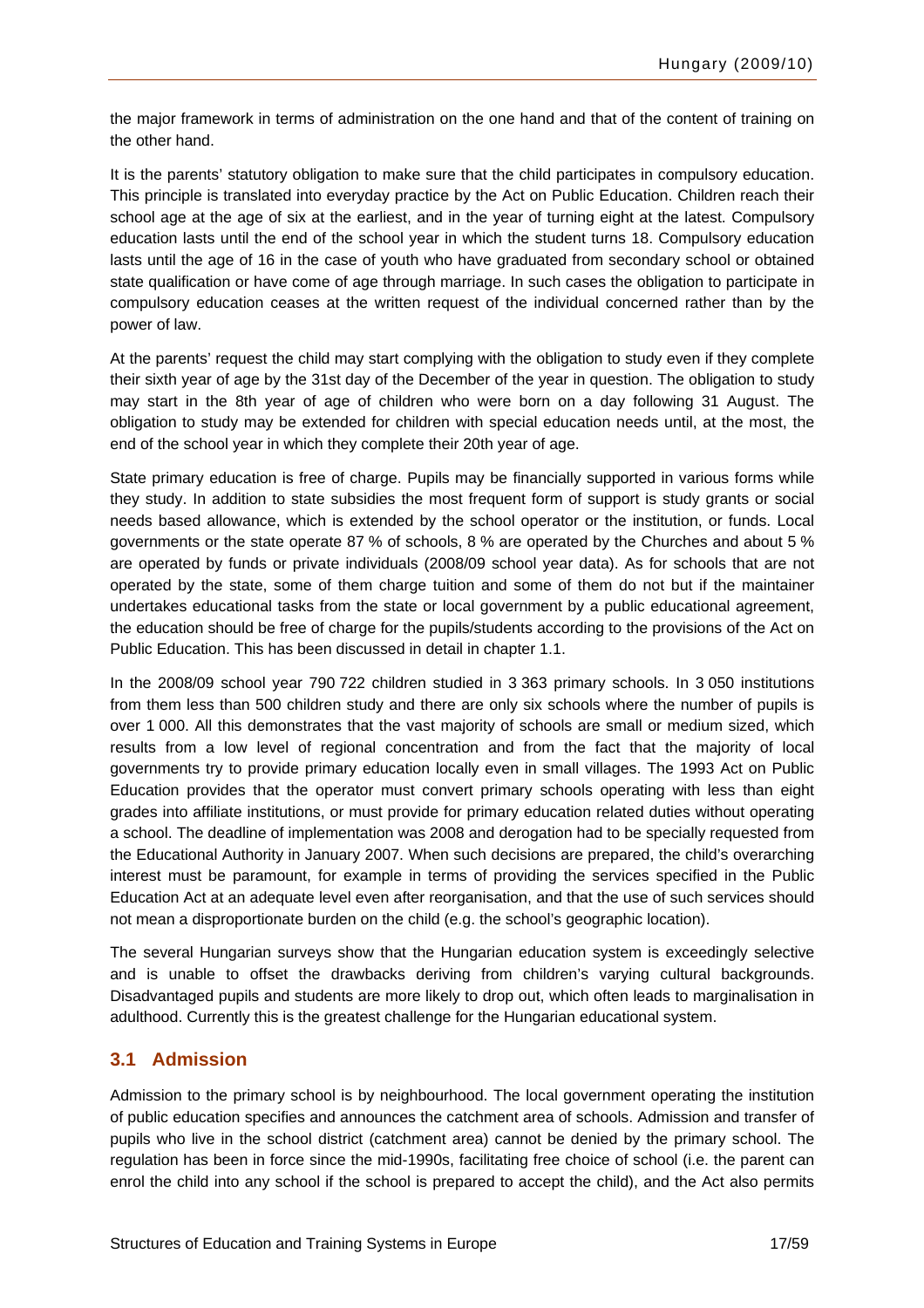the primary school to admit pupils from outside the school district provided there are still places available after the district children have been admitted.

The rules relating to admission were slightly modified in 2007: Local governments operating the school must determine the primary school district in such a way that the proportion of children with multiple disadvantages should not differ by more than 25 % in the districts if there are several primary schools in the locality. The measure has been aimed at promoting the integration of pupils with multiple disadvantages. Pursuant to another provision serving the same purpose, if children applying to the school from within the district have been admitted and the school still has places available it is obliged to give preference to pupils who live at the seat of the school, and in particular pupils with multiple disadvantages, whose admission can only be denied due to a lack of places.

Parents are obliged to enrol the child in the first grade of the primary school of their choice or the school ensuring compulsory admission at the dates announced by the local government. The obligation to learn can be met by attending school or through home schooling. The school's principal has the right to contemplate, thus it may occur that either he or the childcare authority of the local government does not agree with the parent's decision of home schooling considering it to be disadvantageous for the pupil or that it can be predicted that the completion of the studies started in this form cannot be expected. In this case the notary issues the corresponding decision. The obligation to study can be complied with through attending primary school and, from grade 5, in the secondary school or, from grade 9 in the vocational secondary school.

The school principal concerned takes decision about the start of compulsory education based on the kindergarten's opinion. If the child has not attended kindergarten, or if the kindergarten initiates it, the opinion of the educational consultant service must be sought. In the case of children with special education needs the principal may rely on the opinion of the specialist and rehabilitation panel testing learning skills or the national level specialist and rehabilitation committee to decide about the start of studies. The preventive development testing system (PREFER) has been in use in Hungary since the late '70s to measure school maturity. Testing at the age of 5 serves preventive purposes as there is still a chance to improve underdeveloped skills until the child is admitted to school at the age of 6 or 7. In the test conducted at 6 shows lack of maturity for school this may be ground for the child to stay at kindergarten for another year. PREFER also tests children's behaviour and skills. Calculation of the skills index, for example, is based on tests performed in numeracy, reasoning, relational vocabulary and motor skills for writing; calculation of the behaviour index relies on an assessment of task compliance and the attitude to peers. PREFER can be administered by skilled kindergarten teachers, teachers or psychologists. The author updated the procedure measuring school maturity in 2003 (the new name of which is DIFER) and thus it has become suitable for administering diagnostic tests on pupils in the first grade of primary school. The tests of DIFER (diagnostic development testing system) were performed by each first grade pupil in the 2003/04 school year as part of a national competence test and, from the 2005/06 school year, the test has been compulsory for all primary schools.

With the exception of special arts or sports schools, primary schools in Hungary are not allowed to conduct admission tests. The free choice of parents is in theory not limited in any way in choosing from among the various programmes offered by the school, and they can enrol the child for example to minority schools even when the parent does not belong to the minority group, the child can be enrolled in bilingual primary schools even if they do not speak the target language at all. The parents' choice can be limited, however, by their financial situation in the case of schools not operated by the state or the Church.

A new possibility is that children with severe and multiple disabilities may participate in special development programmes from the first day of the school year in which they turn 6 years of age, and can comply with their compulsory education obligation in this context. Special development schools are governed by special rules. Pupils are assigned to developmental groups in consideration of their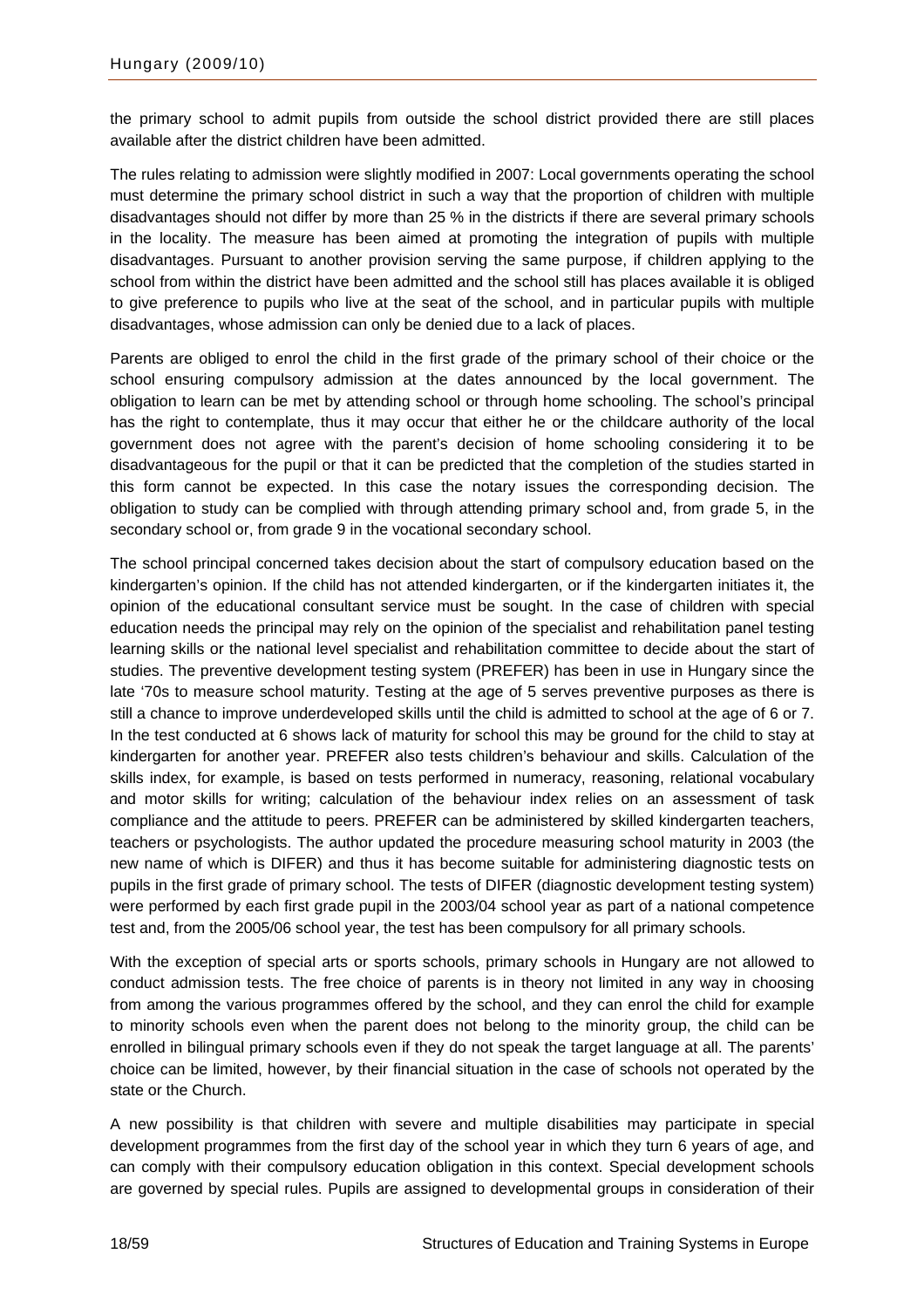<span id="page-20-0"></span>disability, general maturity and age. Currently this form of education is still optional but from 2010 operators (maintainers) will have to provide it as a statutory duty.

### **3.2 Organisation of time, groups and venue**

If broken down into greater detail, primary school education is divided into four parts: grades 1 and 2 constitute the introductory phase; grades 3 and 4 are the initial phase; grades 5 and 6 are the preparatory phase; and grades 7 and 8 are the development phase. Education in the introductory and initial phases is not divided into subjects. Act LXI of 2003 provides that in grades 5 and 6, 25-50 % of the compulsory classroom sessions must be provided as sessions not divided into subjects. This provision was introduced in the first grades of primary schools on 1 September 2004 and reached grade 5 by 1 September 2008. A new element with respect to the regulation of the content of education not divided into subjects is that the 2007 amendment of the Act on Public Education links this form of education with the concept of so-called key competences introduced in the National Core Curriculum also amended in 2007: 'education not divided into subjects promotes the development of the key competences specified in the National Core Curriculum' ((31), Section 121). An immediate history of this was the recommendation adopted by the European Parliament and Council in December 2006 about key competences necessary for lifelong learning, the text of which has been integrated with minor modifications into the National Core Curriculum.

The principal of the school takes decisions regarding the distribution of classes and groups. The aim of the education process divided earlier into two and later into four phases is to lay the foundations of general education and, after the end of the eighth grade, to support further studies and career choice. The subjects and requirements of the individual school grades are built on each other with the National Core Curriculum providing for the unity of the learning content and transition between the schools. Each year is divided into classes, and groups can be formed in each class. The decision about class (form) and group distribution is taken by the school principal. As for the number of teachers working with each class there are two systems in operation in Hungary's schools. In the socalled two-phase system the same teacher teaches all the subjects in the first two grades and another teacher teaches in the third and the fourth grades. In the single-phase system each form has one teacher throughout the four lower grades. Every form has a form teacher (or head teacher), who undertakes work related to school life and community as well as different organisation and administration tasks. It is a typical feature that subject teachers teach their subject throughout the entire period during which the subject is taught or until the end of grade 8.

The Act on Public Education determines the maximum and recommended class and group headcounts. The maximum headcount is the more important one because it can only be exceeded in the narrow margin specified by the Act. In the cases specified by the Act the decision is taken by the operator or the Educational Authority. Those who violate the provision may be fined. The school determines the percentage of obligatory and elective classes when forms are divided into smaller groups and also the subjects to be taught in groups. Typically a form is divided into groups for learning certain subjects or for certain activities, for example foreign languages, physical education, or classes related to development, gifted and talented students support, and consulting. In some primary schools, mainly private schools, education is almost exclusively administered in the form of individual or cooperative group sessions, the rigid separation of subjects is replaced by integrated subjects and projects, and the material is processed in an epochal framework.

Schools operating with less than eight grades occur primarily in small villages. They typically operate with a lower primary section, i.e. with four grades, but there are two or three-grade schools as well. In 2004 a new type of partnership emerged, the so called multi-purpose small area partnership, the legal framework of which is set out in a special act (Act CVII of 2004, on the multi-functional micro-regional associations of local governments). In accordance with the amendment of the Public Education Act a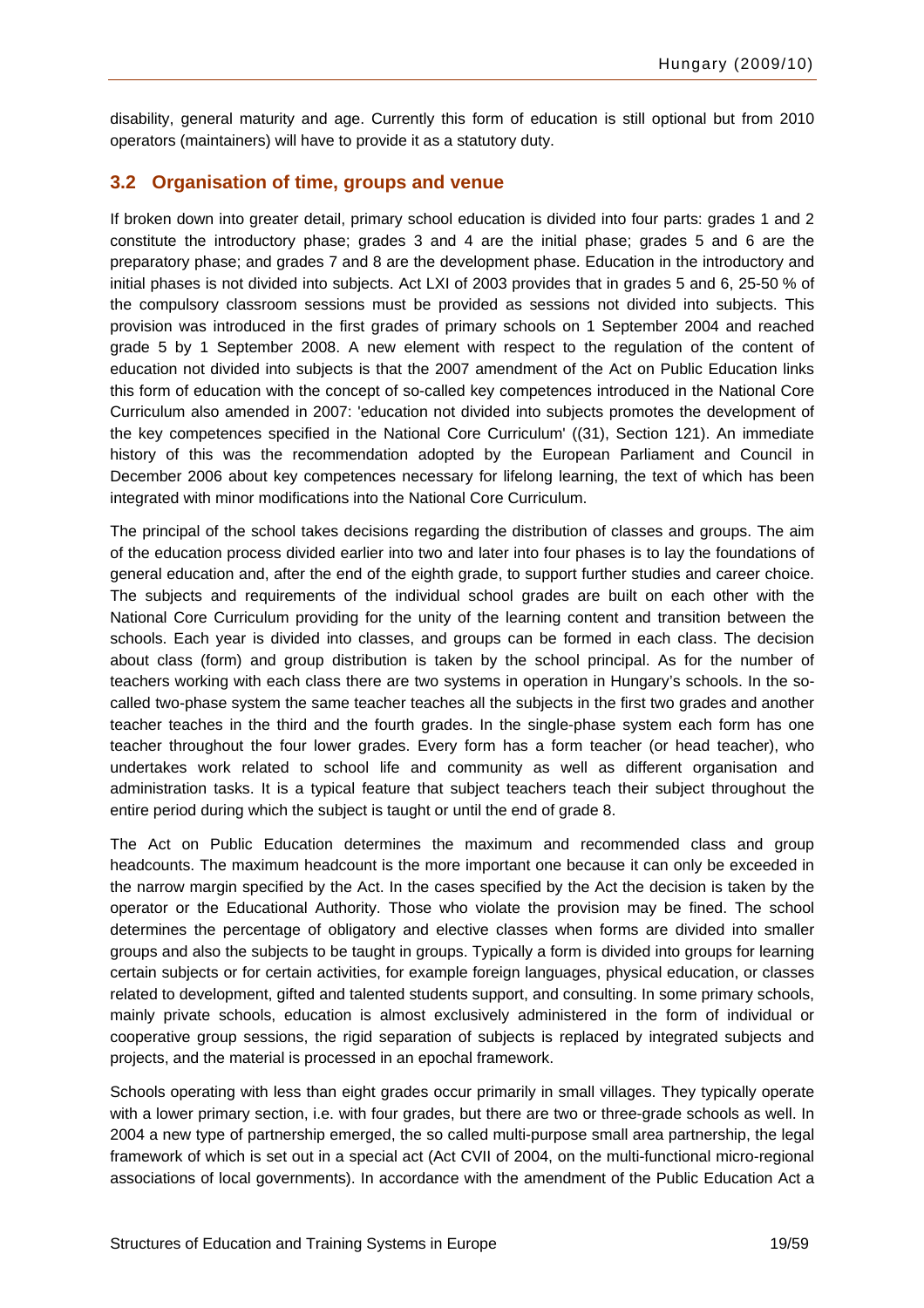<span id="page-21-0"></span>4-grade primary school may not operate on its own, it may operate only as an affiliate school, which means the operator must take care of affiliating the school or deliver the task without operating a school. In the smallest villages, where the number of children in a given age group is small, pupils of various ages and grades may attend a one-room mixed age class. Mixed age classes cannot combine more than four grades.

The structure of the school year is set out by a decree of the minister of education and culture. It is mandatory for all schools irrespective of the operator. Keeping this structure in mind, schools establish their local structure of the school year, which is a part of the school's work plan. The first and the last day of teaching in the school year are established by the decree. It is a general rule that the school year starts on the first working day of September of each year and finishes on the 15 June or, if that day is a non-working day, on the working day preceding 15 June. At the same time, the pedagogical year finishes on 31 August.

The school year consists of five-day teaching weeks with teaching typically in the morning in most schools (generally from 8 a.m. to 2 p.m.). An exception to this is the so-called whole-day school where pupils continue to study after lunch and classes are over at around 4 p.m. Saturdays and Sundays are days of rest without teaching. Pupils are also granted rest without teaching on holidays. At least 30 consecutive days' summer holiday must be granted to children after the last day of the school year.

The maximum obligatory class load is set out in the Public Education Act. The number of lessons per day is four in grades 1 to 3, four or five per day in grades 4-6 and five per day in the seventh to eighth grades. Schools also offer elective classes in consideration of the pupils' interests and needs with the aim of remedial teaching, development, talent care or consultation, as well as providing special skills. The maximum number of electives is set out by law for each grade in relation to the number of compulsory classes. Accordingly, elective classes can be 10 % of obligatory classes in grades 1-4, 25 % in grades 5-6 grades, and 30 % in grades 7-8.

Supervision outside classes is organised in the form of day care or homerooms. The Public Education Act provides for schools to organise day care or study rooms in each grade of the primary school if parents request it. In homeroom or day care pupils are provided care and supervision while they prepare for the next day's lessons.

### **3.3 Curriculum**

In Hungary since 2000 the teaching-learning content has been provided for by statute in three-tier curriculum regulation.

Regulation of content: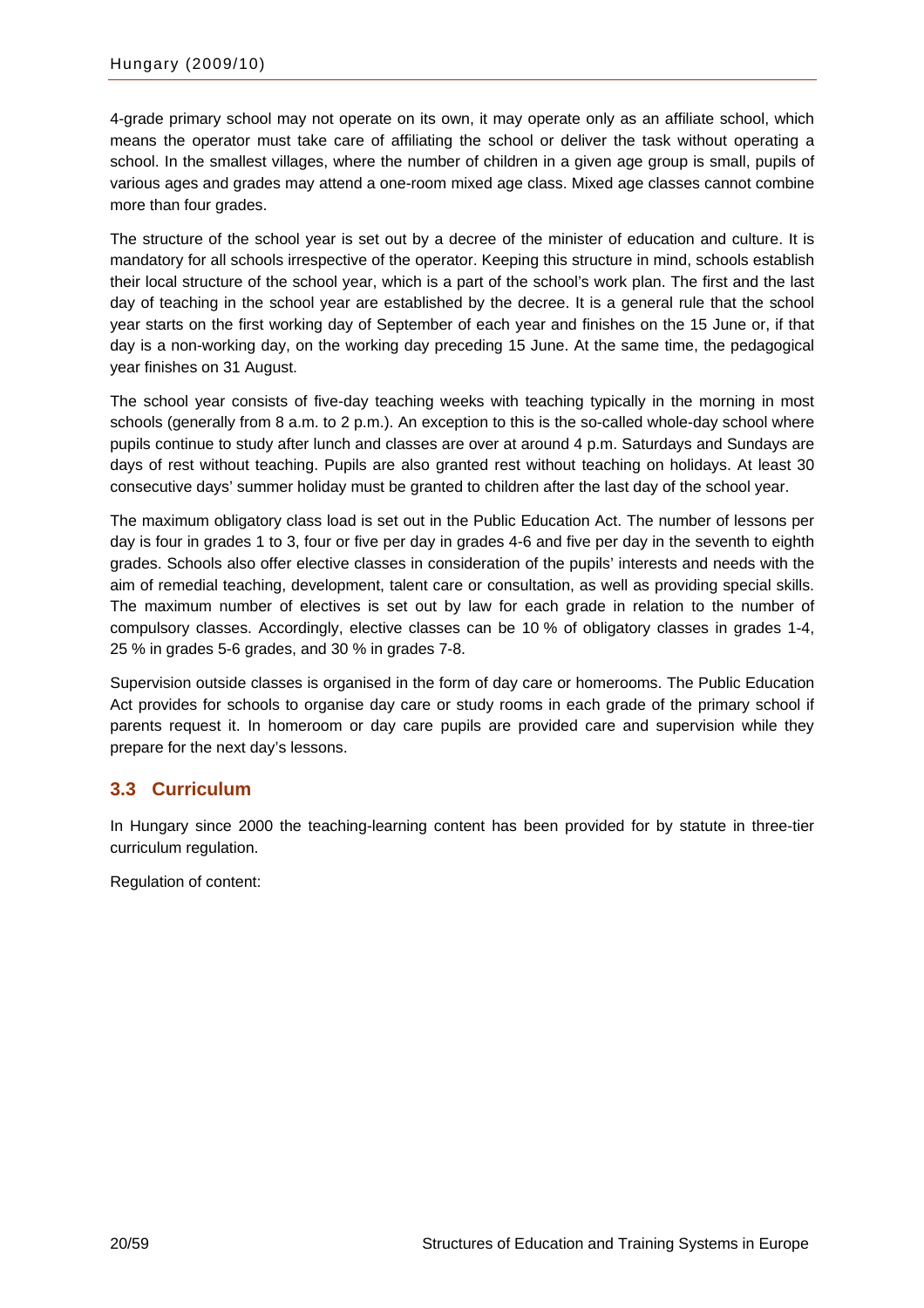

Source: Vágó – Vass, 2006

The central and highest level of the regulation is the National Core Curriculum, which is a strategic document compulsory for every institution and public education actor. It constitutes the basis for the concept, theory and philosophy of teaching that determines for the entire duration of compulsory education the main areas of culture, the phases in the content of public education (grades 1-4, 5-6, 7- 8, and 9-12) along with the developmental tasks to be asserted in each phase of the content. The National Core Curriculum ensures the universality of the content of education and teaching and the transition among schools in public education, which lays the foundations of general education (in primary as well as lower and upper secondary education). The core curriculum contains the core principles of the education of national and ethnic minorities as well as pupils with special educational needs, and the tasks of the schools related to health promotion, environmental protection and consumer protection. Accredited framework curricula help implement the National Core Curriculum. In the school year 2006/07 the National Core Curriculum was revised. Minor changes have been introduced, the most important being the promulgation of the development of key competences. To further emphasise the priority of competence based education the adapted version of EU's framework system that contains eight key competences has been incorporated in the part titled Common Values in School Education. The National Core Curriculum (NCC) issued in 2007 is different in the sense that that there are nine competence areas since mathematics became one separated area, separated from Sciences.

The second level of the regulation of content equally provides support to curriculum and methodology. The amendment of the Public Education Act in 2003 radically revisited the role of framework curricula in the regulation of content. As opposed to the former practice, framework curricula do not form part of the central regulation and their application is in no way compulsory for schools. Instead of one obligatory framework curriculum issued by the Ministry of Education for each school type since the 2004/05 school year accredited framework curricula have been available for schools seeking professional support in using the National Core Curriculum. The framework curricula contain recommendation for purposes of education and teaching, the system of subjects, the contents of the individual subjects, the requirements in each subject in each grade, the time available for meeting the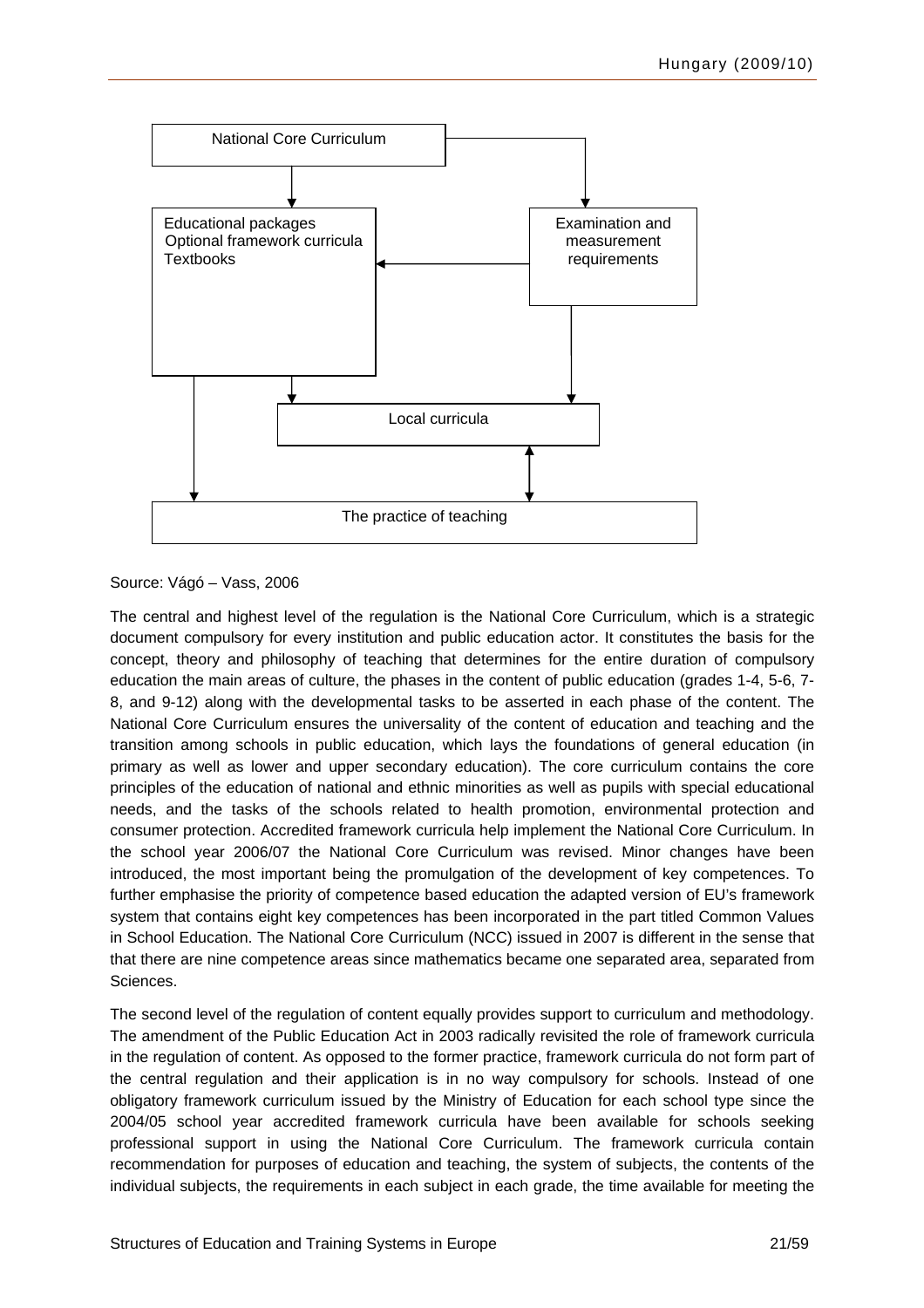<span id="page-23-0"></span>requirements and the implementation of tasks related to health promotion, consumer protection and environmental protection.

The third or local level of the regulation is the schools' pedagogical programme and its component, the local curriculum. The pedagogical programme is either prepared by the schools' teachers independently or they select from among the accredited framework curricula. The school level documents regulating the content of education are accepted by the corps of teachers and approved by the operator after consultation with experts. The school follows the pedagogical programme, which must be disclosed. Part of the pedagogical programme is the education programme which contains tasks related to personality and community development, as well as the local curriculum, which constitutes the school level regulation of content. This document determines the subjects to be taught at each grade of the school, the study material to be used, the requirements and number of lessons, as well as the principles of selecting textbooks and other teaching materials. The local level curriculum also sets out the requirements related to advancing to a higher grade and the forms in which pupils are assessed or rated.

Schools and teachers are granted complete freedom as regards the methods used in the teachinglearning process and there is no central document that would provide for applicable procedures. The pedagogical programme of the school determines the core pedagogical principles, purposes and tasks of education and teaching at the school as well as the tools and procedures to be used. The main documents regulating public education give priority to both methodological diversity and teachinglearning strategies aimed at skills and competence development.

In Hungary the most widespread alternative method is the Waldorf method, but methodologies and tools elaborated by Freinet, Gordon, Rogers and Montessori are also used.

Act XXXVII of 2001 states with respect to the rules of the textbook market that textbook supply is a public duty that serves the exercise of the statutory right to education. The minister of education takes care that a list of textbooks in public education is issued each year, which may contain only textbooks having passed a quality test and not exceeding the price cap specified for the year. The approval procedure of textbooks examines in the first place whether the book responds to the requirements of the National Core Curriculum to communicate the teaching content of the particular subject to the target age group through appropriate pedagogical methods. As for the approval or rejection of textbooks the most prestigious expert panel of Hungary's public education, a special committee of the National Council for Public Education submits a proposal to the minister.

Apart from textbooks the so-called non-traditional content carriers such as digital materials play an increasingly significant role. Their development has been a key area of utilising the resources available through the Structural Funds in Hungary.

### **3.4 Assessment, progression and certification**

Pupils may progress to a grade if by the end of the school year they have successfully complied with the study requirements prescribed, i.e., according to their achievement during the year and marks or achievement at the school exam, have obtained at least a mark  $(2)$  – i.e. sufficient. An exception to this rule have been, since the 2005/06 school year, grades 1-3 of primary school where no pupil can be ordered to repeat a school year for failure to meet the study requirements. Retake of a year is necessary only for pupils who have missed more classes than the minimum attendance specified by law.

The teacher assesses a pupil's achievement and progress regularly during the school year by giving marks and grading overall achievement at the end of the first semester and at the end of the school year. A pupil's conduct and effort are also evaluated and graded by the head teacher after seeking the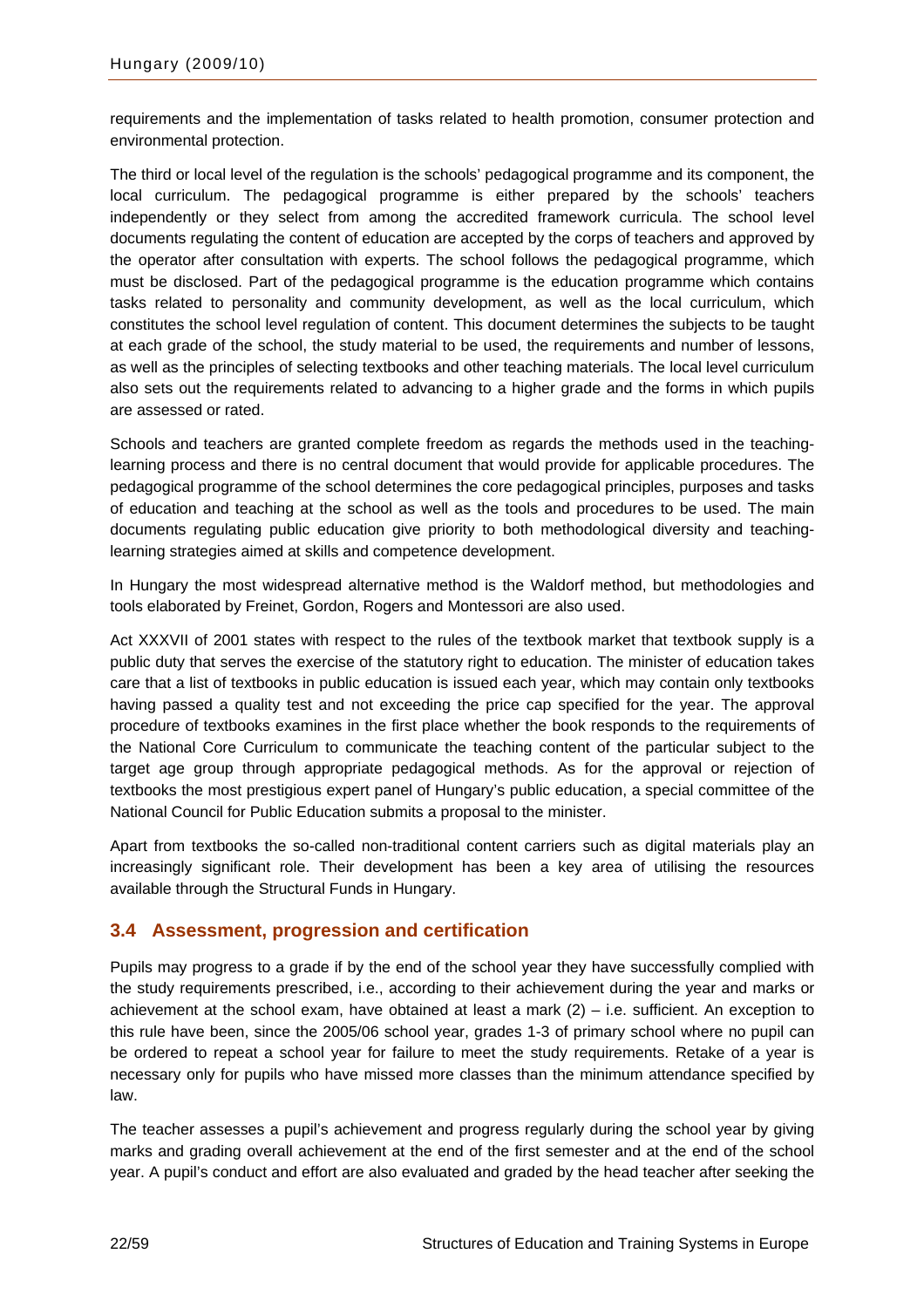opinion of the teachers who teach the class concerned. Both the pupil and the parent of an underage pupil have to be regularly advised about the grades. Schools apply a five-grade (1-5) system for evaluating and rating the pupil's knowledge and a four-grade (2-5) system for evaluating and rating their conduct and effort. Schools can prescribe different assessment system but when a pupil moves to another school, the school is obliged to provide the 1-5 numerical grading. In a phasing-in system beginning from the 2003-04 school year, a descriptive evaluation is to be used to express whether a pupil's achievement has been excellent, good or satisfactory, or whether the pupil needs remedial work. However, during the year, even in the initial school phase marks can also be used as a formative evaluation. Exploratory (diagnostic) evaluation aimed at rating the pupil is relatively rarely used by teachers, rather more for assigning pupils to groups depending on their level of achievement and to develop the teaching and pedagogical strategies best suited to the needs of the group or the individual. Formative and summative grading, on the other hand, is a tool frequently used at schools.

The conditions of progressing to higher grades and the requirements and forms in which pupils have to give account of their knowledge as well as the requirements related to and the rating of pupils' conduct and diligence are set forth in the school's local curriculum. There are no obligatory examinations in primary school.

Pupils are given a certificate of achievement attesting completion of a particular grade at the end of the school year. The marks and the descriptive evaluation in the certificate reflect the pupil's achievement during the year (coursework) and achievement at the school examination; therefore the certificate is generally not preceded by a special certificate examination. An exception to this rule are home schooled pupils or pupils completing two grades in one school year, who have to sit for a grading examination to give account of their skills achieved by the end of the year, as well as pupils who are obliged to sit for a makeup examination. The year-end grading or descriptive evaluation is established by the teacher and on this basis the corps of teachers decides whether or not the pupil may advance to a higher grade. As a difference, the school's examination board or, at the pupil's request, an independent examination panel does the grading. The certificate of achievement is a public document. It means that until the contrary is proven, everybody is obliged to accept its content. The certificate must be turned out in Hungarian or, in bilingual schools, in both languages. The format of the certificate is approved by the minister of education. Also the minister's permission is required for the manufacture and distribution of these printed documents.

The law permits that a pupil may accomplish several grades in one school year with the principal's permission. In such cases, however, the pupil must sit for a grading examination at the end of the school year. This generally occurs in the case of home-schooled pupils or highly talented pupils.

In the first grade of the primary school, if the pupil fails to meet the requirement, the school year will be considered as a preparatory year and the child is admitted to the first grade. A pupil may attend a preparatory year only for one school year and only in the event the pupil started going to school not later than at the age of seven.

A school examination (grading, makeup or supplementary) can be taken either at the school or before an independent board of examiners. The board convenes in the school but the examination itself is organised by the Educational Authority. It generally applies to cases when there is a conflict between the pupil, the parent and the teacher, or there is a loss of trust. After grade 4, a grade can be repeated at the end of the school year. It is obligatory to repeat a grade when the pupil has been rated fail. However, the pupil may sit for a makeup examination before the new school year starts. If, however, the pupil has failed in more than one subject, the teaching staff's permission will be needed for the makeup examination. The pupil will be obliged to repeat the grade also in the event the total of justified and unjustified absences exceed the highest number of days or classes specified by law and the teaching staff has not granted a makeup examination.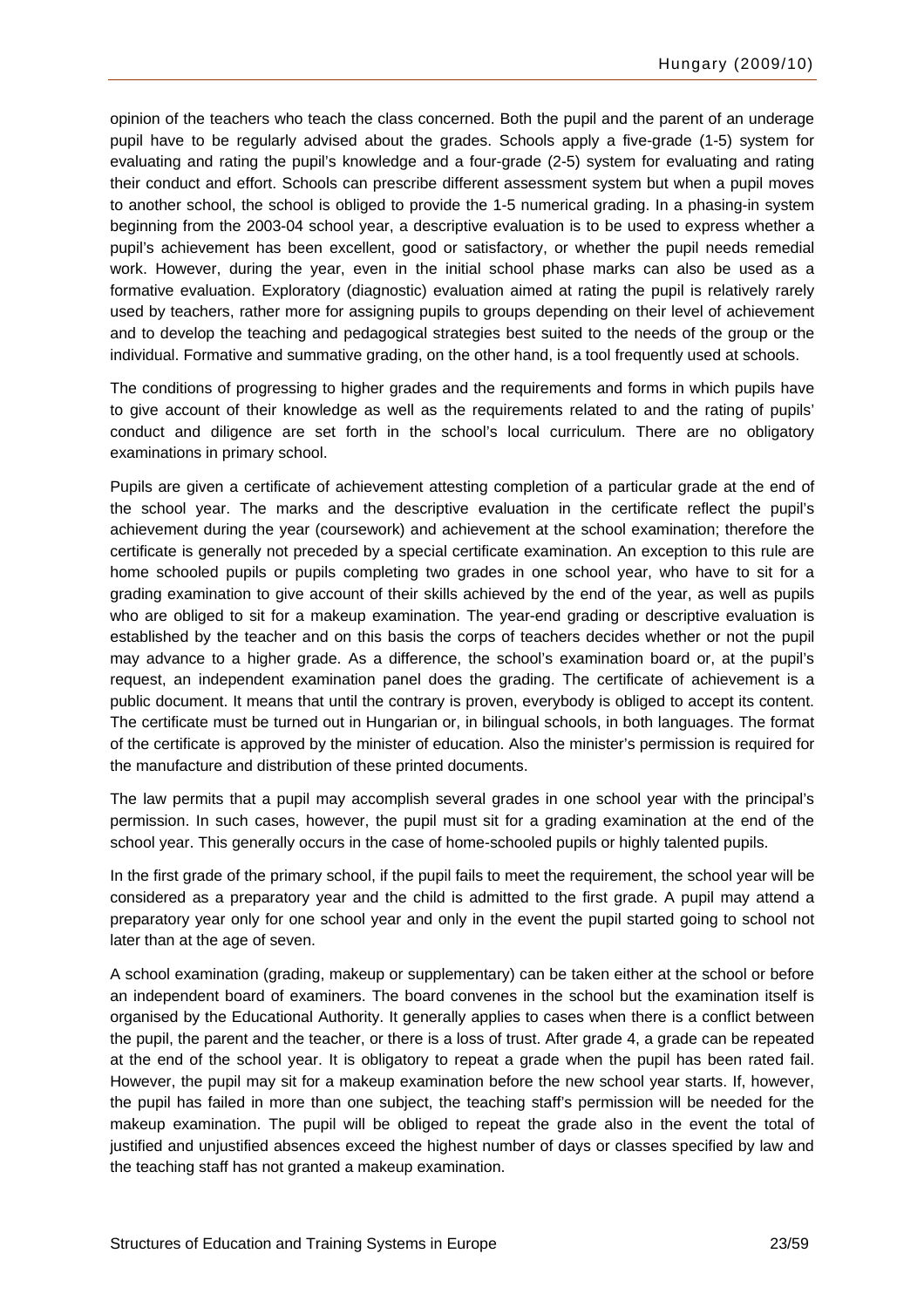<span id="page-25-0"></span>After the turn of the millennium, a national competence assessment system was introduced to the analogy of the PISA study. The minister has been obliged by law to conduct the assessment (Section 99, Public Education Act of 1993). Thus, since 2001 the National Competence Assessment has been organised for six times and is expected to improve the effectiveness of the education system in the long run. First in grades 5 and 9, then in 2003 grades 5 and 10, and since 2006 in grades 4, 6, 8, and 10 every May a national competence assessment is organised in reading and mathematics. Every school and pupil has been involved. In 2009 the Educational Authority has published the national results and also the results of each institution. Results of individual pupils have been put at the disposal of teachers and parents who have an access with a given password. It has already made an impact on the assessment and evaluation culture of institutions. The development of pupils' most important skills (reading comprehension and mathematical culture) is tracked by regular national competence surveys, which earlier usually covered two or three grades and, since the 2006/07 school year they have covered four grades (4., 6., 8. and 10.) The surveys are prescribed by the minister of education in the decree issued about the structure of the school year, or in another ministerial decree. When the Public Education Act was amended in 2006, a section was included to ensure the publicity of both the data consolidated at the national level, and school-level data.

### **3.5 Guidance and counselling**

Career guidance in public education is the task of the whole school, the pedagogical cycle and every area of education. However, curricular requirements are mostly meet in the harmonisation of classroom and extracurricular activities carried out in the framework of lifestyle and practical skills education. According to the National Core Curriculum the task of this area of education is to improve pupils' self awareness and to introduce to them the world of work as well as the content and requirements of the various branches of qualification along with the learning paths and alternatives leading to them through practical activities and experiences.

The Cultural domain called Life management and skills designed for grades 1-10 is about 5-8 per cent of the total recommended time framework There are 12 main topics in the domain, one of which is career guidance whose importance has increased for the last two years. In addition an educational program was designed relating the renewed NCC to develop life guidance competences. This framework curriculum is not binding, but it is made available for every school.

In grades 7 and 8 of the primary school lessons integrated in the timetable and specifically aimed at career guidance in the areas of lifestyle and practical skills help eighth-graders to choose a school or career path at the end of the first semester. In these lessons pupils are provided help in articulating their individual needs and in setting career targets and designing learning paths. In addition to these each school operates personal continued education and career guidance consulting in one way or another. It is mostly the teachers responsible for career guidance and the head teachers who are the most familiar with the pupils who help them in taking their decision related to continued education.

Continued education and career consulting outside school belongs to the scope of special pedagogic services available free of charge in Hungary. Their job is to assess pupils' abilities, skills and orientations and to recommend further education or a school type. The task is delivered by the independent career consulting institute of the capital city, which offers a wide range of services, and, in the provinces, in about half of the counties, by one or two professionals also engaging in career consulting. In addition to this the educational counselling service organised in each county (and each district in the capital city) may provide, on an ad hoc basis, advice concerning continued education to youth in their care for problems related to learning differences, social mal-adapting or behavioural problems or, for that matter, talented youth.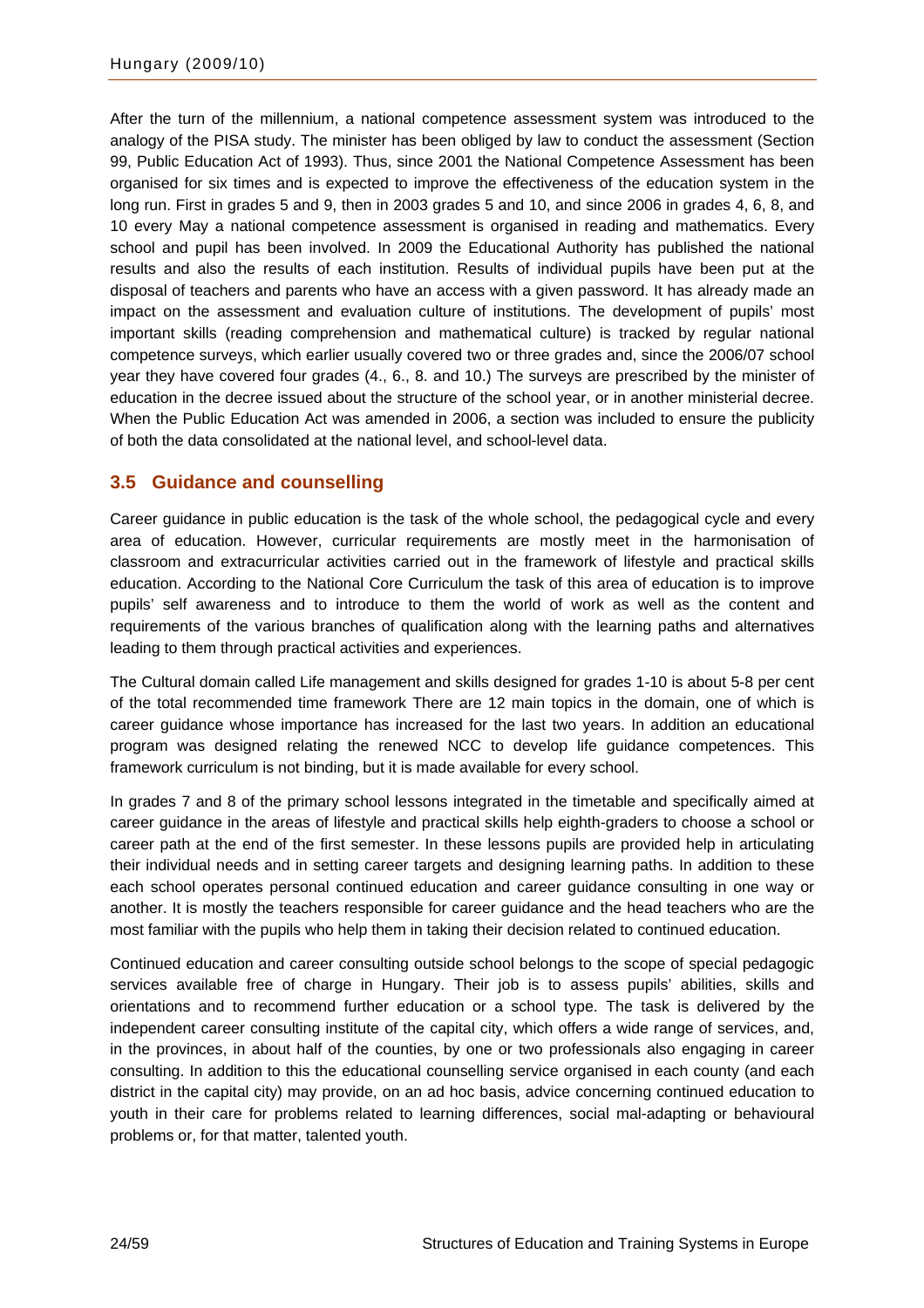### <span id="page-26-0"></span>**3.6 Teachers**

Hungary's tertiary education is currently undergoing a major change due to the Bologna Process. (See more on this in the Section on Tertiary Education). The dual nature of the former tertiary system of education (which meant the existence of colleges and universities side by side) prevailed in teacher education and training as well. Primary school teachers used to be prepared in two institution types: teachers of grades 1-4 (ISCED 1) at the so-called teacher training college, teachers of grades 5-8 (ISCED 2) at the so-called colleges of education. Teachers teaching lower grade pupils were prepared to teach all subjects, while teachers teaching higher grade pupils generally obtained qualifications in two subjects. The duration of education in both institution types was four years. Universities also delivered teacher education and training, in the framework of which secondary school teachers (ISCED 3) were prepared.

The Bologna System has combined the former college and university level teacher training: after graduation from the first training cycle, which lays the foundations in specific disciplines students can obtain teaching qualification in the second training cycle. Here education and training is focussed on preparing students for the teaching tasks in grades 5-12 (13), i.e. for becoming a qualified teacher in the speciality concerned. According to the plans of multi-cycle training system, the structure and level of specialisations at teacher training faculties will be universal: a teacher's degree can only be obtained through graduating from the MA (master) cycle. In the first, undergraduate, cycle training according to the special area covered by the subject is provided. Teacher training takes place in the two-year MA (master's) degree training built on the first cycle. The main aim of the change in teacher education and training has been to improve the quality of training: on the one hand through an increasingly demanding screening of training participants in the respective cycles and, on the other hand, through a renewal of content which accompanies restructuring and which will be able to be implemented through harmonising training with labour market needs, its relationship with practice and applying the strategy of competence based training. In the framework of founding training only elementary school teachers, kindergarten teachers, special education teachers and technical instructor's qualifications can be obtained.

Currently however the majority of teachers working in schools obtained their qualification in the previous, so-called dual system.

In the area of teachers further training the greatest change was introduced by the amendment of the Public Education Act in 1996 (Act LXII of 1996 to amend Act LXXIX of 1993 on public education), which prescribed for teachers the obligation to attend further training. (Act LXXIX of 1993 on Public Education, paragraph 8, section 19: 'The teacher shall participate at least once in every seven years in further training as provided for by law.')

The teacher not having complied with the obligation to attend further training due to a reason attributable to them, the head of the institution may dismiss them from their job.

Section 5, Government Decree 277 of 1997 (22 December) sets out the ways in which teachers may comply with their obligation to attend further training every seven years. According to this apart from participation in 120 hours further training courses in every seven year (which can be accomplished in several parts, for example through four times 30-hour training courses) the obligation may be complied with through taking the special teachers degree, obtaining an additional degree or scientific degree or, in the framework specified in this legislation, through attending further training abroad.

Only accredited further teacher training can be counted as compliance with the obligation of further training. The list of such training is announced each year by the ministry's accreditation institution. Costs of further training are partly contributed to by the school employing the teacher, for which a standard support can be applied for. Further training must be organised by the school, therefore it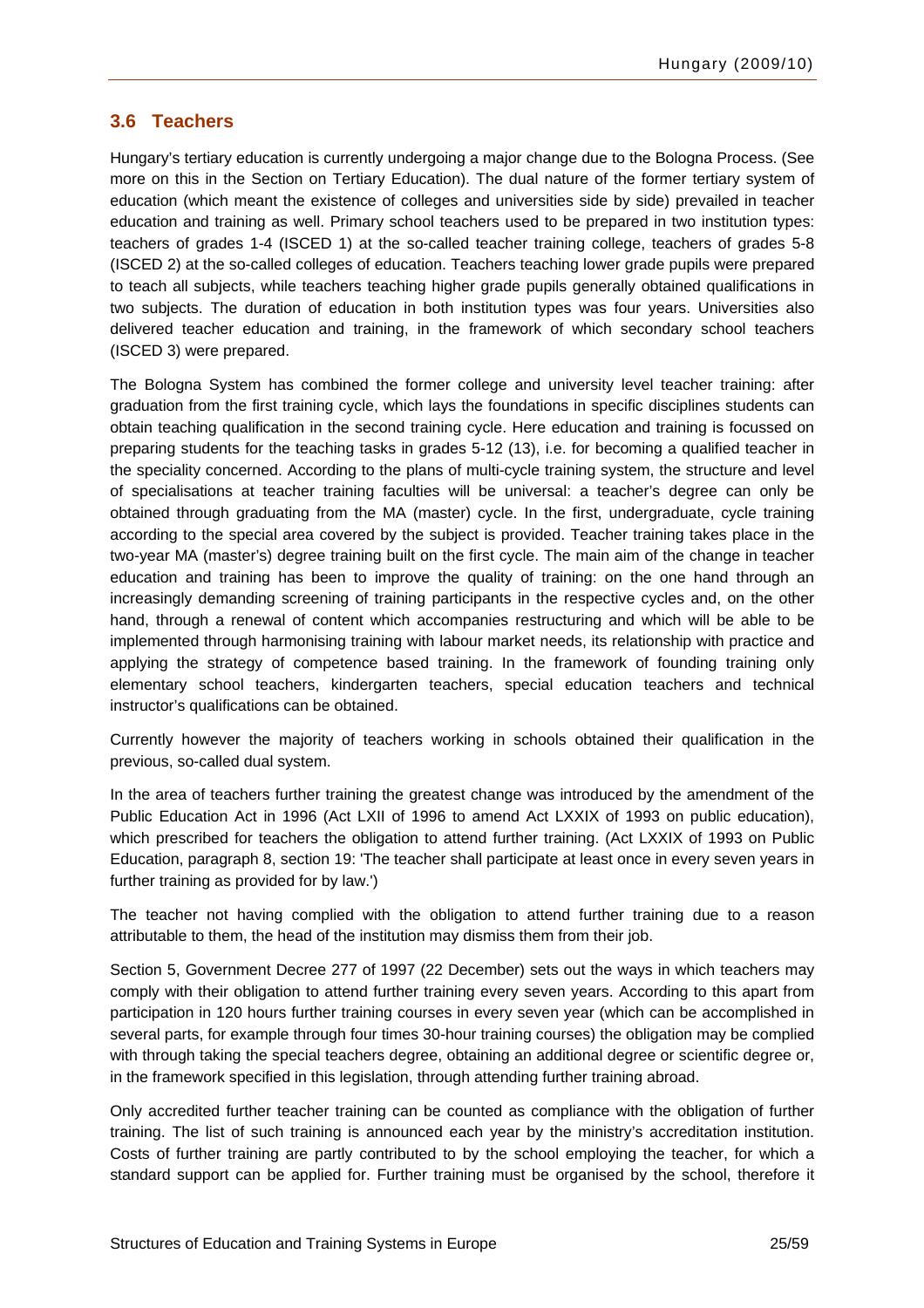becomes transparent and predictable for participating teachers plus it ensures that the skills promoting the achievement of the school's pedagogic targets are obtained efficiently.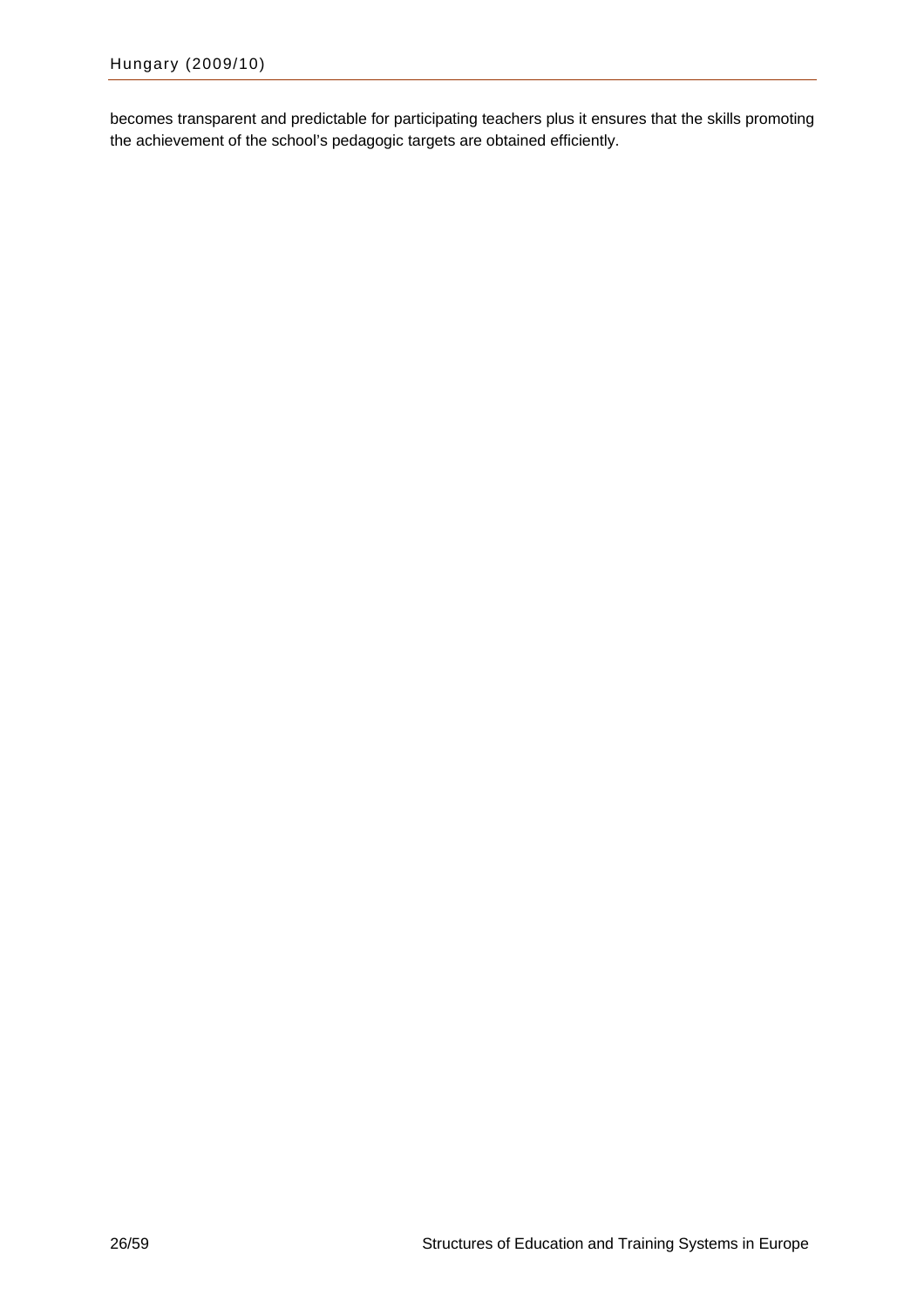## <span id="page-28-0"></span>4. UPPER SECONDARY EDUCATION

The basis for the legal regulation of upper secondary education is the Constitution, the Act on Public Education of 1993, the Act on Vocational Training (Act of 1993 on Vocational Training), the Act on the Contribution to Vocational Training (Act LXXXVI of 2003 on Vocational Training Contributions and Support for the Development of the Training System) and the Government Decree issued in 1997 on the Regulation of the School-leaving Examination. These high level legal regulations articulate the core principles of this level of education, the special features of the system of its institutions, the rights and obligations of students and teachers, with special regard to the special features of vocational training.

The Act on Public Education of 1993 divides this level of education into two phases: that of upper secondary general education and upper secondary vocational education. Upper secondary vocational education, preparing pupils for obtaining a vocational qualification normally starts after upper secondary general education.

There are three types of institutions at upper secondary level in Hungary: secondary grammar schools *(gimnázium)* provide general secondary education and prepare pupils for tertiary education (ISCED 3 or 2+3); secondary vocational schools *(szakközépiskola)* provide upper secondary general and post secondary non tertiary vocational education (ISCED 3, 4); vocational schools *(szakiskola)* provide two years of general education and 2-4 years of vocational education and training (ISCED 3) and may also provide remedial lower secondary general education (ISCED 2) for those who did not accomplish single structure education. Vocational schools may also operate as special vocational schools *(speciális szakiskola)* providing education for pupils with special educational needs.

As the numbering of school grades is continuous from the first grade of the primary school to the last grade of secondary school studies, the upper secondary phase starts in the 9th grade and ends either in the 12th grade, or in case of two-language secondary schools with a language preparation grade and in case of secondary vocational schools with additional vocational training grades in the 13th grade. (Education is also completed in grade 13 when intensive foreign (or minority) language teaching is administered in the 9th grade in a time-frame corresponding to at least 40 % of classroom sessions and also when the school prepares pupils in the framework of an advanced level education in grades 10 to 13 for passing an advanced level secondary school final examination in the language concerned (see more details further down about the final leaving examination)).

All grades of secondary grammar school as well as grades 9 and 10 of vocational schools and grades 9 through 12 (or in some cases13) of secondary vocational schools provide general secondary education aiming at laying the foundations of general culture. The specific rules of each school type are integrated in this framework: for example, the obligation of secondary grammar schools to prepare pupils for tertiary education, or the obligation of vocational schools to spend not more than 40 % of compulsory classes with laying the foundations of theory and practice of the given trade in grade 10.

In the wake of the reform launched in 2004, upper secondary general education has also been divided into two phases: a phase consolidating general education that begins in grade 9 and lasts through grades 10 or 11, and the phase deepening general education in accordance with the pupil's interests and abilities and helping career choice, from grade 11 or 12 through grades 12 or 13.

A pupil may enter school based VET at several points: usually after grade 10 or grade 12 of upper secondary education or after the upper secondary school final examination but in some cases also before or after finishing single structure primary school.

Considering VET institutions, in the 2008/09 school year the number of pupils in vocational schools was 128 848, in special vocational schools 9 809, and 271 351 in secondary vocational schools. The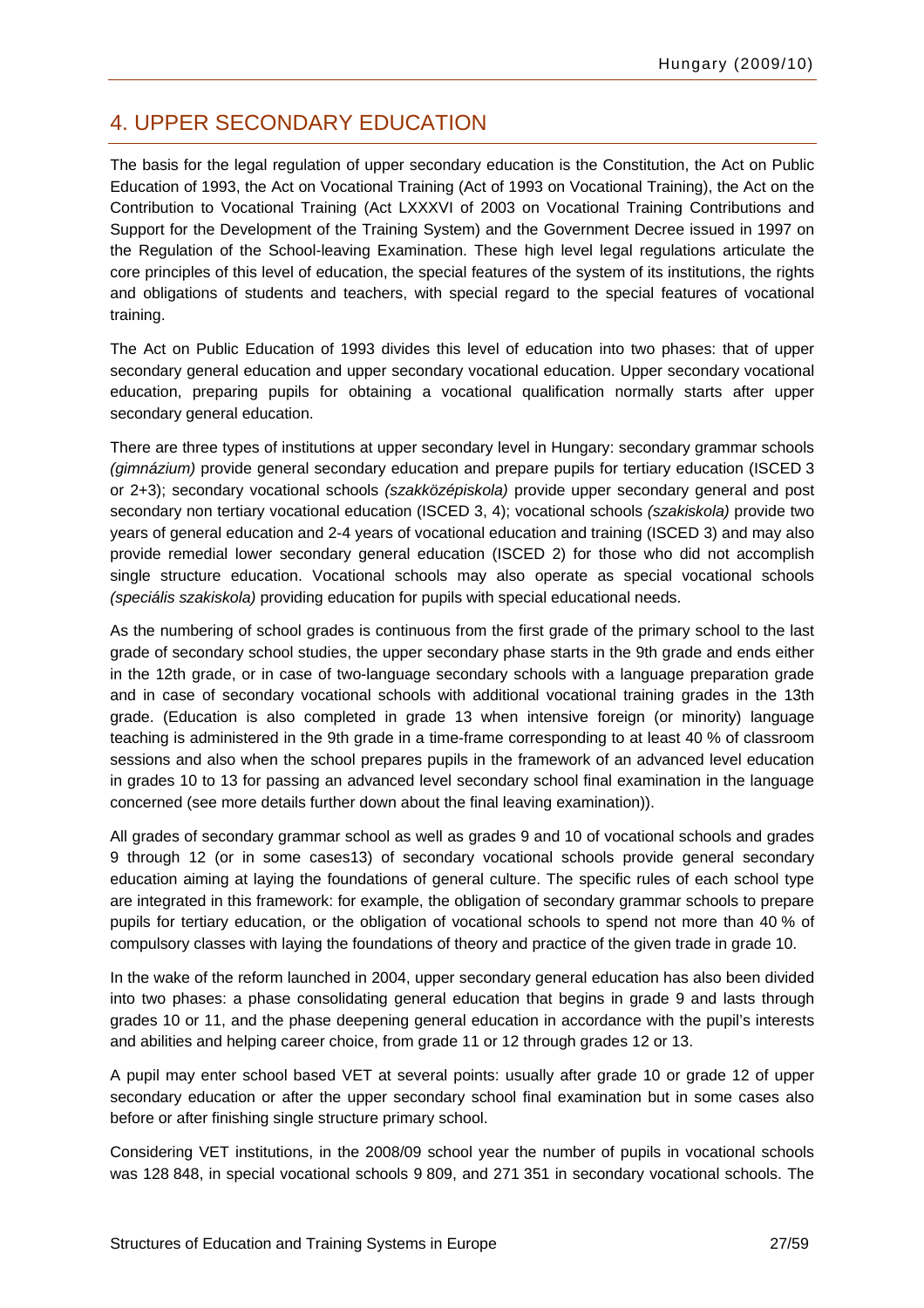<span id="page-29-0"></span>number of pupils in the vocational training grades of these institutions was 160 409, full-time and adult education combined. Most of the pupils were trained in the major vocational branches of catering, civil engineering and the construction industry, commerce (wholesale and retail), mechanics and metal work, management and administration as well as the industry of motor vehicles, ships and aircraft.

A total of 567 trades were taught in vocational schools in the 2008/09 school year. Pupils were able to acquire 276 different vocational qualifications at vocational schools, 82 qualifications in special vocational schools and 338 in secondary vocational schools.

The most frequent departure from the eight-grade primary and lower secondary (single structure) education is because of the six-grade or eight-grade secondary school, which includes part or the whole of lower secondary (ISCED 2) education. Education in the six-grade secondary school starts in grade 7, and in the eight-grade secondary school it starts in grade 5, and ends in grade 12 in both school types. It is important to point out that in six-grade or eight-grade secondary schools requirements of primary education must be met by the end of grade 9.

Multi-purpose institutions have been mushrooming in secondary education. The majority of vocational schools operate jointly with secondary vocational schools and some schools also launch secondary grammar school grades. This process of proliferation of multi-purpose institutions has continued recently: the number of a complex of institutions that include several affiliated institutions and offer in many cases primary and secondary education is on the increase.

In school year 2008/09 the number of participants in different types of full-time upper secondary education has changed distinctly. The number of students of vocational schools grew by 0.5 %. Headcount of special vocational schools has hardly changed (grew by 0.1 %) The slow decline in the headcount of vocational secondary schools reverted in 2002/03 then started to drop again in 2004/05 and continued to decline in the last year (by 2.3 %). Whereas 44 % of the students participating in secondary education studied at vocational schools in 1990/91, their rate was 23.2 % in 2008/09. The proportion of secondary grammar schools providing general education and preparing more effectively for tertiary education grew from 24 % to 35.5 %. The rate of students attending the most favoured type of institution, the vocational secondary school jumped from 33 % to 41.2 %.

### **4.1 Admission**

The freedom of choice of school in upper secondary education is ensured by legal regulations to every student falling within the scope of compulsory education. Secondary school admission in general, and the admission examination in particular, has repeatedly been on the agenda in the past decade. In the early 1990s only a smaller number of those applying for secondary school admission sat for an admission examination, i.e. those who chose some kind of specialised programme. With the proliferation of six and eight-grade secondary schools admission to the secondary school became possible at varying stages: at age 10, 12 or 14. A strong competition emerged among schools and the number of applicants to some institutions increased to such an extent that some form of selection had to be introduced. Schools arranged this within their own competence by administering admission examinations.

Almost as many types of the admission examination as the number of schools – more or less this was the situation by the end of the 1990s. To make things even more complicated, most of the pupils were applying to more than one school, which resulted in quite a chaotic situation. Taking this into consideration a central admission examination system was introduced in the 1999/2000 school year for six and eight-grade secondary schools mainly with the purpose of removing the burden of students having to sit for various types of admission tests in multiple schools. The content and the form of the universal written examination were determined by the Ministry of Education. In developing mathematics and reading comprehension tests the Ministry tried to assert the principle that the results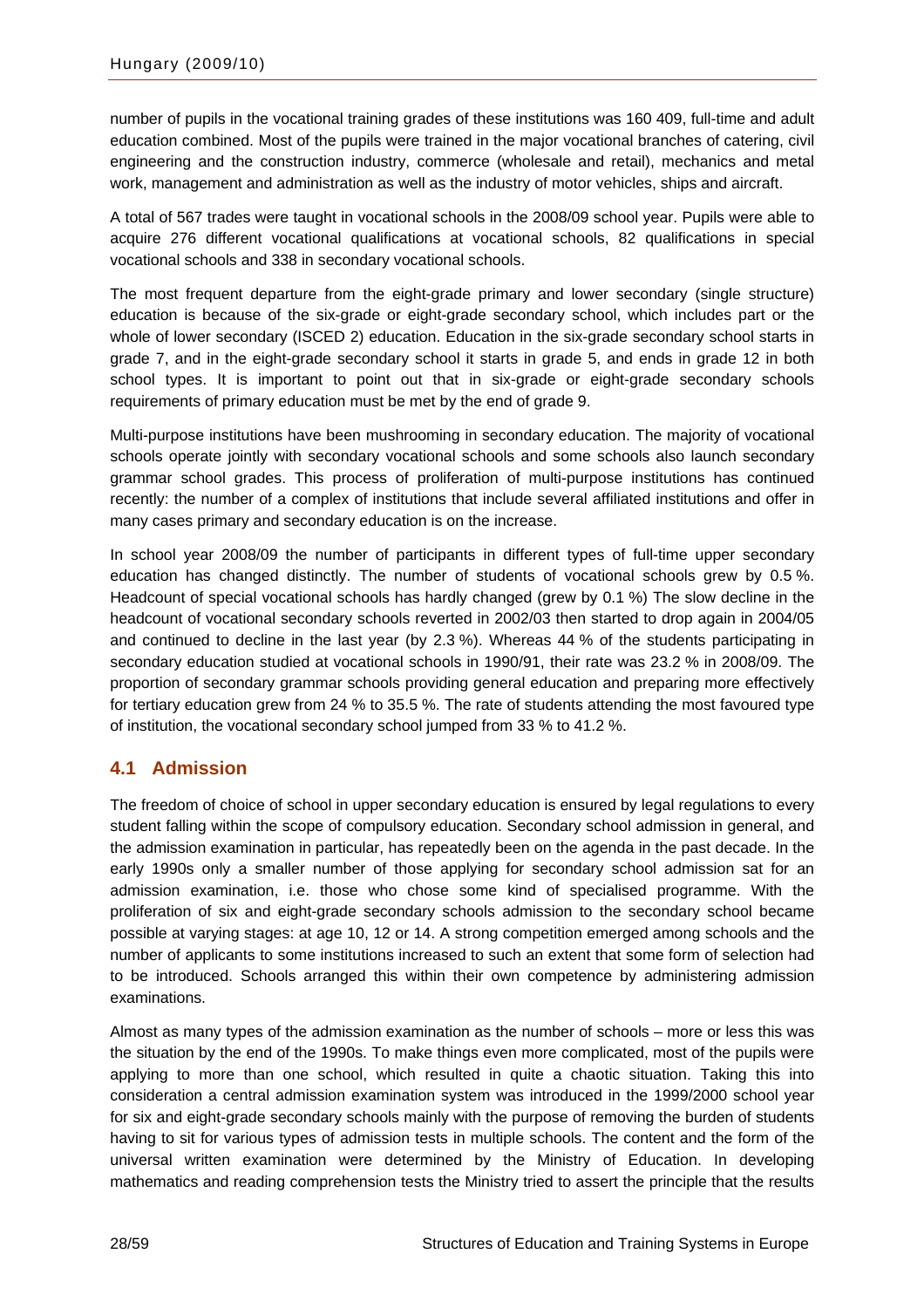<span id="page-30-0"></span>of students should depend to the least possible extent on their social and cultural status, and they should rather more indicate the 'learning potential' inherent in students. Tighter rules were also introduced regarding the admission. From the 2002/03 school year six and eight-grade secondary schools were allowed to organise admission tests only in the event of a 150 % overapplication (relative to the average of the previous three years). Since 2009 the possibility of oral examinations has been terminated, and currently six and eight-grade secondary schools where overapplication has not been significant are allowed to rank applicants only on the basis of their primary (i.e. single structures) school achievements. Where overapplication is high, participation in the central admission test can be prescribed for students besides their primary school achievements.

In the meantime admission examinations for grade 9 have become increasingly popular with traditional secondary grammar schools. Here again, centrally organised written examinations appeared, but as an option for the school rather than a compulsory part of the admission procedure. About one-third of secondary schools require applicants to sit for an admission test with the majority organising their own admission test alongside or instead of the central written examination. The regulation in force since 2009 has changed this practice and eliminated local written examinations. The rank of admission for applicants to grade 9 consists of three elements: the central written examination, the scores carried over from the primary school, and an oral interview. The school can combine the components as it deems best; any of the components can be omitted and it is also possible to include all three components in the admission procedure.

The guarantee of a school granting obligatory admission serves for the implementation of equal opportunities and compliance with compulsory education. According to the new regulations, the school thus guaranteed is not allowed to make admission conditional to meeting requirements. If pupils attend primary and secondary education in the same institution, their progression cannot be tied to an admission examination and the child may progress to the relevant secondary education institution in accordance with the school's pedagogical programme.

If the vocational school or secondary vocational school prepares for a vocational qualification where pupils must comply with certain health and/or aptitude requirements, the expert opinion regarding health and vocational aptitude must be taken into consideration when the pupil is admitted, transferred or progressing to the first grade of vocational education. Irrespective of admission tests and other special conditions of admission, the precondition for secondary school studies is the completion of the prerequisite grades of the primary school.

### **4.2 Organisation of time, groups and venue**

Schools have to organise their work in the time frame of the school year. This time must be sufficient for mastering the requirements of a grade. The first and last day of teaching in the year is always set out in the competent minister's decree. It is a general rule that the school year starts on the first day of work of the September of each year, and closes on the 15th day of June or, if that day happens to be a holiday, on the workday preceding 15 June. The number of actual teaching days is also set out by law, which also specifies that the school staff may use five workdays for pedagogic purposes, when no teaching takes place. The programme of one such day may be determined by the student government.

Students are granted at least three breaks in a school year, twice at least six and once at least four consecutive days. The relevant ministerial decree specifies the time of autumn, winter and spring breaks. A school may deviate from this, subject to certain terms and conditions, but it may not alter the first and the last day of teaching.

It is a central provision that the school year is composed of five-day weeks of teaching. Saturdays and Sundays are days of rest without teaching. At least 30 consecutive days' summer holiday must be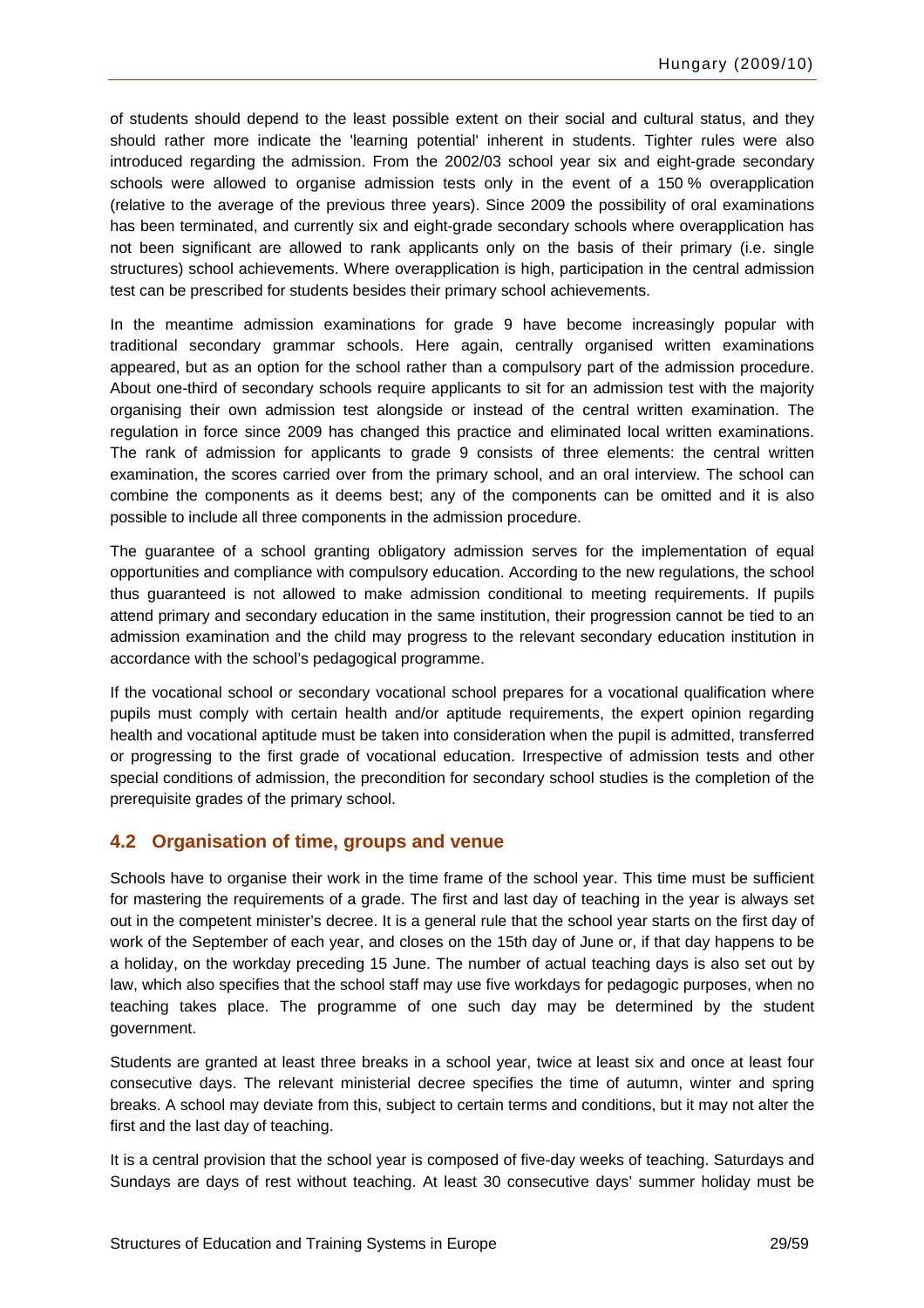granted to children after the last day of the school year. The school stays open during school holidays and the summer holidays typically with a standby work order for administrative purposes. At the request of the school board and the student government and with the consent of the operator, six-day teaching weeks may be organised with Saturday being a teaching day. With the operator's consent the school principal may also organise six-day teaching weeks. In this case the school is open also on days of rest. This solution is rather rare and is used only in some (mainly Church) secondary boarding schools; nevertheless, this opportunity also facilitates for school operators to have major building works and remodelling accomplished during extended summer holidays.

Weekly and daily timetables of students are decided by the school heads in accordance with the relevant statutory provisions. The timetable is always set out for one school year. When the timetable is compiled the guiding principle is that the length of theoretical teaching lessons is generally 45 minutes, however the school may organise shorter or longer (maximum 60-minute) lessons. There must be a break between classroom lessons and lessons held outside the classroom.

In vocational training practical training must be organised consecutively in 60-minute lessons. The student's schedule of work is adapted to the schedule of work of the entity organising vocational practice. The Act on Vocational Training, however, establishes limits to protect students, for example no practical training can be organised on school days when theory classes are held, nor on the day of vocational examinations. For underage students the training time cannot exceed seven hours a day and for students of age it is limited to eight hours a day. If the daily hours of hands on training exceed four and a half, the student must be ensured minimum 30 minutes' uninterrupted break.

In vocational training students with study contract and participating in hands on training, at least 30 days of holiday without training must be ensured in each school year, which is extended by further five days, if the student is less than 19 years old. The student must be granted at least 10 days for preparation before the vocational examination.

Training at the secondary level therefore is typically organised in five-day working weeks and in the great majority of schools in the morning (generally between 08.00 to 14.00 hours). The number of students' hours during the week consists of obligatory and not obligatory (optional) classroom sessions. The number of the former may not exceed five or six lessons a day (5.5 as a weekly average) in grade 9 and 10, and six hours of teaching a day from grade 11. In vocational training grades the number of lessons in which the theory of the vocation is thought may not exceed seven hours of teaching a day, plus on one teaching day the number of lessons in which vocational theory and practice is taught cannot be more than eight. The purpose of elective lessons organised according to the students' interests and needs is primarily remedial, development, talent care and counselling. The time available for this purpose constitutes 45 % of obligatory classes for grades 9-10, 60 % for grades 11-13, and 5 % for vocational training grades. If necessary, the principal may, with the operator's consent, determine wider time frames. Additional lessons can be offered in school of national and ethnic minorities and for students with special educational needs. The school may organise extracurricular activities (special interest and self education groups, sports groups, school choir, etc.) according to the students' needs, interests and its own pedagogical programme. Supervised afternoon study sessions also belong to this scope of school services, which, according to parents' needs, provide the opportunity for organised learning outside the classroom. Two hours a day are available for this purpose in grades 9 and 10.

The duration of breaks and the sequence of lessons and sessions outside the classroom is determined by the school concerned and set out in the school's internal regulations (e.g. Rules of the House). Consequently the practice of various schools may differ from the general pattern described above.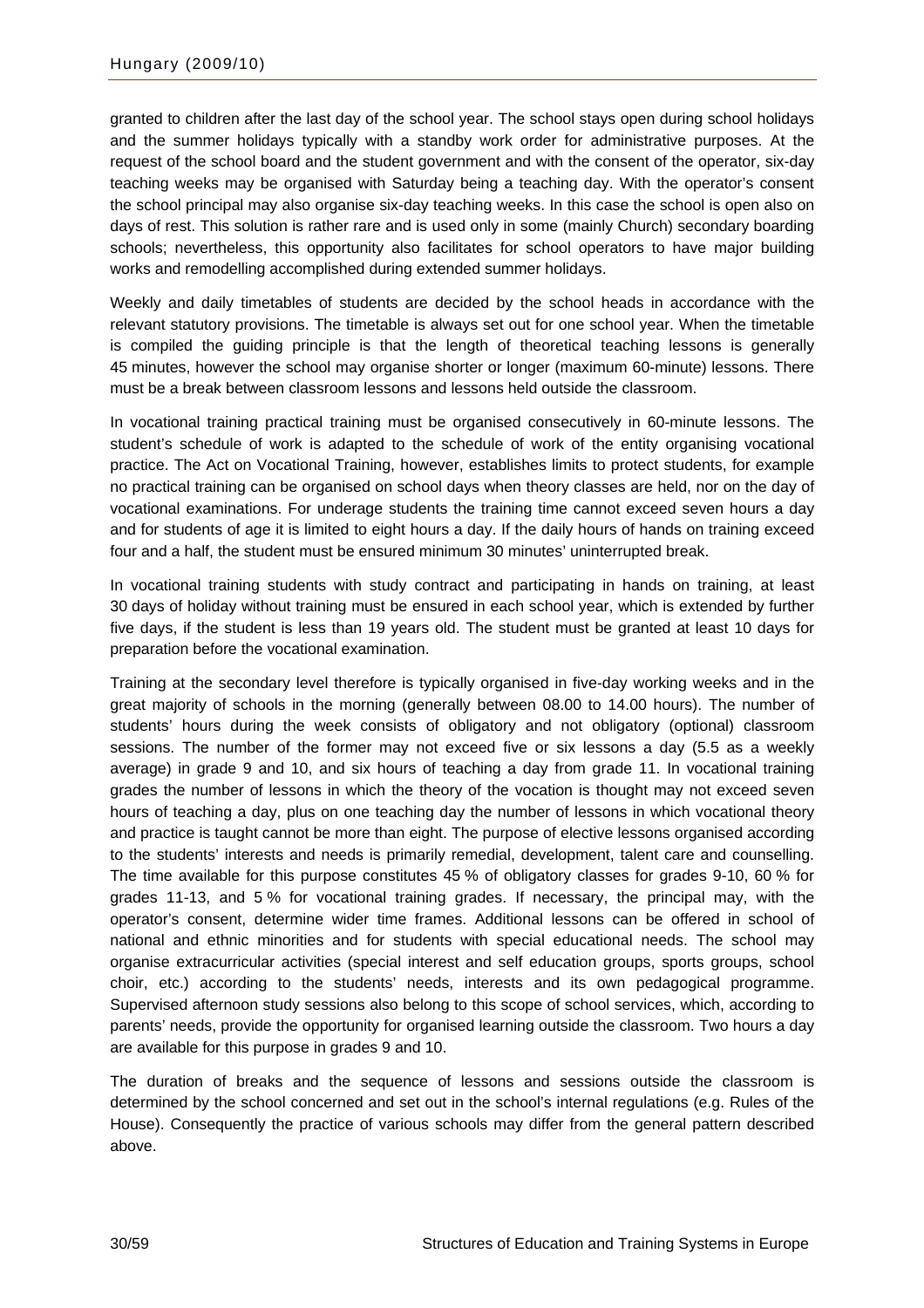<span id="page-32-0"></span>The Act on Public Education contains the minimum and recommended headcount in classes and groups. The more important between these two is the maximum headcount, which can be exceeded only to a limited extent as specified by the Act. Heads of institutions violating this limit may be fined. The school also determines the percentage of the obligatory and not obligatory hours of teaching used through dividing the class as well as the lessons it is used for. Generally, classes are most frequently divided into groups in language and information technology lessons and physical education.

### **4.3 Curriculum**

Information related to this heading fully corresponds to what has been described in section 3.3. The curriculum relating to the vocational grades of vocational education is described in section 5.3.

#### **4.4 Assessment, progression and certification**

The system of education is assessed on the one hand by applying internationally accepted indicators and through participating in international surveys. Hungary has delegated members to of the OECD's INES working groups engaged in the design of indicators, data collection and, occasionally, the conception and coordination of international surveys since 1996 and joined international surveys as early as 1969, for example the IEA, TIMSS, PIRLS and PISA surveys. Commanding a significant professional and public interest are the results of PISA surveys according to which 15-year old Hungarian students' achievement lags behind the international average primarily in the area of listening comprehension and, due to the selective practice of admission to higher secondary education the achievement of vocational school students lags behind the achievement of vocational school students by 20 % and secondary grammar school students by 27 %. The achievement of Hungary's school system has not changed considerably over the past three years according to the results of the third PISA survey: students' achievement in sciences has been average, and somewhat below the average in listening comprehension and mathematics. After the turn of the millennium a national competence measurement system was introduced according to the pattern of the PISA survey, as mentioned in the previous section.

Assessment practically follows the same pattern as at upper primary school.

The Act on Public Education of 1993 states that students' achievement must be assessed with marks regularly and declares the parents' right to be regularly informed in detail and merit about the child's progress, conduct and academic achievement. Taking this into consideration and also to motivate students the majority of teachers use the tools of formative evaluation on a daily basis. The teacher has the right to select the tools of evaluation within the framework specified in the school's local curriculum. There is no central regulation whatsoever in this regard. The most popular tools of formative evaluation are the students' oral and written tests (the latter of about 5-20 minutes) and checking their homework. Tools of summative assessment are the so called subject closing tests in writing at the end of some major section of the learning material; reports to be given about the material of several lessons; presentations in writing on the basis of individual observations, experiments and material collection; and, more rarely and mainly in alternative schools, annual or more frequent internal examinations and the practice of mainly secondary grammar school of internal examination at the end of the 10th grade (the so called "minor' school leaving examination).

Most teachers use the same five-grade scale for the formative and summative evaluation and consequently the two types of assessment tend to get mixed up and lack the transparency necessary for both parents and children. The marks and grades used for the assessment of knowledge are the following: excellent (5), good (4), satisfactory (3), pass (2), and fail (1). Conduct and effort are assessed using a four-grade scale: exemplary (5), good (4), could do better (3) and poor (2). Marks are recorded in the class logbook, which also contains students' core data. Alongside marks,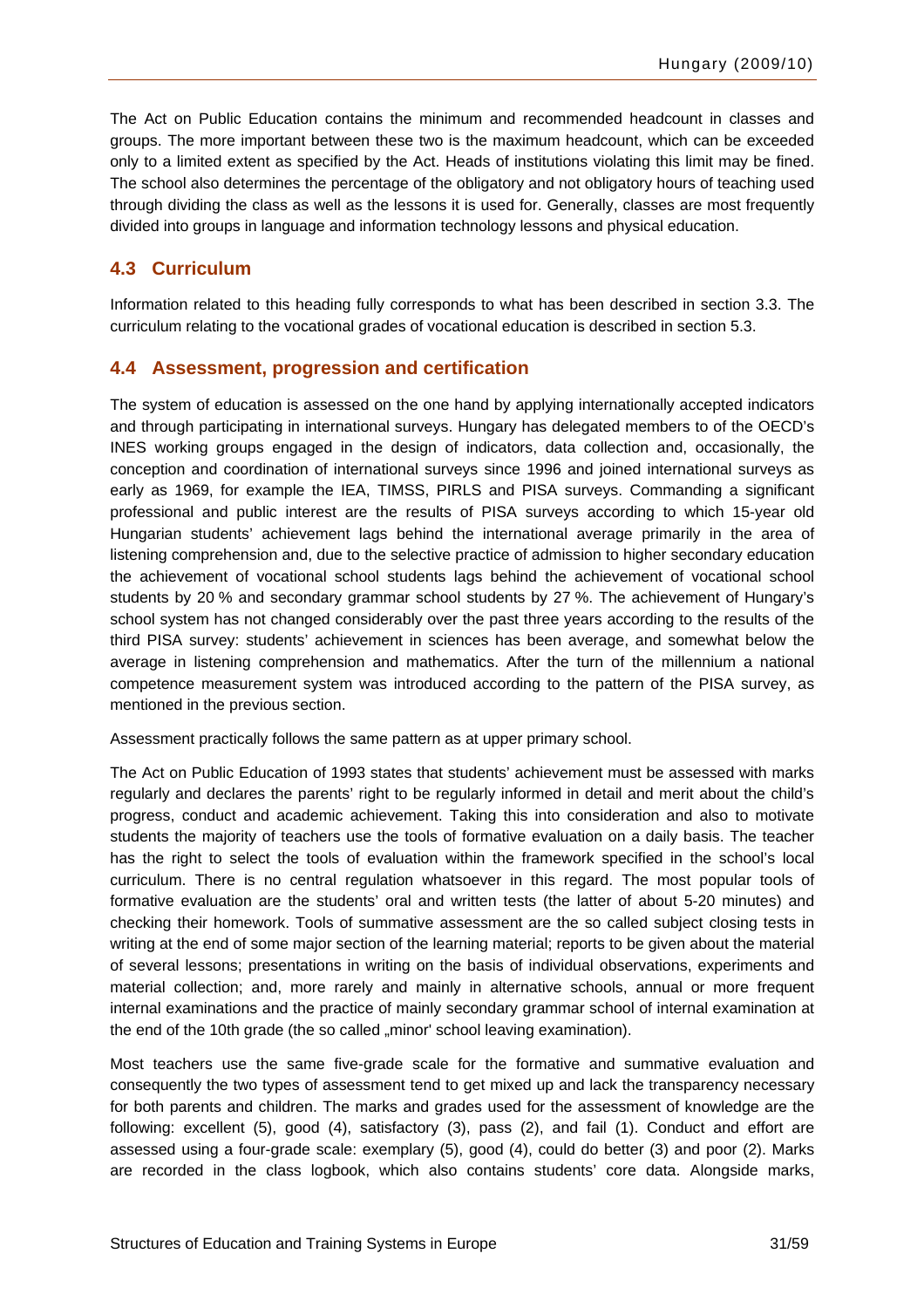achievement may be assessed by using percentages or a text evaluation in institutions of secondary education.

The legal material regulating secondary education used to contain two types of examinations: the basic education test (after the end of the 10th grade) and the school leaving examination (after completing grade 12). The basic education test, however, was earlier conducted on an optional basis only in some schools. In 2008 it would have become obligatory; however it had been removed from the system of content regulation in 2006.

The output examination at secondary grammar and vocational secondary schools is the secondary school final examination *(érettségi vizsga)*. In 2005, after an almost decade-long preparation the new two-tier final examination system was introduced. In the new system students are free to decide whether they intend to sit for an advanced or ordinary level examination in each subject. Moreover, standardization is stronger at the ordinary level in comparison to the earlier practice. The advanced level final examination is administered outside the school, both ordinary and advanced serve at the same time as an admission test to tertiary education institutions. Thus they replace the old university/college admission system, which has been long and widely criticised. Advanced level examinations are administered by state examination boards operating independently from schools. Ordinary level examinations continue to be administered by schools; however the standardised tests and correcting keys ensure a greater degree of objectivity than before even for this type of examination. The ordinary level school leaving examination differs from the pre-2005 examination in both content and nature but its organisation and execution remained basically the same. Examinees solve the tasks in writing in their own school in each subject on a previously determined day, then, in the same school, they sit for an oral examination before a final examination board composed of the school's teachers and a chairperson who is not a teacher of the school. Contrary to the previous practice there is a written and oral examination in almost every subject. The test paper for the written test and the assessment guide are compiled centrally in all subjects. The tests are corrected and evaluated by the school.

Once the student has acquired the secondary school leaving certificate, this document entitles them to be admitted to tertiary education institutions, join vocational training, take a job or pursue certain activities.

At the end of vocational studies a vocational examination can be taken. This is a state examination, which has to be taken in front of an independent vocational board serving as an examination board in compliance with the rules governing vocational examinations. A certificate of vocational qualification can be granted to a person having complied with the vocational and examination requirements at the vocational examination. A person having met a partial examination related to a vocational requirement module may be granted a partial vocational qualification.

The certificate of vocational qualification is a public document and its manufacture and distribution are also tied to a ministerial permission. The certificate is issued by the vocational examination board. This document qualifies its holder to take a job or pursue some activity.

An important development from the point of view of regulating the output of secondary level education has been the emergence of the European Qualifications Framework (hereinafter: EQF). At the initiative of the heads of governments of EU member states the draft having been worked out by the European Commission the major function of which is to ensure transition among various national and sector specific qualification systems and framework systems was finally approved by the Committee on 5 September 2006. The most important aim of the document is to determine in the form of specific learning achievements the qualifications available at the respective levels and branches of education. Learning achievements in this sense are the skills, abilities and competences the individual masters by the end of the learning process. An important task of the forthcoming period will be to bring about a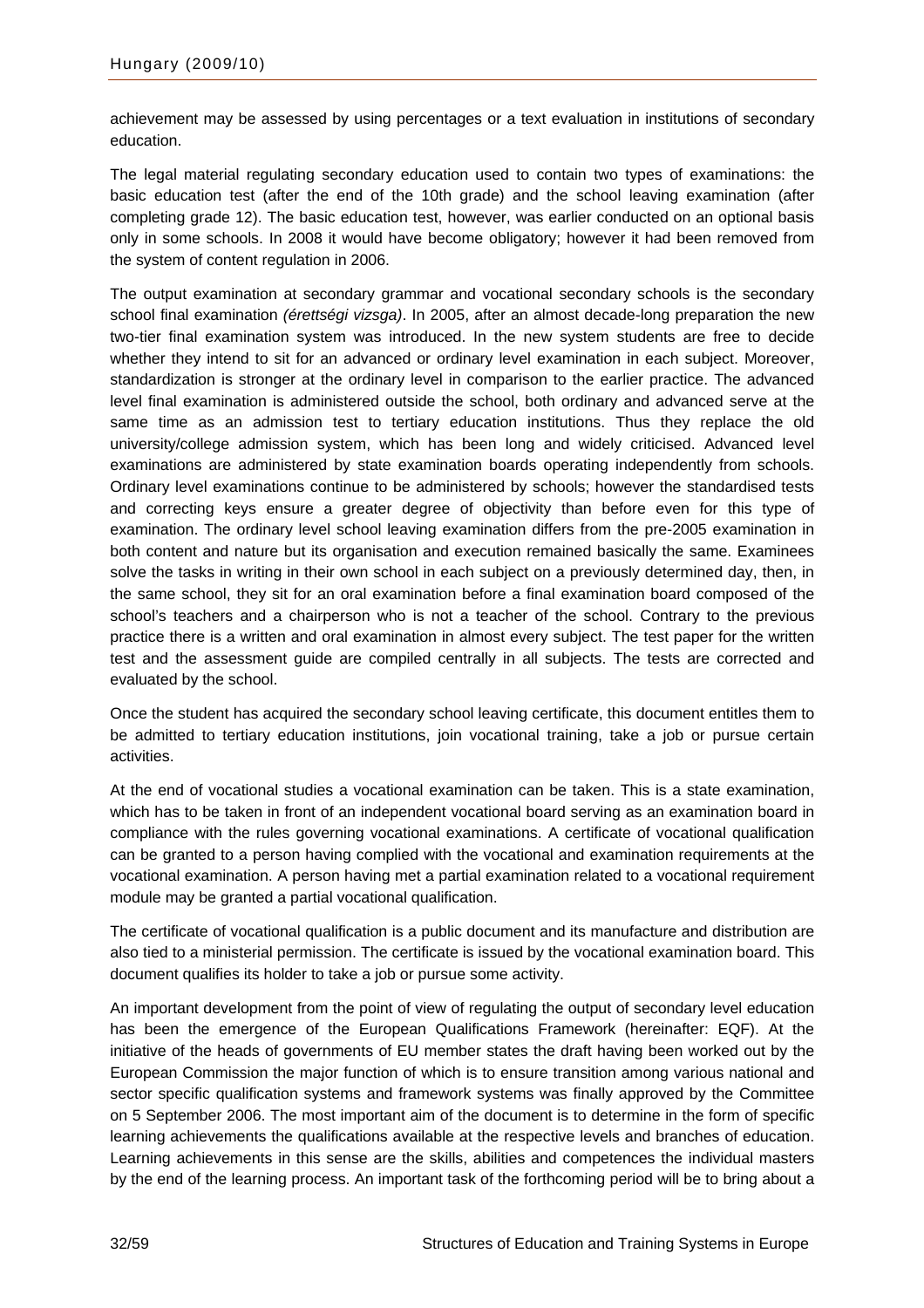<span id="page-34-0"></span>national framework system of training through harmonising the output levels of the various institutional types of secondary education and EQF levels.

### **4.5 Guidance and counselling**

Upper secondary programmes largely differ in terms of their guidance and counselling services. Oneto-one counselling and guidance regarding tertiary studies is more frequent than the average at secondary grammar schools (visits to higher education institutions, invitation of representatives of higher education institutions). In addition, career guidance is a topic of the form teacher's class and help students to make their choice of educational institution for further studies or a career. In vocational secondary schools and vocational schools career guidance in incorporated in the teaching process from the start. Students are acquainted with various trades and receive counselling to help them make a choice in several classes a week. Vocational secondary schools offer more than the other two secondary programmes in terms of informal counselling. They help students acquire firsthand experience about the labour market as well as about higher education (visits to various employers, invitation of employers and representatives of higher education institution). Vocational schools provide this type of assistance in the context of curricular career guidance and counselling classes (8 classes per week).

In addition to the above services, every school offers some form of individual career guidance and counselling. Typically teachers who are responsible for guidance and counselling and the form teachers, who know the students best assist students in making their decision about further studies or choosing a career.

The network of county (in Budapest, district) education counselling services also provides guidance on further studies and training to young people with learning disorders, adaptive or behavioural problems in their care, or, conversely, to the exceptionally gifted and talented in the context of lifestyle counselling on an ad hoc basis. Every county operates Job Information and Counselling Offices as part of the employment service system *(Foglalkozási Információs Tanácsadó Iroda)*. Their professional services are sought by a growing number of young people including secondary school students. The Offices use career guidance and planning support software extensively (Blueprint, Real Game, Choices).

There are also non-profit providers whose website provides information and access to databases and sometimes services to both students who intending to pursue post-secondary studies and job seeking young people.

More details can be found in section 3.5.

### **4.6 Teachers and trainers**

Hungarian higher education is characterised by parallel existence of universities and colleges and university and college programmes or courses. In the past pathways were one-way: a college graduate could go on to university but a student who started a university programme could not acquire a college diploma partway through.

As a result of the Bologna process, the earlier college and university level system of teacher training has become unified: after successful completion of undergraduate studies that lay the foundations in a particular discipline the student acquires teaching qualification at master's level. In the new system graduates will be qualified to teach their chosen discipline in grades 5-12 (13) of public education and vocational education and training. According to the plans, the programme structure of the two-cycle teacher training system will be uniform: teaching license can only be acquired by graduating from master's programmes. The three-year undergraduate level will focus on the particular disciplines.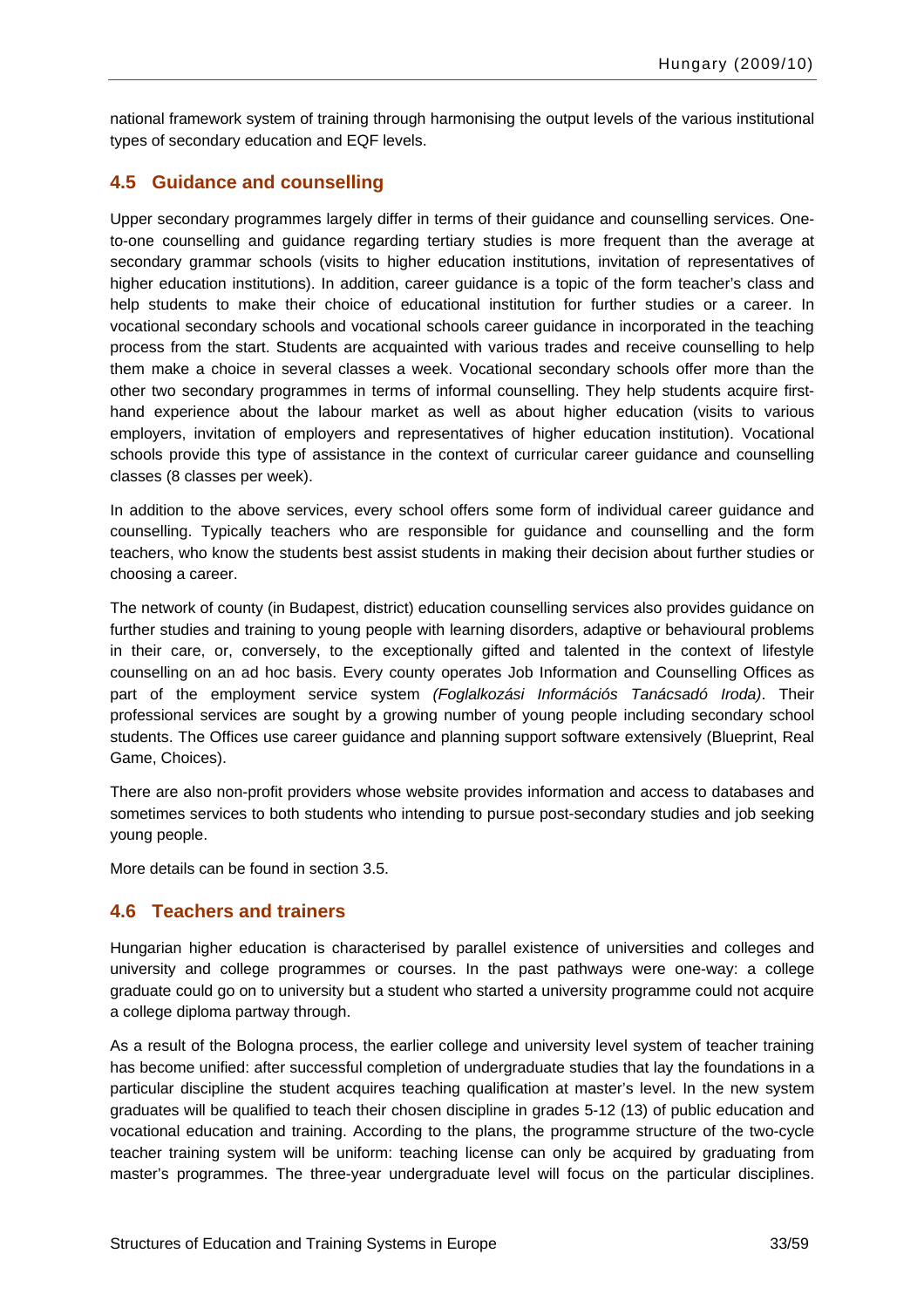Preparation for the teacher's profession will take place at the two-year master's level relying on the undergraduate level foundations. The main purpose of this change in teacher training is to improve the quality of education and training partly through increasingly demanding screening of students in the two cycles, and partly by upgrading the content of education. This can be done by harmonising education with labour market demands, linking training to practice, and adopting a competence based education and training strategy. In the course of restructuring education in the spirit of Bologna it is teacher training that is undergoing the most fundamental change.

At present the overwhelming majority of teachers at schools graduated in the old dual system. In secondary education courses in general domains of culture are taught by teachers who are qualified as to teach subjects in cultural domains. In vocational secondary schools and vocational schools vocational orientation, basic vocational theory and practice courses and vocational training related courses are taught by teachers qualified in VET and vocational tutors. Arts and physical education (jointly called skills subjects) and foreign languages are also taught by teachers with relevant special qualifications acquired in the context of college or university level teacher training. Teachers who graduated from colleges can teach skills subjects and foreign languages in secondary education as well.

Improvement of the quality of teaching of course cannot be expected solely from restructuring teacher education. There are many teachers active today who graduated earlier but will continue teaching for decades. Continuing education of teachers is paramount. See section 3.6. for details as the rules of continuing education of primary and secondary school teachers are entirely the same.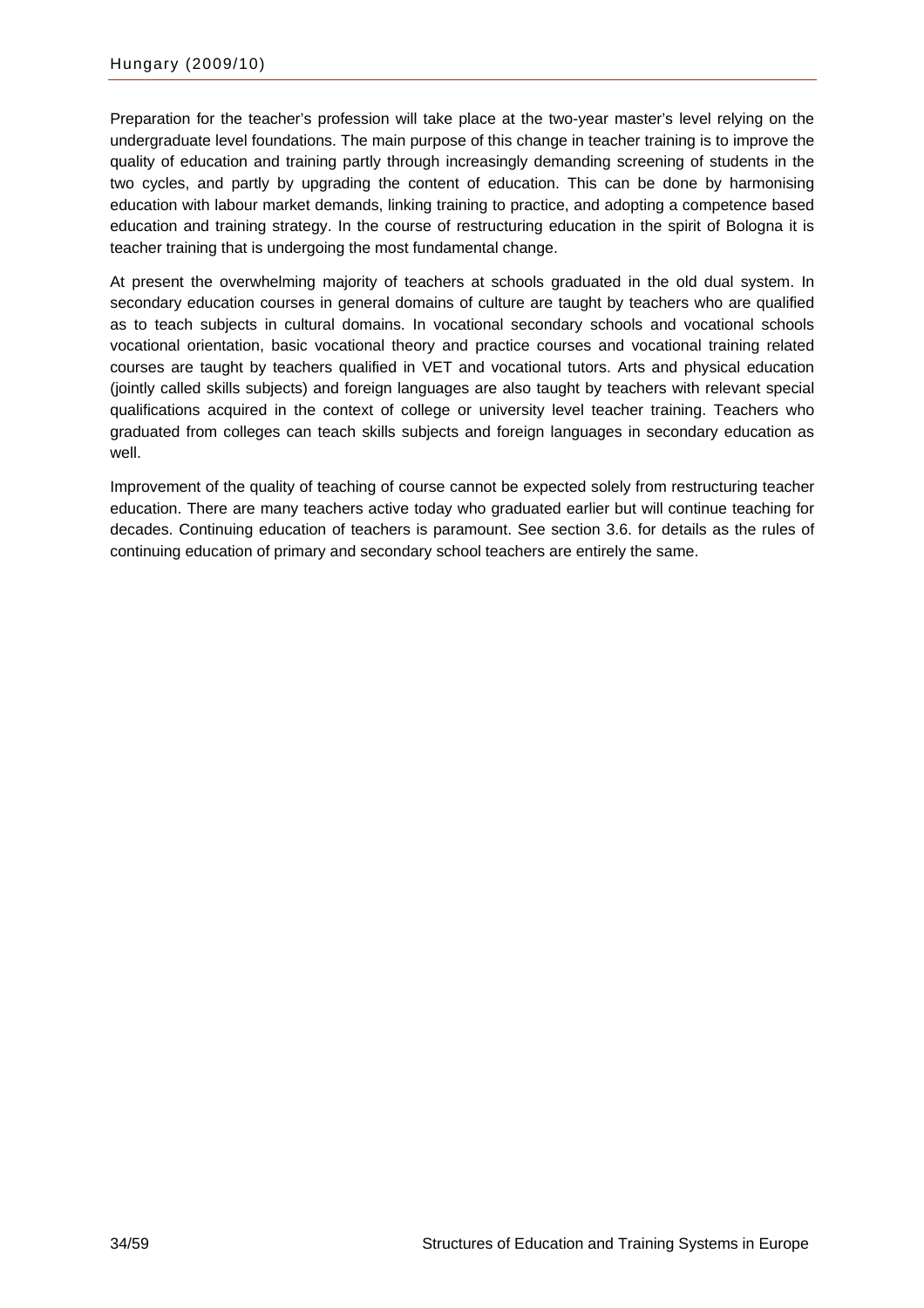## <span id="page-36-0"></span>5. POST-SECONDARY NON-TERTIARY EDUCATION

Two independent training programmes can be classified in this category. They differ mainly in terms of their status; the actual training practices are largely similar.

1) The first type of programme is post-secondary vocational education and training. Students can opt for this programme after obtaining the secondary school leaving certificate. At the end of the programme they acquire ISCED 4C qualifications that are listed in the National Register of Vocational Qualifications (OKJ by its Hungarian acronym).

VET is provided for by the 1993 Vocational Training Act and its subsequent amendments.

Under the Act, the minimum age limit for involvement in VET is 16. Consequently, grades 9-12 of secondary vocational schools (upper secondary level) offer so-called vocational preparatory education. ISCED 4C level vocational qualifications featuring in the Hungarian Register of Vocational Qualifications (OKJ) can be acquired in the context of programmes starting in grade 13. The duration of a programme depends on the chosen trade and can be one, two or more years after finishing secondary school.

The law has been amended in this respect (Act XLIX of 2009 on the amendment of Act LXXIX on Public Education), pursuant to which from 2010 on vocational schools (vocational training schools) *(szakiskola)* can also be organised only with vocational training grades for pupils who have accomplished single structure education, provided that education is based on the requirements of general education in at least one-third of total training time.

The format of education, practical training and assessment/evaluation is essentially the same as the general practice in VET (determined by the Vocational Training Act and the vocational training and examination requirements published in the form of ministerial decrees by the competent ministries in charge of the various areas of qualification).

2) The other type of programmes were initially called accredited school-based advanced vocational programmes, which were then shortened to advanced vocational programmes after 2001 (FSZ by its Hungarian acronym). This VET programme is part of both secondary VET and tertiary education. It is a kind of bridge between the two, as it does not provide higher education qualifications or degrees.

There is a certain disagreement in Hungarian educational literature regarding the classification of this type of programme. Official statistics classifies it as tertiary education (ISCED 5B).

Introduction of this programme type was approved by Parliament in 1996. The legal basis lies in the amendment of the 1993 Higher Education Act, the 2005 Higher Education Act, and Government Decree 45 of 1997 (12 March) on the Establishment and Starting of Training Programmes.

The typically two-year programme is based on the secondary school leaving certificate. Students acquire vocational qualifications listed in the National Register of Vocational Qualifications (OKJ) that will enable them to find jobs on the labour market or continue their studies in undergraduate programmes in tertiary education (Bachelor, BA or BSc programmes). The credits earned in advanced vocational programmes are transferable to higher education institutions.

Advanced vocational programmes were first launched in the 1998/99 academic year. In 2000 student numbers were 2 % of those in higher education. Numbers increased to reach around 13-14 % in 2008/09; however, despite the substantial growth the number of applicants does not reach the number of state subsidized places available.

In the 2008/09 academic year the number of students was 15 677 including 65.7 % women.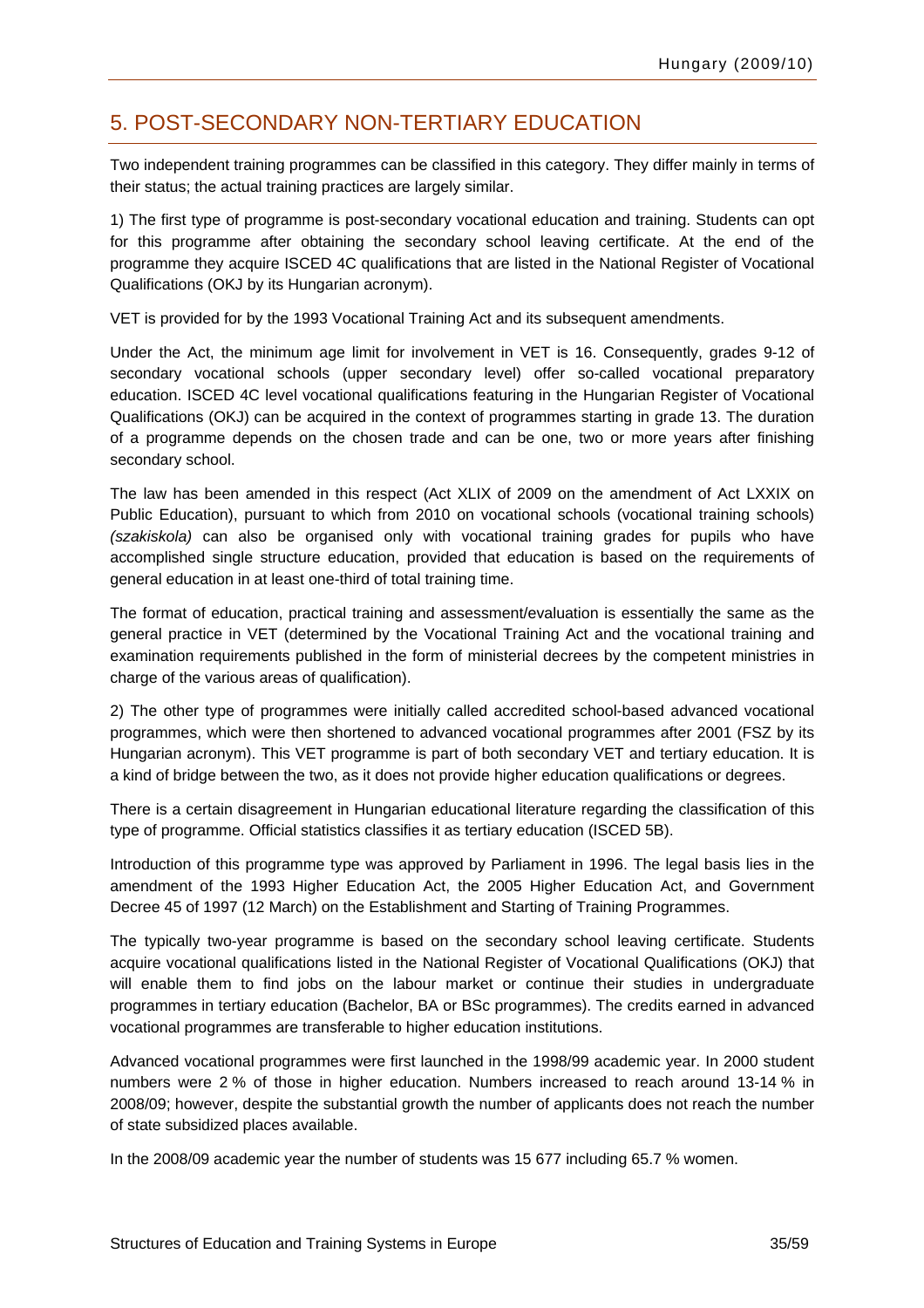Programmes are launched primarily in areas of business and technology. Currently a total of about 70 different vocational qualifications can be acquired (but in 2007 in only 58 were programmes actually launched).

Due to the statutory provisions, participants are over 18 years of age. The great majority of them are young people who, having finished secondary school, were not admitted to universities or colleges. However, the trend has been changing and there have been growing numbers of more mature students year after year. In a questionnaire-based survey conducted in 2001, 60 % of the respondents said they intended to continue their studies after the advanced vocational programme (in 2003 the same rate was 50 %); however, the rate of those who really do so is low and many continue their studies as part-time, working students  $(^2)$  $(^2)$  $(^2)$ .

Somewhat differently from the original intent, advanced vocational programmes are an alternative way for students to access higher education. State funding is almost a hundred percent and admission is easy because of low thresholds. The system is highly advantageous for students as once they have acquired an advanced vocational qualification they are still entitled to free (i.e. state financed) higher education and may thus continue their studies as undergraduate students in tertiary education.

Advanced vocational training programmes have a dual legal status. If the institution operating the programme is a higher education institution the participant's legal status is higher education student. Conversely, if the programme is offered by a vocational secondary school based on an agreement concluded with the higher education institution, the legal status of the participants is secondary school student. In the latter case, the payment obligations of the vocational secondary school are set forth in the agreement between the two institutions. Depending on the level of involvement of the higher education institution this may include a variety of titles (lecturer's fee, examination fee, travel costs, purchase of teaching materials, office supplies, admin charges, etc), and the amount is generally between 5 % and 20 % of the per capita financing by the state.

In Hungary, the costs of acquiring the first vocational qualification is financed from the state budget, from the statutory contributions of companies involved in practical training, and from grants. VET institutions receive allocations from the state on the basis of their student numbers – this is the socalled per capita financing. Introduced in 2005, those who want to obtain a second (or more) qualification have to pay a tuition fee (with the exception of students with multiple disadvantages).

If a public education institution offers courses or entire programmes to students whose status is higher education students, it is the higher education institution that pays the public education institution for facilities and services rendered (classroom rent, teachers' fees, organisation and admin costs).

Attempts have been made to harmonize the per capita financing structures of the two statuses (as indeed students of the two statuses often learn side by side); today, secondary school status students can have recourse to student loans.

Initially, the number of higher education status students outnumbered those with secondary school status; by now, their numbers are almost equal.

In September 2008 there were 15 cooperation networks nationwide with the participation of more than ten vocational secondary schools and one higher education institution in each.

New FSZ programmes can be founded (i.e. proposals made for inclusion of new programmes in the Hungarian Register of Vocational Qualifications revamped in 2006) solely by higher education institutions. Secondary VET institutions are also entitled to launch FSZ programmes on the Register provided they sign a relevant agreement with a higher education institution.

<span id="page-37-0"></span> $\overline{a}$  $(2)$  Dr. Ildikó Sedivi Balassa: A felsőfokú szakképzés tíz éve (Ten years of non-university higher vocational training). AIFSZ Kollégium Egyesület, Budapest, 2008.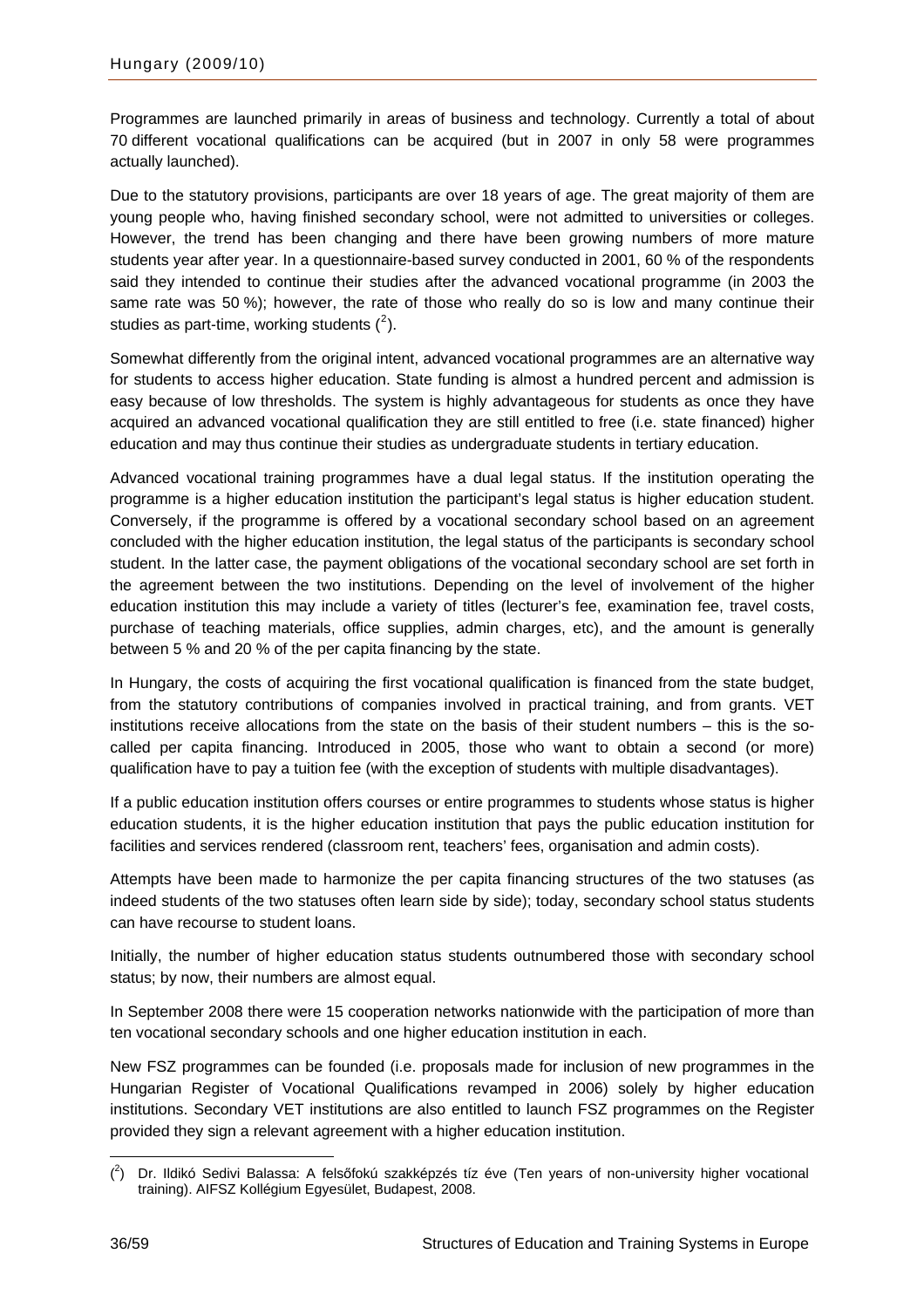<span id="page-38-0"></span>The minimum content of the cooperation agreement between the two institutions is laid down in the relevant piece of legislation (government decree), and is verified by the Educational Authority at the time of registration.

Chambers of commerce and professional chambers have a role to play in both types of VET programmes.

Approval of the competent chamber is required for a new qualification to be accepted on the Register.

A representative of the chamber serves on the board of vocational qualification examination (OKJ examination) as an independent co-chair.

Training for qualifications listed in the Register include three months of work training, which is organised by the VET institution in collaboration with the chambers.

There are no statistics about the exact number of VET institutions offering non-university higher vocational training (FSZ) programmes. According to 2007 data, 293 vocational secondary schools and 42 higher education institutions were registered and licensed to launch FSZ programmes. Thirty percent of the registered VET institutions operate in Budapest; the distribution of the rest among the regions is well-balanced. In the wake of the transformation of the VET institutional system (i.e. its organisation into Integrated Regional Vocational Training Centres, or TISZK by their Hungarian acronym) the figures are likely to change. (Sedivi, 2008) Dropout rate is substantial (only about 35- 40 % of entrants acquire qualifications).

### **5.1 Admission**

Once they pass the secondary school final examination students have the choice of continuing their studies in higher education or in a post-secondary VET programme. It is possible to be admitted to VET programmes for students who did not pass their secondary school final examination but completed grade 12 provided they opt for a programme where the secondary school final examination is not an input requirement; however, the number of these students is low. Participation in vocational preparatory education and training in grades 11 and 12 of vocational secondary schools counts towards post-secondary VET (as a result, the duration of training will be one or two semesters shorter).

School-based post-secondary VET programmes are also available for students who completed secondary education in secondary grammar schools, i.e. secondary schools with a general scope of studies, and acquired the secondary school leaving certificate.

Other admission criteria (such as preliminary education or physical/medical fitness) are determined in the Hungarian Register of Vocational Qualifications and the vocational and examination requirements of the individual qualifications.

The admission criteria of Type 1 VET programmes are as follows, depending on the special requirements of the chosen trade:

- secondary school leaving certificate (with or without final examination);
- successful secondary school final examination (in the case of qualifications so requiring);
- special physical/medical fitness if specifically required for certain qualifications.

In the case of Type 2 VET programmes (advanced vocational programmes), the admission criteria for higher education status students are a successful secondary school final examination and obtaining the minimum score determined by higher education in a relevant regulation (currently minimum 140 points based on two secondary school final examination subjects). For those with secondary school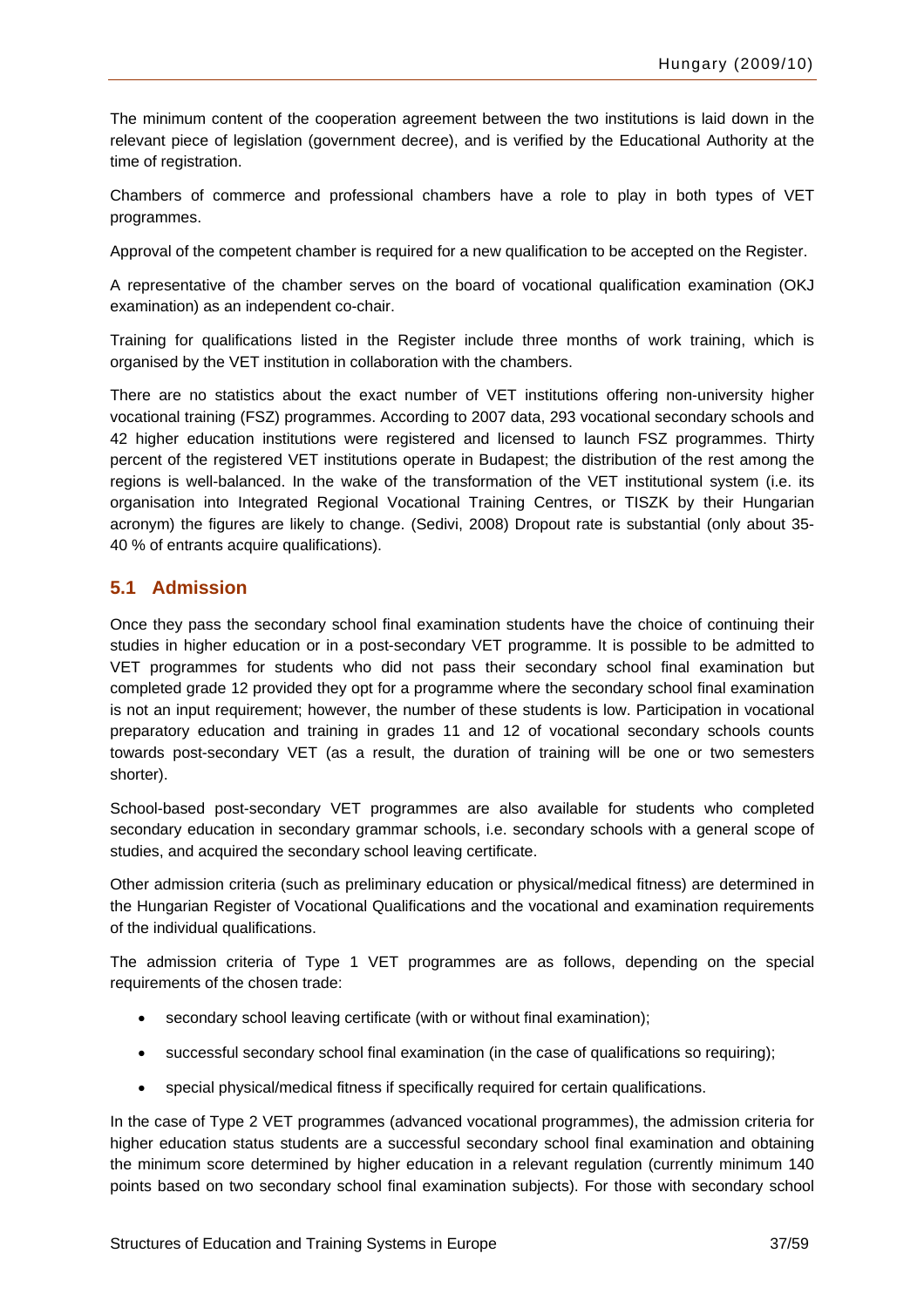<span id="page-39-0"></span>pupil status the admission criteria are determined by the vocational secondary school in harmony with the framework provided by the school maintainer.

### **5.2 Organisation of time, groups and venue**

Post-secondary VET as well as advanced vocational programmes can both be organised in the framework of full-time or part-time (evening) programmes.

The teaching period of the academic year uniformly consists of five-day teaching weeks.

Practical vocational training is not a separate out-of-school component but an integral part of schoolbased teaching. It can be organised in groups or on an individual basis.

In VET there is a maximum of vocational theory and vocational practice classes per day. In each grade of vocational training the number of contact hours in vocational theory subjects cannot be more than seven per day, and the aggregate number of vocational theory and practice contact hours cannot exceed eight per day.

Vocational theory classes are generally 45 minutes long (however, in justified cases the head of the educational institution may determine a different length, so 60-minute classes are also possible). Practical classes are successive 60-minute periods. The working order is adapted to the general order of the training institution organising practical training. Students under 18 cannot be engaged in education and training exceeding eight hours per day. If the duration of practical classes exceeds 4.5 hours, students must be granted an uninterrupted break of at least 30 minutes.

By law, vocational practice must alternate with theory classes on a weekly basis during the academic year, and practice should be uninterrupted in the summer holidays.

Practical training can take place in school workshops or on the premises of business organisations (companies). The most typical form is student contract-based practical training but schools can also sign cooperation agreements with business organisations. Students attending the vocational training grades of vocational secondary schools mostly receive practical training in school workshops.

Vocational students participating in vocational practice on a student contract basis must be granted at least 30 days of school holidays per academic year. For those who are under 19, the school holidays are at least 35 days.

At least 10 days preparation time must be granted for students before taking their vocational qualifying examination.

1) Post-secondary VET is organised in vocational schools in so-called vocational training grades, in classes and groups. The size of classes and groups depends on the number of students in the particular trade.

2) Establishment of advanced vocational training did not entail a new institutional system. The educational administration allocated this type of VET to two existing types of institutions (higher education institutions and vocational secondary schools) that cooperate in implementing the programmes.

The maximum number of students per class or group is 35 in vocational theory classes and 12 in vocational practice. A deviation of about 20 % is permissible; in specially justified cases, the permission of the Educational Authority must be sought for a greater deviation.

Advanced vocational training does not always require compulsory participation in company-based vocational practice. In 2006 an advanced vocational student contract system was developed to the analogy of student contracts typically used in VET. The beneficiary is the student involved in advanced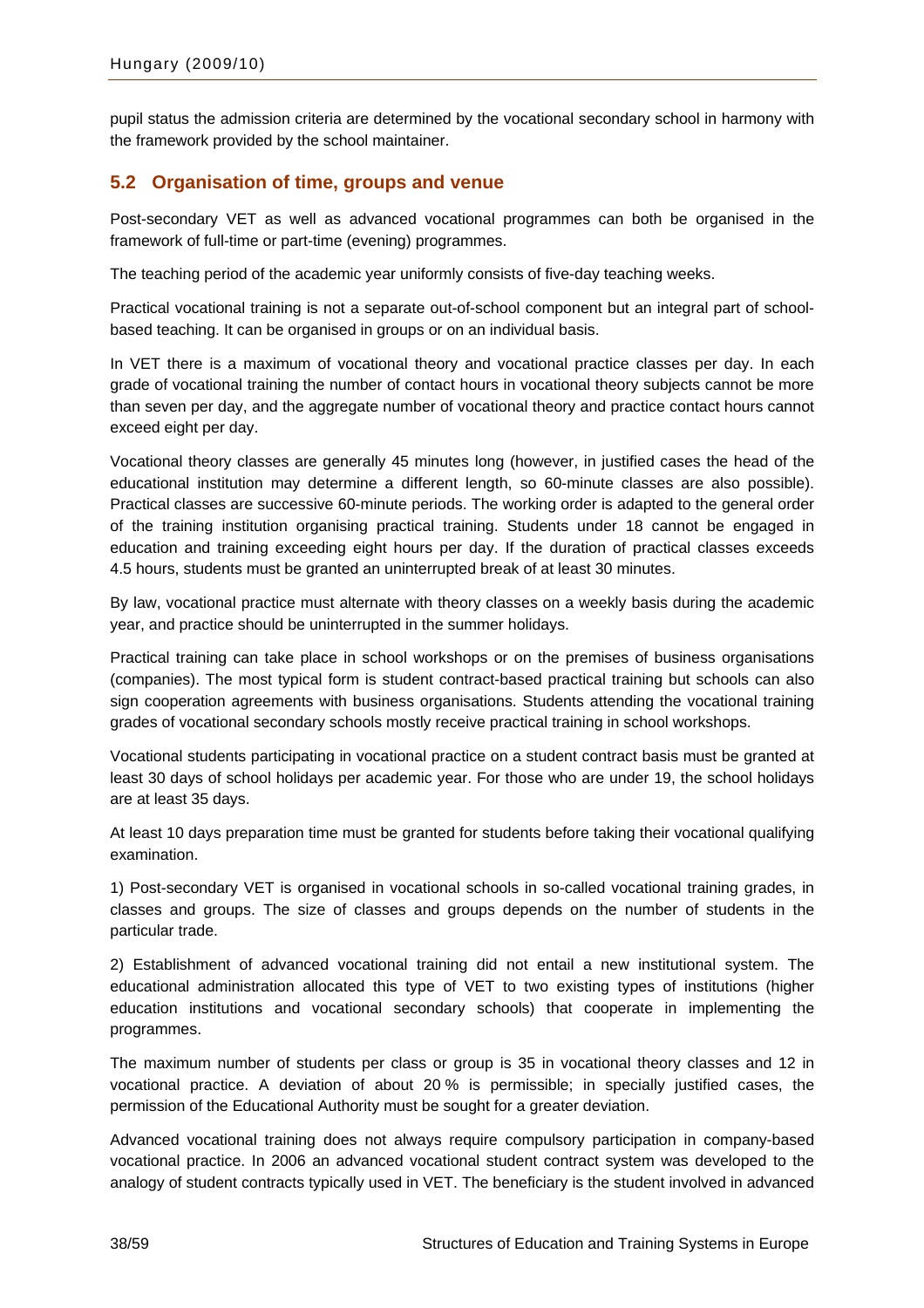<span id="page-40-0"></span>vocational training. The advanced vocational student contract is concluded between the student and the business organisation. Business organisations must meet certain criteria set forth by law and the relevant specific statutory provisions in order to be eligible. Similarly to VET contracts, advanced vocational student contracts are registered with, and supervised by, the competent chamber of commerce, as are the business associations organising vocational practice.

Paragraph g) of Section 3(4) of Government Decree 79 of 2006 (5 April) provides for vocational practice and requires VET institutions to determine the number of practical classes (in contact hours) to be completed at various training sites as a compulsory part of the VET programme. In advanced vocational training programmes where, due to the area of qualification, practical classes do not take place on the premises of business organisations (companies) but at public institutions or authorities, vocational practice continues to be organised on the basis of cooperation agreements between the training institution and the host institution (e.g. in case of legal assistants, institutional communication officers etc.).

#### **5.3 Curriculum**

In post-secondary vocational training (and in VET organised in the context of public education in general) the curriculum is called the VET programme. VET programmes are developed by the educational institutions relying on the vocational and examination requirements and the central programmes of the individual subjects and courses (these are framework curricula developed by the competent ministries). These two basic documents are issued by the minister in charge of vocational education and training. Thus the content of vocational education consists of institutionally developed programmes that are based on nationwide framework programmes.

Curricula for the advanced vocational programmes are developed by the institutions, in consideration of the vocational and examination requirements and the programmes recommended and published by the minister responsible for VET.

The vocational and examination requirements include admission criteria, maximum duration of training, the proportion of vocational theory and practice (there is a wide variety depending on the nature of the different trades), the vocational requirements or task profile and competences, and the contents of the qualifying examination (examination modules) for all of the trades listed in the Hungarian Register of Vocational Qualifications.

The National Vocational and Adult Education and Training Institute developed sample curricula for the vocational training grades, which are widely used.

Teachers have full autonomy at all levels of the education and training system to choose teaching and training methods. Widespread traditional frontal teaching methods are gradually replaced by more upto-date methods of teaching (group work, project work).

The textbook market is regulated by separate legal regulations. The competent ministry compiles a list of recommended textbooks in particular areas and VET institutions choose from the available textbooks based on the list. Besides traditional printed textbooks and manuals there are a number of other documents and publications supporting the teaching/learning process.

### **5.4 Assessment, progression and certification**

Continuous assessment of VET participants is carried out by the vocational training institution. Assessment of student achievement and progress in vocational theory classes takes the form that is generally prevalent in public education.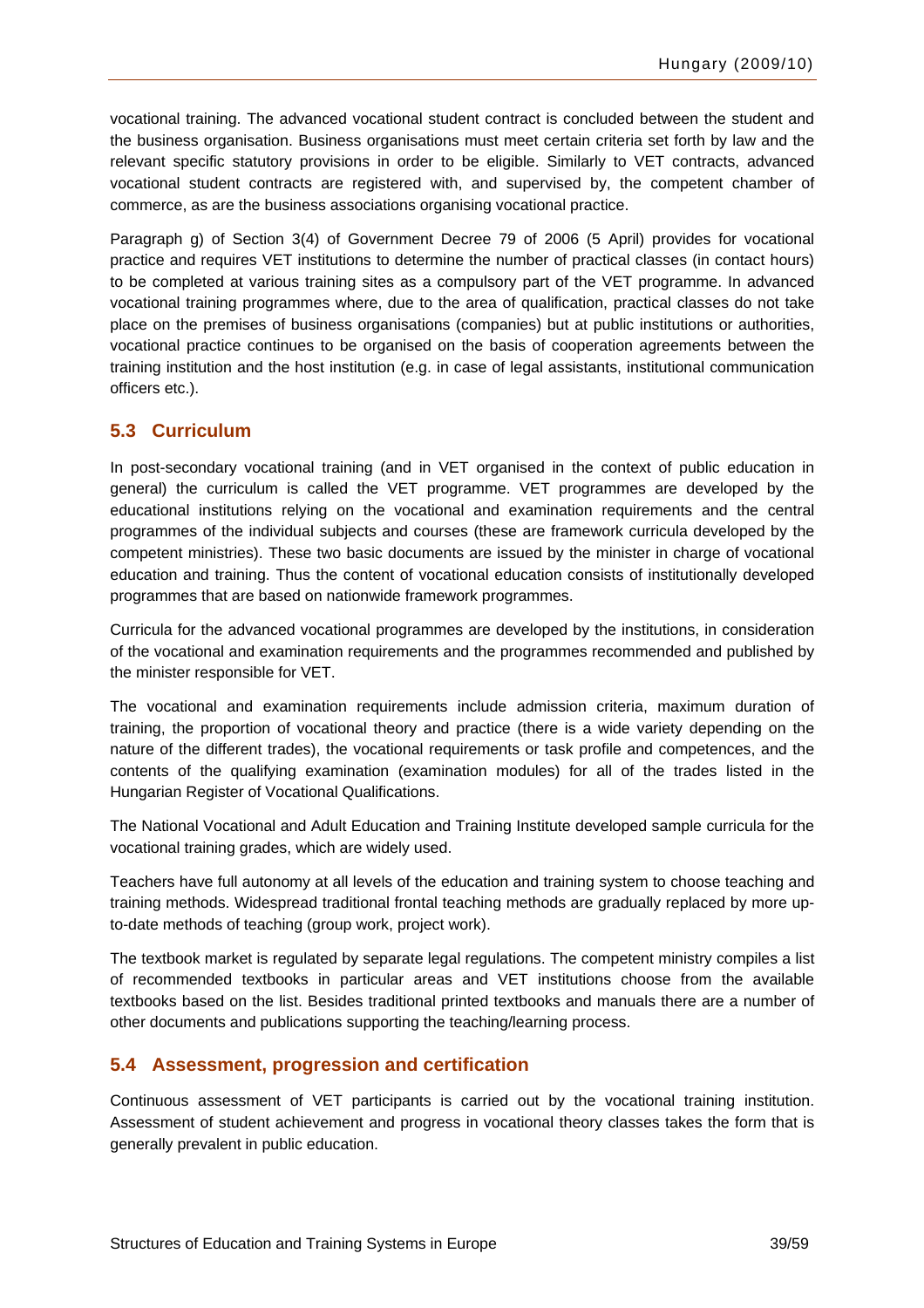Students' grades are determined by the teacher course teaching. Course teachers make proposals for the end-of-term grades and the decision will be passed by the teaching corps of the institution.

Assessment takes place on a five-grade scale where 5 is the highest grade. The following grades can be achieved: excellent (5), good (4), satisfactory (3), pass (2), and fail (1).

In practical training, the vocational teacher/trainer responsible for the student evaluates the student's monthly performance at the end of the month. Students' performance is graded weekly, and the grades are entered in the class journal. The monthly grade is the (rounded) arithmetic average of the weekly grades. Rounding can be influenced by the teacher's general impression of the student's work and effort, opinion of co-workers, the general rules at the workplace, etc. The vocational teacher informs the student of the assessment and enters the grade in the student's grade booklet, and certifies it with his/her signature and preferably the institution's seal.

In the case of company-based vocational practice, the student's performance is assessed by the representative of the company (also on a five-grade scale: excellent, good, average, could do better, unacceptable). The assessor also includes in the assessment the student's knowledge of vocational theory, attitude to work, communication skills, adaptability, performance, the amount and general quality of the work performed by the student as well as the quality of the student journal.

At the end of the academic year the assembly of the teaching corps passes a decision regarding the student's advancement to the next grade.

A vocational student fails and has to repeat the grade if the number of (justified or unjustified) absent days or classes exceeds 20 % of the vocational training time in a given academic year.

In the case of advanced vocational training, the duration of programmes are laid down in the vocational and examination requirements, and minimum contact hours are determined by the Higher Education Act (1 200 hours). A total of 120 credits can be earned in FSZ programmes, of which at least 30 but no more than 60 credits can be transferred to undergraduate studies.

The qualification examination of trades listed in the Hungarian Register of Vocational Qualifications is identical throughout the entire VET system.

Students participating in advanced vocational programmes do not acquire higher education degrees or higher education qualifications, only registered qualifications recognized by the state that cannot be acquired in the context of tertiary education. After completing the programme the student acquires qualification in a trade that is listed in the Hungarian Register of Vocational Qualifications (OKJ), and based on the result of the qualification examination, earns at least 30 but not more than 60 credits transferable to higher education.

The qualification for trades on the Register, and the certificate attesting it can be acquired after completion of the programme by passing a qualification examination before an independent board of examiners. The contents as well as the subjects in the written and oral part of the qualifying examination are specified in the vocational and examination requirements. The Register was reviewed in 2006 and the new vocational and examination requirements may prescribe an end-of-module examination as a prerequisite for the qualifying examination.

The chair of the board of examiners is appointed by the minister in charge of the particular vocational qualification. In the case of trades whose examination requirements have been determined by the relevant chamber (there are about 20 such trades at present), the chair of the board is appointed by the local chamber. Other members of the board are delegated by the chamber (or nationwide advocacy organisations) and the institution organising the vocational examination. The location for the qualifying examination is often the training institution.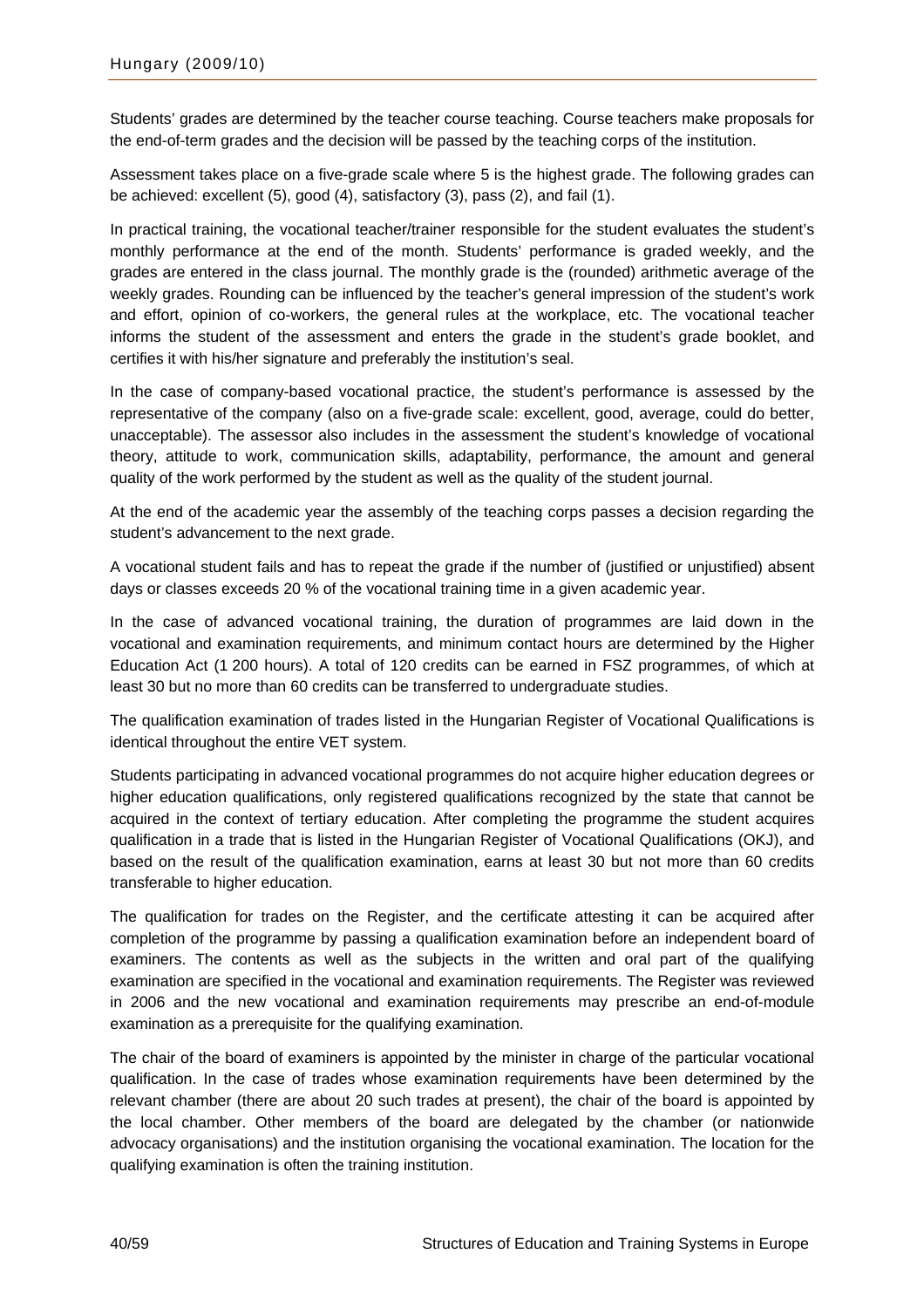### <span id="page-42-0"></span>**5.5 Guidance and counselling**

The network of career counselling and guidance institutions that was developed in the 1990s does not caters for all students involved in vocational education, and the special county-level career institutions that provide guidance to students in public education are understaffed with professional consultants.

Since 2006 higher education institutions must provide career information and guidance about advanced vocational programmes. The service is generally operated through the institutional career centres or offices and trough student counselling. Most of the higher education institutions stage job fairs; these are events where students meet potential employers and familiarize with their demands and expectations, and learn how job interviews are conducted.

Vocational students also learn about the actual expectations of the labour market in the context of their practical training and in the Labour Market Studies course or module that is part of the programme.

In the 1990s career guidance was introduced as a separate subject in school-based VET but only some of the schools embraced it. Updated in 2007, the National Core Curriculum formulates career guidance and counselling as a development task.

Information about VET programmes is generally provided in a written form and is reliant on individual initiatives to seek it.

Training institutions, in particular higher education institutions publish various brochures and other publications that describe their advanced vocational programmes on offer.

Advocacies have published a free publication titled Career Guidance and Admission Information three times so far with nationwide distribution. In addition, there are several Internet portals and websites, where anyone interested can find out about programmes, relevant legal regulations, areas of use for the various qualifications, and available grants.

### **5.6 Teachers and trainers**

In vocational secondary schools and higher education institutions the teachers and trainers involved in post-secondary VET and advanced vocational programmes are the same as those teaching in other programmes of the institutions.

The initial training and institutional background of teachers is identical with those of vocational secondary school and higher education teachers. However, higher education teachers teaching students in advanced vocational programmes are not required by law to be qualified teachers.

The law provides for differing qualification requirements for teachers of the subjects in the various cultural domains, those teaching vocational theory, and trainers leading vocational practice at business organisations (companies).

Teachers as well as vocational teachers acquire their initial training in the context of higher education. In the new Bologna system, teachers of subjects in the cultural domains acquire teaching qualifications at master's level, and vocational teacher qualifications are obtained at undergraduate level (BSc).

Similarly to all teachers in public education, teachers in vocational schools must undertake a total of 120 hours of in-service education every seven years. Accredited programmes available in the context of continuing education are published annually.

Teachers in higher education are not required to participate in continuing education.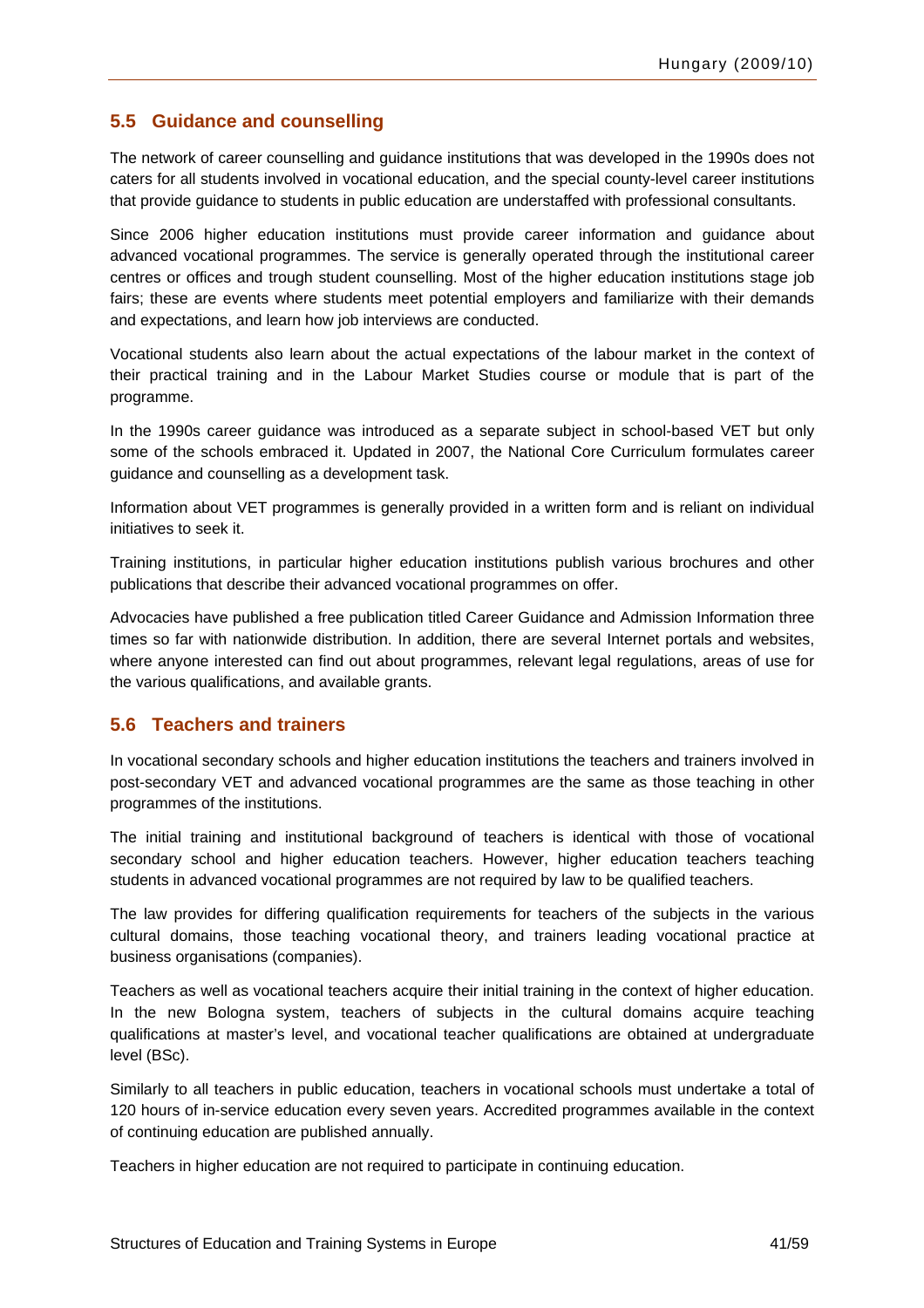The Association of Teachers of Advanced Vocational Training, a professional association founded in 2002, launches regularly further training programmes, issues publications and organises professional conferences and workshops, which support the continuing education of teachers involved in advanced vocational programmes. Moreover, in 2008 a special online training programme was launched for teachers of the Labour Market Studies course or subject.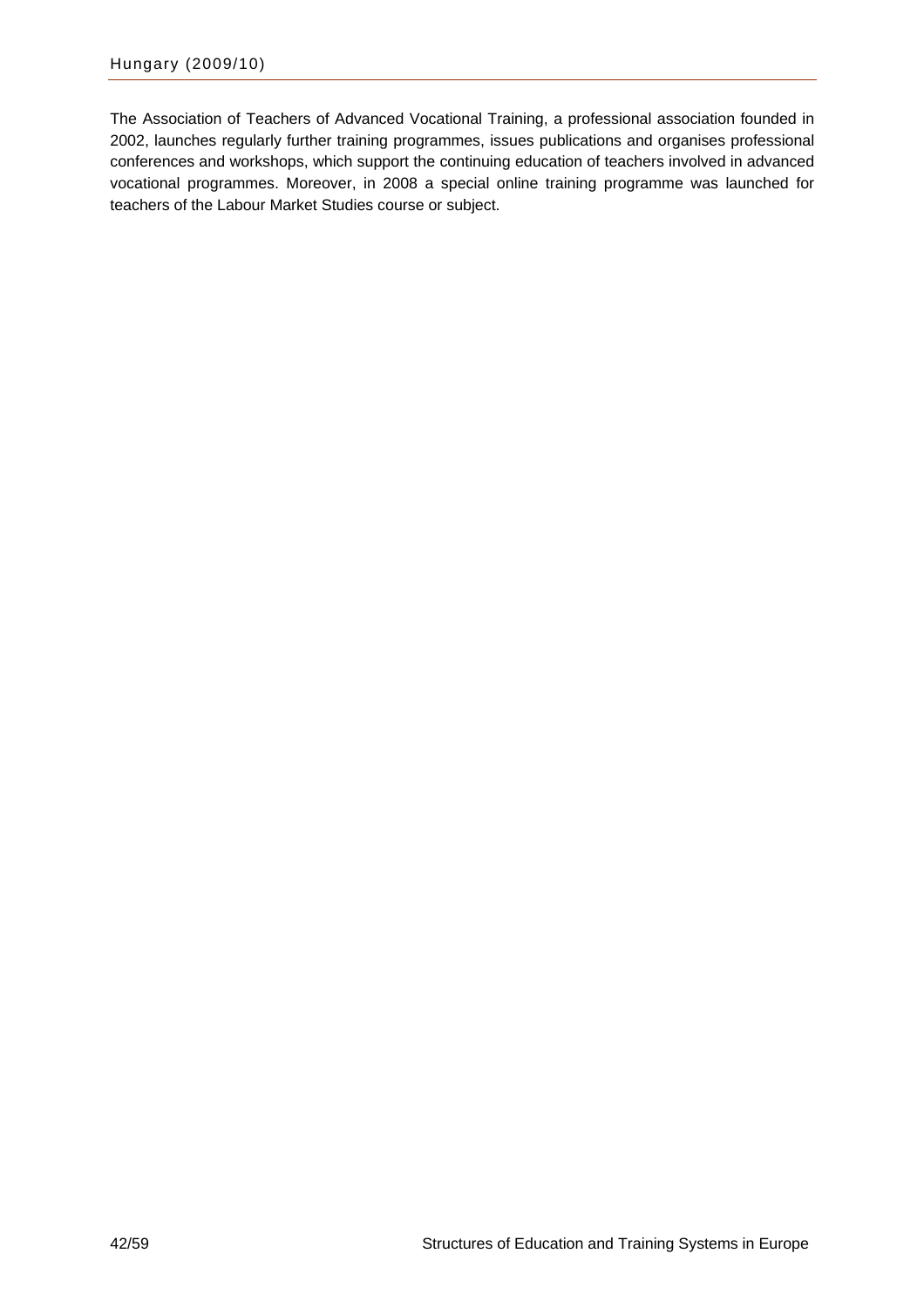### <span id="page-44-0"></span>6. TERTIARY EDUCATION

The series of reform processes in tertiary education was opened by Act I of 1985 on Education (and its 1990 amendment). In 1993 a separate act was legislated on higher education (Act LXXX of 1993 on Higher Education). It provided for the establishment and state recognition of non-public institutions, i.e. the Churches and private higher education institutions. With the entry into effect of the 2005 Higher Education Act (Act CXXXIX of 2005 on Higher Education) on 1 September 2006 the structure of higher education changed and the two-cycle education became the general practice.

After the signature of the Bologna Declaration in 1999 Hungary was actively involved in the development of the European Higher Education Area. Higher education is provided through universities *(egyetem)* and colleges *(főiskola)* – jointly: higher education institutions. Based on the Bologna Declaration signed in 1999 the Hungarian higher education system started phasing in the three-cycle educational system from 1 September 2006.

In a system organised into cycles, after secondary school students enter the first cycle of tertiary education, the three or four-year undergraduate level (with the exception of teacher training), followed by the second cycle, master's education, which is not more than two years in duration. The third cycle is PhD education. In addition to the new multi-cycle system the one-tier system survived in certain areas where it was reasonable, offering one-tier master programmes in the Bologna system with 300- 360 credits. BA and MA programmes have been opened systematically since the fall of 2006 and 2009 respectively, thus the provision of university education and professional qualifications *(egyetemi képzés)* or college education and professional qualifications *(főiskolai képzés)* are gradually phasing out.

Pursuant to the 2007 amendment to the 2005 Higher Education Act, besides acquiring professional qualifications and degrees or certificates and diplomas students can participate in tertiary courses in specific subfields of studies *(részismeret)* after they have acquired a bachelor's or master's degree. This type of student status can be obtained for a maximum of two semesters at any one time. Credits earned in this context are transferable.

The currently phasing out university and college levels of education are both classified as ISCED 5A. The programmes offered by both types of institution are undergraduate programmes. In the multi-cycle system ISCED 5A encompasses also the bachelor (BA, BSc) and master (MA, MSc) studies.

The first cycle in the multi-cycle system is undergraduate education, which provides a bachelor's degree and related professional qualification. Length of programmes is at least six but not more than eight semesters. Under the Higher Education Act in the case of practice-oriented undergraduate programmes an at least six-week long practical course must be organised.

Government Decree 289 of 2005 on Bachelor and Master Level Education and the Rules of Procedure for Starting Higher Education Programmes provided for lengths of undergraduate studies that differ from the standard three years: undergraduate programmes in agriculture, technology, business, social welfare, health science and special education needs teacher training are 3.5 years, and four years in civil engineering and teacher training (for primary school grades 1-4). Master programmes in these areas are shorter than two years.

At graduate level, master education provides a master's degree and related professional qualification. Length of studies is at least two but not more than four semesters. Total length of studies in the undergraduate programmes and the master's programmes building on them as well as in one-tier programmes is at least 10 but not more than 12 semesters.

The third cycle in the multi-cycle higher education system prepares for and confers the most advanced university qualification, the doctor's degree (ISCED 6). Only universities can award doctor's degrees.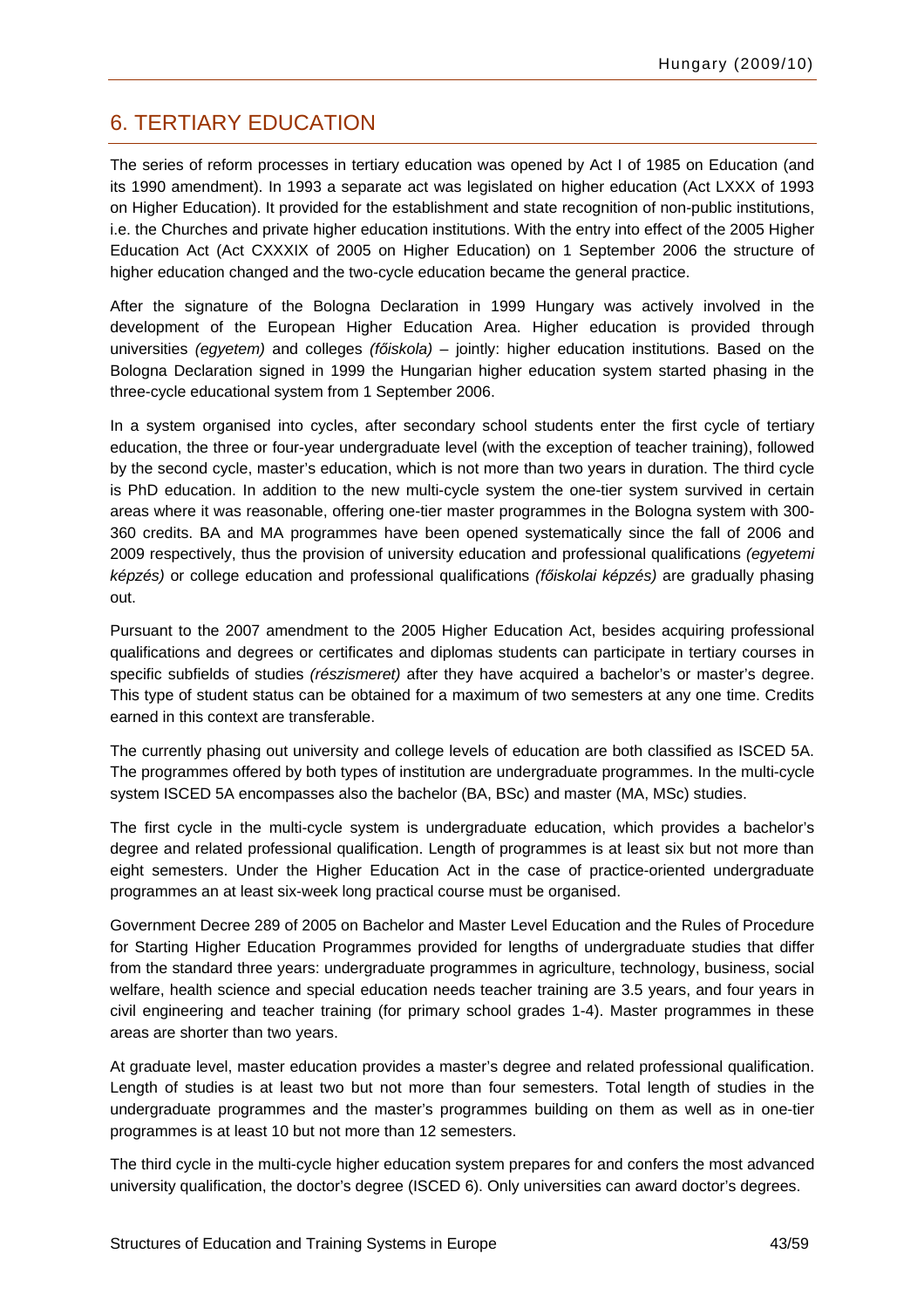<span id="page-45-0"></span>Similarly to the old structure, in the multi-cycle system doctorate studies follow master's degree and prepare for a PhD or DLA (Doctor of Liberal Arts). Doctorate programmes are three-year (36-month) post-graduate programmes preparing for acquisition of a doctor's degree. Doctorate programmes involve regular studies, research and reporting. Students must also fulfil the obligations stipulated in the university's doctoral regulations including taking the required examinations except for the comprehensive doctoral examination.

In the education system determined by the 2005 Higher Education Act (post-graduate) professional higher education training can be organised by higher education institutions and remains a form of continuing education and training that provides new specialist training without any higher degree after the bachelor's or master's degree, and as such, it is part of lifelong learning. The content of professional higher education training can serve for deepening or complementing the qualification acquired at undergraduate or master level in a special direction, or lead to completing studies in additional elective fields related to earlier tertiary studies as determined by the study or programme requirements.

### **6.1 Admission**

The general conditions for admission to higher education institutions are provided for by the Higher Education Act and the relevant government decree that sets forth the rules of admission procedure and in that framework higher education institutions determine their admission requirements. Applicants for admission to advanced vocational programmes, bachelor programmes and one-tier master programmes must have taken the secondary school final examination *(érettségi vizsga)*. In the multicycle system the precondition for admission to master programmes is the diploma (degree) acquired at the end of bachelor studies. Doctorate programmes provide education to acquire an advanced scientific degree; the input requirement is a university *(egyetem)* diploma or a master's degree.

Every year the government determines the number of students whose tertiary studies are financed by the state. Depending on their educational capacity higher education institutions may admit additional applicants above the number subsidized by the state who meet the admission criteria and are prepared to pay the costs of their tuition. These students participate in fee-paying education *(költségtérítéses képzés)*. The quota of subsidized students admitted to master training is 35 % of the quota of new entrants in tertiary education in the third year before the year in question, and the quota for doctoral students and students in (post-graduate) professional higher education training is 10 % of the master's quota.

Applicants to higher education institutions are ranked according to their secondary school achievement and their choice of higher education institutions. As regards admission to master programmes, besides the condition of having a BA degree, higher education institutions determine their own admission criteria.

Pursuant to a relevant government decree students who belong to the Hungarian minorities in neighbouring countries can pursue tertiary studies in Hungary with the same terms as those who are Hungarian citizens.

Pursuant to a special piece of legislation citizens of other countries who are entitled to freedom of movement and the right to stay, as well as refugees, temporary refugees, persons/students pursuing studies based on international agreements, and citizens of countries where Hungarian students can access the educational services of the state on the basis of reciprocity are entitled to the same rights as Hungarian citizen students.

Citizens of the European Economic Area as well as non-Hungarian citizens who are entitled to rights equal to those held by Hungarian citizens can have access to subsidized undergraduate programmes.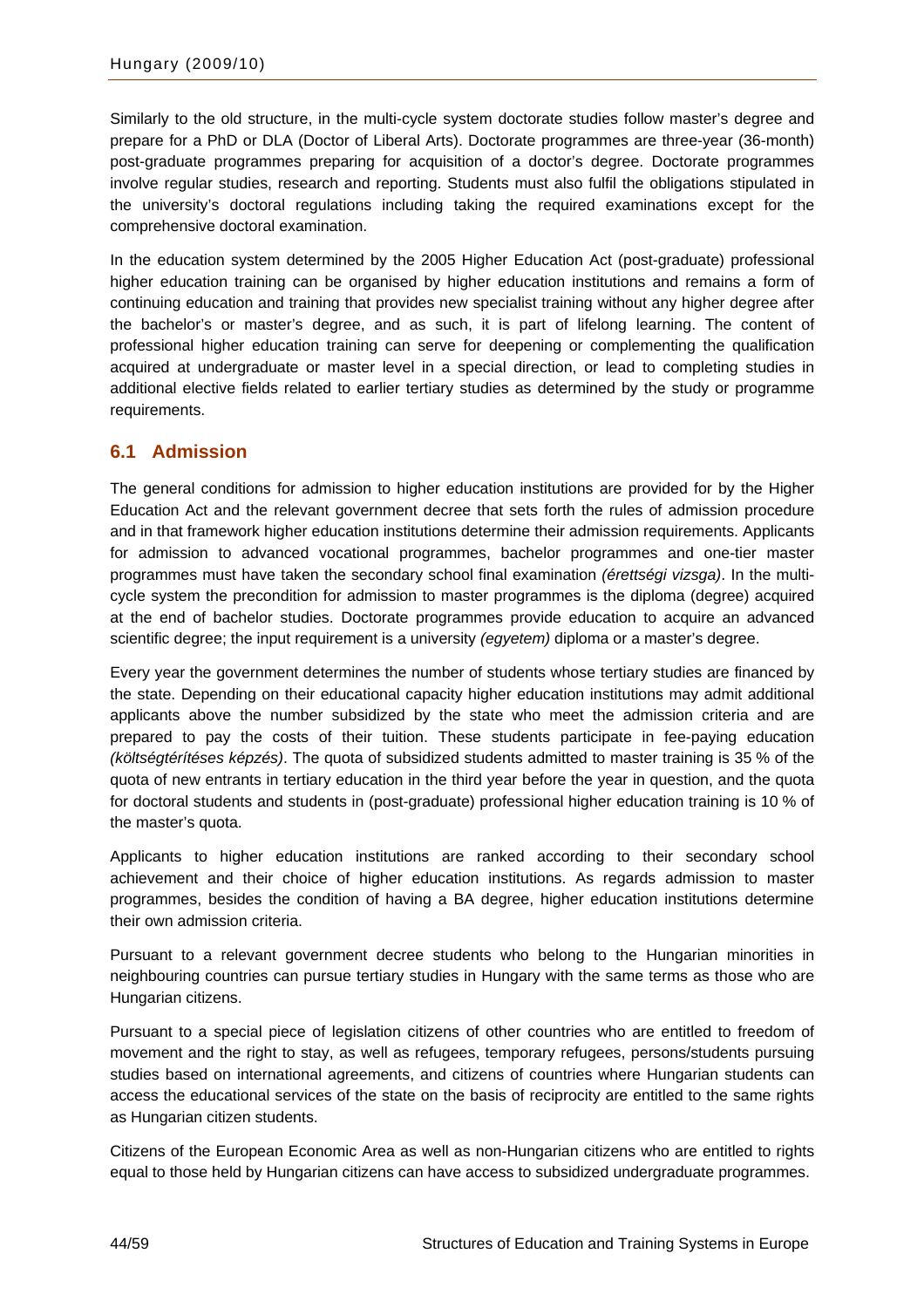<span id="page-46-0"></span>Other foreign students who are citizens of countries outside the European Economic Area can apply to participate in fee-based programmes. If they apply for admission to programmes that are taught in Hungarian the conditions of application are the same as for Hungarian citizen applicants. State grants are available for students who stay in Hungary on the basis of international agreements, and, under special legislation, for Hungarian minority students from neighbouring countries who gave been admitted.

#### **6.2 Students' contributions and financial support**

Fees and charges to be paid by university and college students and their financial support are provided for by the Higher Education Act and Government Decree 51 of 2007 on benefits received, and certain charges paid by students participating in higher education and Government Decree on Ph.D. education. In the subsidized system students do not pay tuition fees. Other payments can be required if students fail to meet obligations set forth in the institution's rules and regulations, or fulfil their obligations late. Students are allowed to learn in subsidized form for no more than 12 semesters.

Since 1997 higher education institutions have also offered fee-based programmes *(költségtérítéses képzés)* of their own volition if their academic staff and infrastructure so allows. Students in fee-based programmes must pay tuition fee for their education. The study requirements are identical for students in subsidized and fee-based programmes, however, tuition-fee paying students not only pay the costs of their education but are not entitled to any form of support. Applicants decide whether they are financially capable to undertake fee-based education when they submit their application to higher education institutions. The higher education institution must sign a contract with the students admitted to fee-based programmes. The tuition fee cannot be less than 50 % of the institution's per student spending on professional tasks.

Higher education institutions can launch fee-based programmes in the same areas as subsidized programmes.

Institutions can on the strength of a governmental decree on the subject transfer students from feebased to subsidized programmes, if the institution's quota of students subsidized by state allows it.

Tuition fee is also paid by foreign students who do not have the right to free movement and stay, and whose native country is not subject to reciprocity in the field of educational services.

The three types of per capita support (for education, for research and for maintaining) allocated to higher education institutions are determined in the annual Budget Act. The per capita state support based on student numbers, which is provided for grants and other financial support for students, is also determined in the annual Budget Act. In addition, a variety of grants and funds are available on application to support students.

Per capita support is currently 119 000 *forints*. Other in-kind and pecuniary support include student housing support (housing in student halls *(kollégium)* amounting to 116 500 HUF per student, support for the purchase and publication of manuals and textbooks, support to sports and cultural activities (HUF 11 900 per person per year), and the support to student housing in lieu of admission to student halls (HUF 119 000 per student per year).

Grants and allowances available for students are regulated by the higher education institution within the scope of the relevant Government Decree.

Students may receive study grants based on their academic achievement, and may apply for social welfare allowance based on their welfare conditions.

From 2007 the breakdown of quota-based state support has changed: the rate of social grants has increased over achievement-based study grants.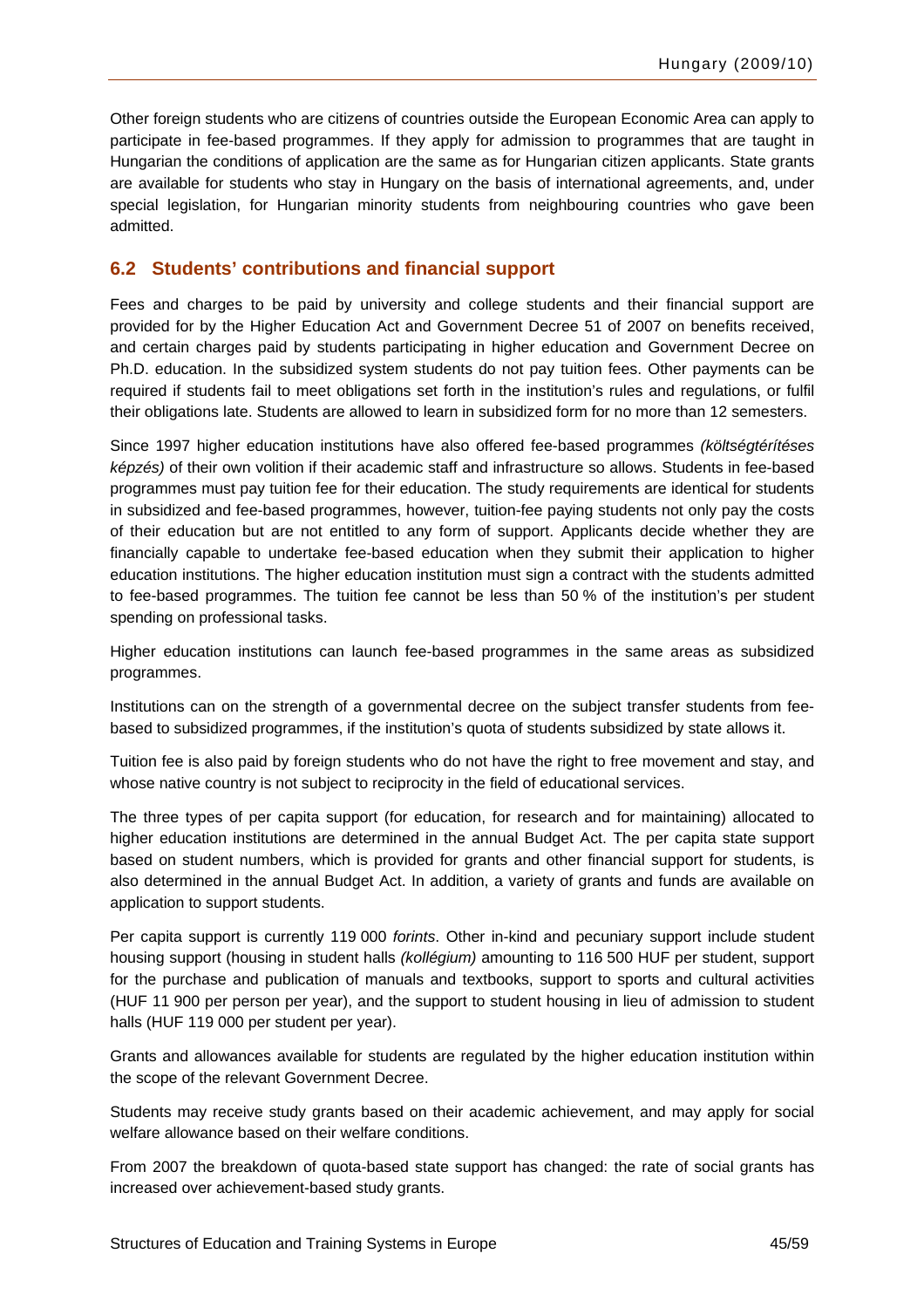Socially eligible students receive a flat amount of start-up grant in the first semester of their tertiary studies. The amount is a uniform 50 % of the state allocation per student in the case of bachelor students, students in advanced vocational programmes, and those in the one-tier programmes, and 75 % of the allocation per student for master's students. A new feature of social grants is a guaranteed flat-rate allowance granted to the most needy. This replaced the earlier allowance whose amount changed from semester to semester by a fixed guaranteed social grant. Government Decree 51 of 2007 on benefits received, and certain charges paid by students participating in higher education provides for regular social grants that students may apply for. Depending on the student's social needs the grant is 20 % or 10 % of the per capita state support. Students with disabilities or with health impairment, socially underprivileged, supporting a family, or having at least three children as well as orphaned students are eligible for social grant.

Students in the state financed higher education system can apply for housing in student halls. When application for regular social grant and housing allowance is assessed the number and income of people living in the student's household as well as distance of the student's home from the higher education institutions are taken into consideration.

After two semesters in tertiary education students showing outstanding academic achievement and active in student research their discipline receive a state study grant (the so-called Grant of the Republic) awarded by the minister of education for a period of one year. The grant is set by the Budget Act and is currently 340 000 HUF per person per year.

To alleviate social inequality the Ministry of Education launched *Bursa Hungarica* Higher Education Local Government Grant in cooperation with the local and regional governments in the 2000/01 academic year. *Bursa Hungarica* is intended to support socially disadvantaged students and would=be students.

Access to tertiary studies is also promoted through support from Public Foundation for Education (legal successor after the merger of A Chance to Study Public Foundation and other public foundations). Twice a year the Foundation invites students who are financially underprivileged or have disabilities and who would not be able to begin or continue tertiary studies without financial assistance. The scheme had a budget of 200 million HUF in 1997 and 1998, which was increased to 400 million HUF in 1999. Besides the social background academic achievement also matters.

By providing advantages the 2005 Higher Education Act promotes the admission and fruitful studies of underprivileged students. The mentor programme is supported by the minister for education and culture. The scheme provides grants to disadvantaged students, which helps them with their living and study expenses. Almost 400 persons have received the grant.

The state provides every student with a student ID card, which grants holders travel at student rate and reductions when they make certain purchases. Students receive their student ID card through the higher education institutions.

Students in the fee-based system can deduct 30 % of the tuition fee, but not more than 60 thousand HUF, from their tax base in the related fiscal year.

Student loan has been available since the autumn of 2001. Student loan is a subsidized loan that can be drawn down in the course of tertiary studies with repayment starting after graduation. When the scheme was introduced the maximum drawdown was 21 000 HUF per month. This was increased to 25 000 HUF by the government in May 2002. Since 2006 non-fee paying students can have recourse to student loan of 30 000 HUF and those paying tuition fee, 40 000 HUF per month at a variable interest rate, which is regulated by decree. Students studying abroad can also take out a student loan. The age of eligibility has been greatly increased, to 40 years.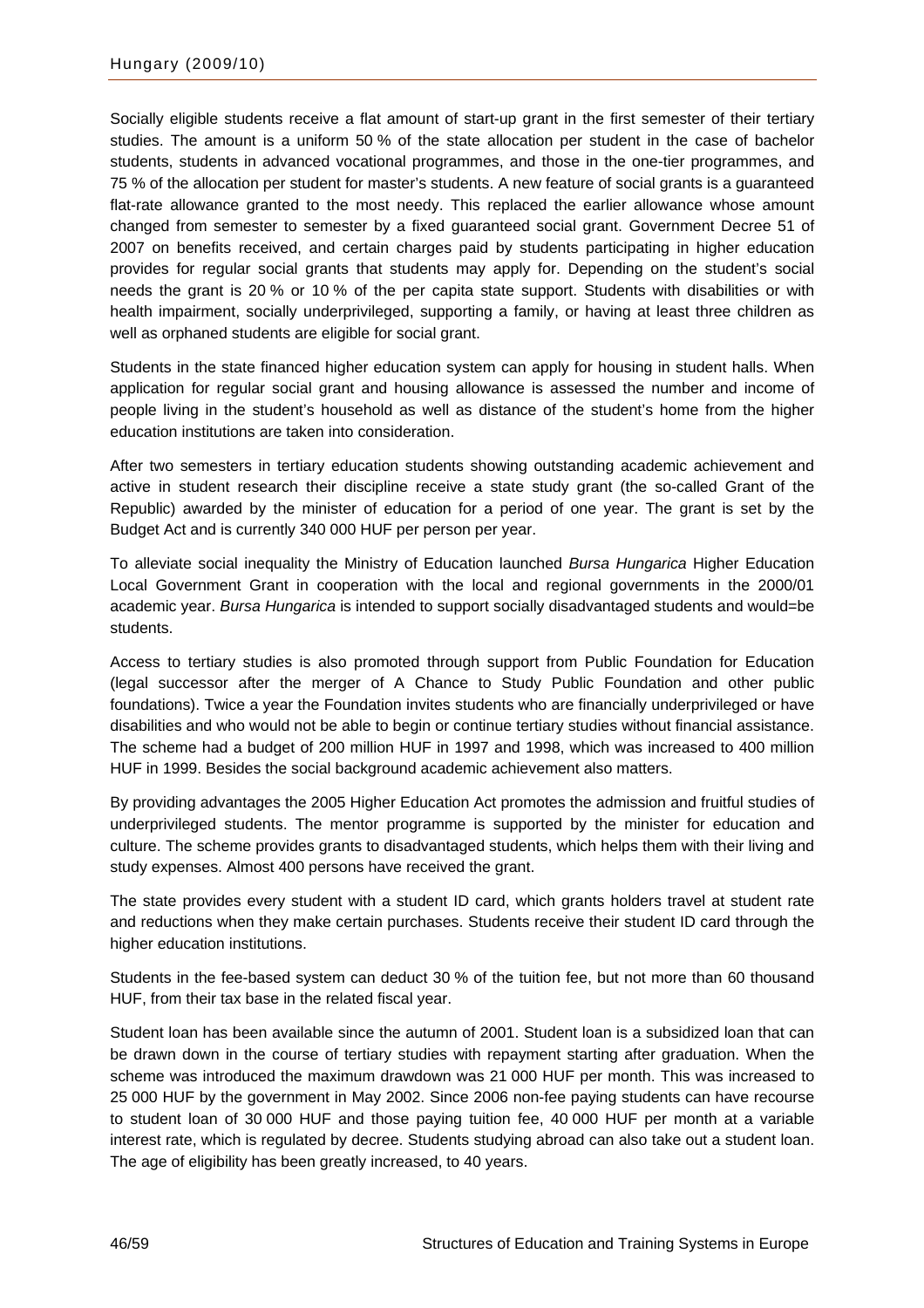### <span id="page-48-0"></span>**6.3 Organisation of the academic year**

Academic year according to Act CXXXIX of 2005 on Higher Education consists of two semesters. One semester is a five-month-long period divided into term and examination period.

Further organisation of the semester is the higher education institution's competence that is laid down in the Organizational and Operational Rules of the institute and is determined by the Senate of the institution on the basis of the proposal by the head of the institution. Consequently, the structure of the semester is typical for a particular institution and does not change depending on the programmes offered by the institution.

Typically, the academic year starts with an autumn semester but in a few cases it could commence in the spring semester. Both semesters are constituted by a term period (term-time) and an examination period. Term-time is generally 15 weeks, and the examination period is six weeks per semester. Depending on the institution the autumn semester starts between 1 and 10 September and finishes on 31 January. The spring semester begins between 1 and 10 February and finishes on 30 June. Generally the institutions have a week's spring break in the middle of the autumn semester and around Easter.

The examination period is generally from mid-December to the end of January in the autumn semester and from mid-May to the end of June in the spring semester.

Courses in full-time education are scheduled five days a week (from Monday to Friday; officially, Saturdays are non-teaching days but students may use the institutions' facilities (study in the library, use the computer labs and engage in student research at the departments or use the institution's sports and cultural facilities). The same applies to the summer break. In part-time education lectures take place on the day of rest in the week of after 4 o'clock p.m. on the working days or fortnightly in blocks.

The academic and examination rules of the higher education institution stipulates the number of days of break can be granted to students by the head of institution (generally not more than five days) and by the head of faculty or school (generally not more than five days).

Academic teaching staff must devote on average of two semesters at least 10 hours a weak to preparation of students in the forms of lecture, seminar, practice of personal consultation.

### **6.4 Assessment, progression and certification**

As stipulated by the Higher Education Act of 1993, institutions of tertiary education define students' performance and examination results in regulations of their own. The related provision, which also contains the main considerations related to students' assessment, falls into the scope of institutional autonomy as well. The law only stipulates that five- or three-grade scales can be used to monitor knowledge; yet the institute can decide on other systems of assessing students' performance of the academic requirements on condition that comparability is guaranteed.

The major forms of assessment of subjects are as follows: practical course mark, report, examination (end-of-term examination, comprehensive examination), field practice and instructor's signature.

On the basis of the curriculum, study and examination regulations are defined by institutions of tertiary education.

On 1 September 2003 all higher education institutions introduced the system of ECTS credits in a phase-in process. Pursuant to the Higher Education Act, the credit is the unit of students' workload, which represents in relation to the course unit or curricular unit the estimated time necessary for the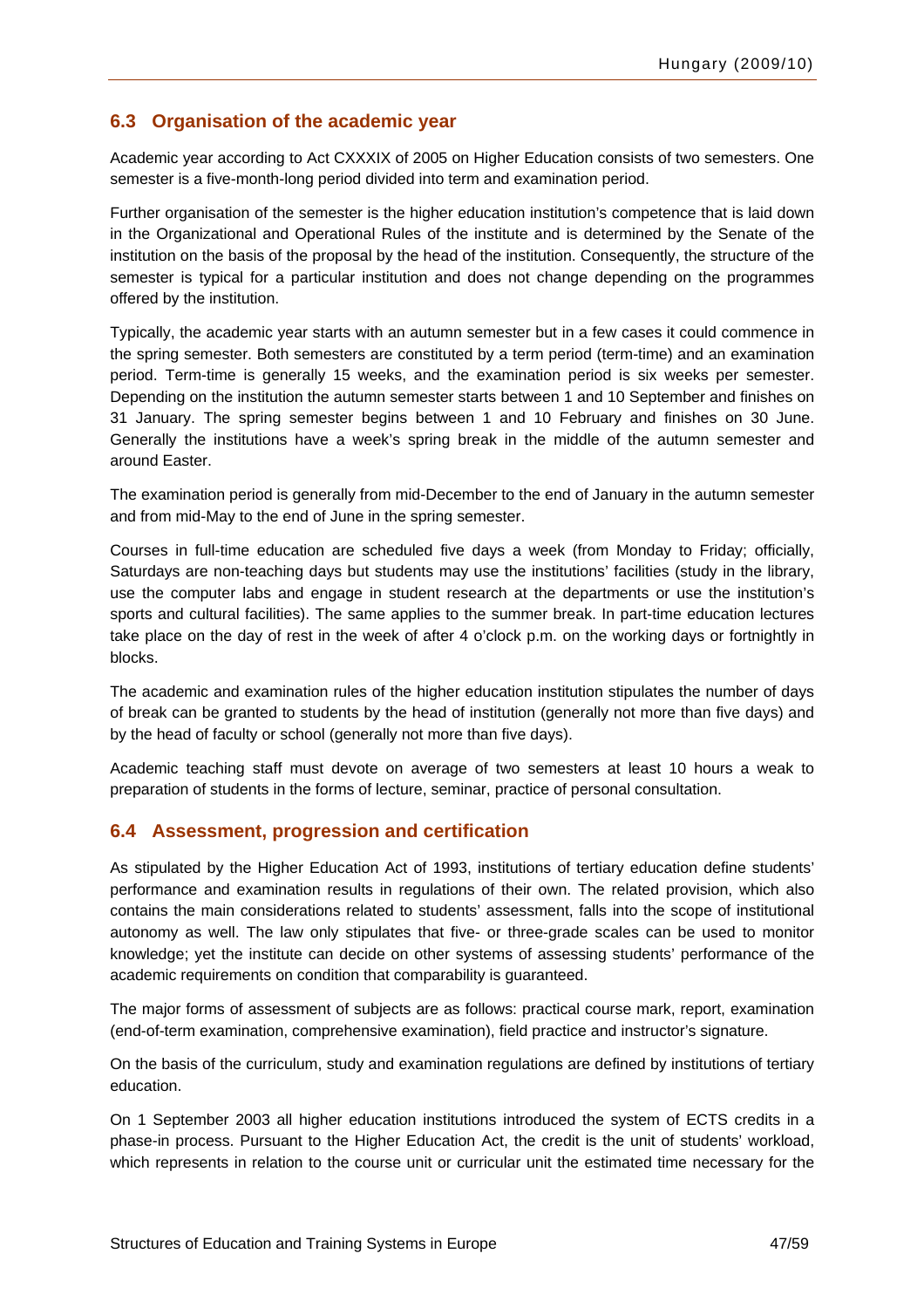acquisition of a specific body of knowledge and the fulfilment of requirements. One credit equals 30 study hours.

In case of the multi-cycle system, the number of credits required for obtaining a qualification is regulated by the training and outcome requirements specified in Decree 15/2006 of the Ministry of Education, including the proportion of credits obtainable for compulsory subjects (foundation subjects and core knowledge of the field) subjects selected by students from a set of subjects (differentiated subjects) and optional subjects. Higher education institutions design a model schedule for each programme in order to guide students; however, students are entitled to select what subjects they wish to study in a semester/term and determine their pace of progress or even undertake to accomplish some subjects in an another programme, faculty or institution (e.g. abroad).

In the institutions that provide credit-system education and training, courses are normally obtained with an in-semester mark or an examination mark. The in-semester mark is based on the in-semester (ongoing) assessment of the performance of the requirements of the course. The examination mark is defined on the basis of an oral or written examination administered in the examination period.

At the end of the programme, a final examination is administered in the presence of an examination board. As stipulated by law, the board consists of at least two members plus the chairperson, and at least one of the members is an external specialist.

The 2007 amendment of the Higher Education Act of 2005 provides for the acknowledgement of the performance related to non-formal and informal learning. There are possibilities to recognise prior studies or work experience as a way of meeting educational requirements. The number of credits given on the basis of work experience must not exceed 30. However in lack of general standards and of a broad professional consensus recognition of informal learning outcomes has not gained ground in the institutions' practice.

Doctoral programmes are 36-month long and may be divided into assessment phases. Doctoral training comprises training, research and assessment activities carried out individually or in a team depending on the needs of doctoral students and the requirements of the discipline of science. The prerequisite of participating in a doctoral training is holding a master's degree. A doctoral degree may be obtained in a doctoral degree award procedure after completing the doctoral training. Students who have not attended a doctoral course but prepared individually for the doctoral degree award procedure can also enrol in the procedure.

The provisions for the final examination, diploma and titles are contained in the Higher Education Act of 2005 and in the institutional regulations that fall in line with the Act.

Students complete their studies with a multi-stage final examination. In the course of those final examinations that mark the end of programmes that include teacher's qualification, knowledge required for teacher's qualification is also to be assessed. The final examination is administered in the presence of a committee. At least one member of the committee is a teacher who holds a qualified degree; another member is an external specialist who is not employed by the given institution of tertiary education.

The successful performance of the examinations specified by the curriculum and the meeting of other academic requirements (to the exclusion of language examinations and the preparation of the thesis) is certified – but not qualified or assessed – by the final pre-degree certificate *(abszolutórium)*.

The diploma is an official record that bears the arms of the Republic of Hungary; it certifies the accomplishment of studies at the degree course specified in the diploma. The diploma is issued when and if the student has met the academic requirements, obtained the final pre-degree certificate and passed the final examination. If foreign language skills are a precondition for graduation or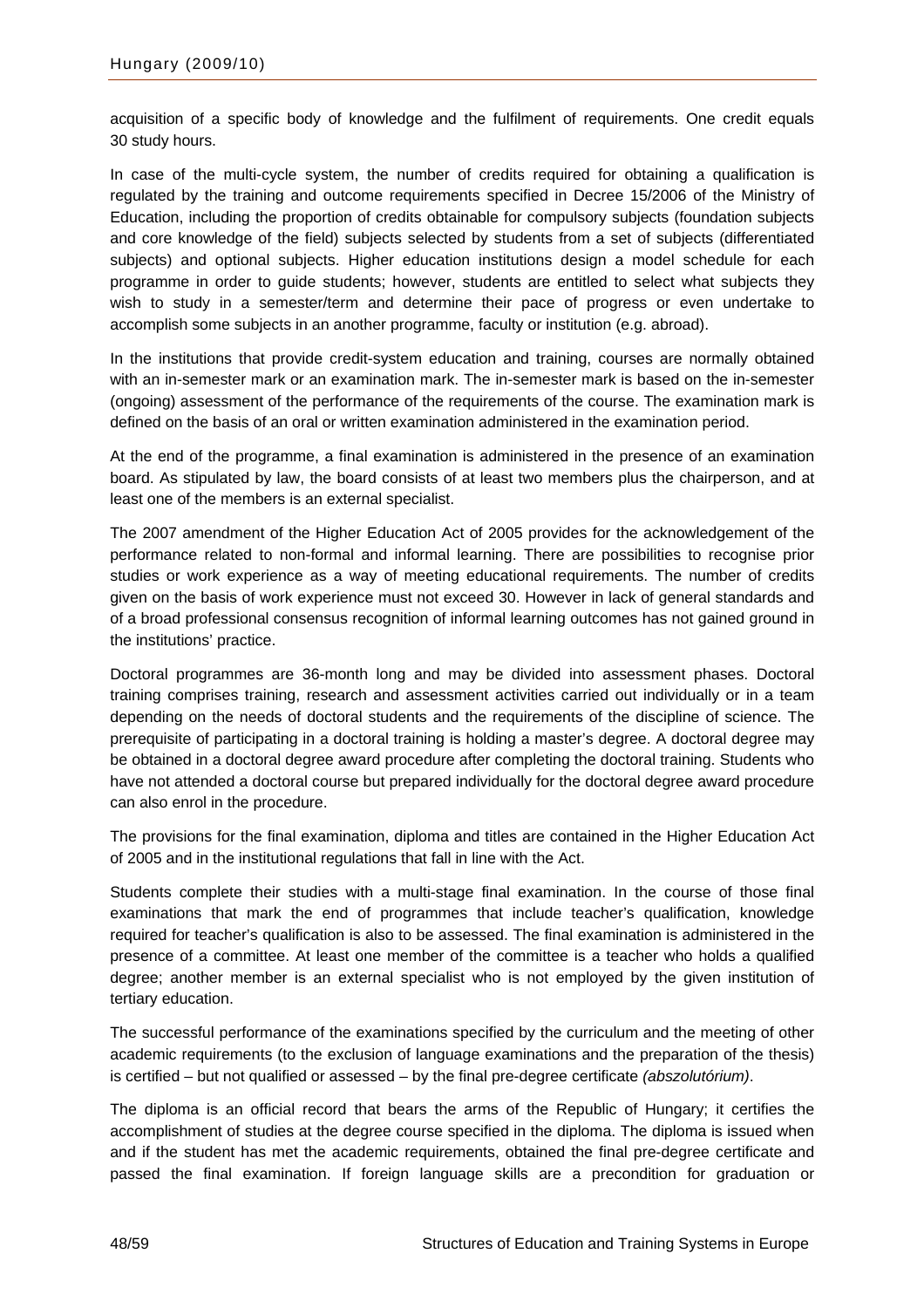<span id="page-50-0"></span>qualification the diploma can be issued only after the student has presented a certificate of the required level language proficiency.

Since 2003, the Higher Education Act has stipulated that should the student require, a Hungarian Diploma Supplement (worked out by the European Commission and the Council of Europe) is to be issued. The Supplement is issued in English language as well. In 2004, commissioned by the Ministry of Education, a diploma supplement software was devised which serves for the preparation and archiving of Hungarian and English diploma supplements in institutions of tertiary education. The issue of these official records is obligatory for all institutions on the basis of the Higher Education Act of 2005.

On the basis of a successful vocational examination of an advanced vocational programme, a certificate of vocational qualification can be issued.

The PhD degree – along with the diploma that specifies the area and branch of science – is awarded by the doctoral council.

Persons in the possession of a PhD degree are entitled to use 'doctor (PhD)' or the abbreviation 'Dr.' as titles.

The Higher Education Act of 2005 contains a new provision under which university or college degrees can no longer be obtained; instead, in the new educational system, the first degree can be obtained in the framework of graduate education, while master's degree in the framework of a masters course. The English and Latin versions of the qualification levels certified by diplomas issued in Hungary are as follows:

At the end of successful bachelor programmes (undergraduate studies): 'Bachelor' or 'baccalaureus' (BA, BSc);

At the end of successful master's studies: 'Master' or' magister' (MA, MSc).

In the new system of education defined by the Higher Education Act of 2005, titles and qualifications are defined by the qualification and outcome requirements that define knowledge at the time of final qualification. In Hungary, first-degree and masters-degree programmes differ in terms of the name of the programme, as well as in terms of the employment-related title and qualification.

#### **6.5 Guidance and counselling**

To counsel young people who intend to apply for the admission to institutions of tertiary education, the Ministry of Education organises the issue of several publications each year.

These publications include, among others, the prospectus on admission to institutions of tertiary education (with information on degree programmes offered by institutions, admission quotes and details of the admission procedure), *Mit kínál a magyar felsőoktatás* ('What's on offer in Hungarian tertiary education?'). Important source of information is the official website of [www.felvi.hu](http://www.felvi.hu/), which provides all the information about the admission process via internet. Another publication (D*oktori felvételi tájékoztató* – *PhD és DLA képzés*, 'Prospectus on the admission to doctoral courses – PhD and DLA courses') gives information on doctoral programmes.

The National Higher Education Information Centre offers counselling and an information system for those who want to pursue studies in the tertiary education.

Before the admission procedure starts, the institutions of tertiary education organise an open day and issue publications on the institution and recommended courses.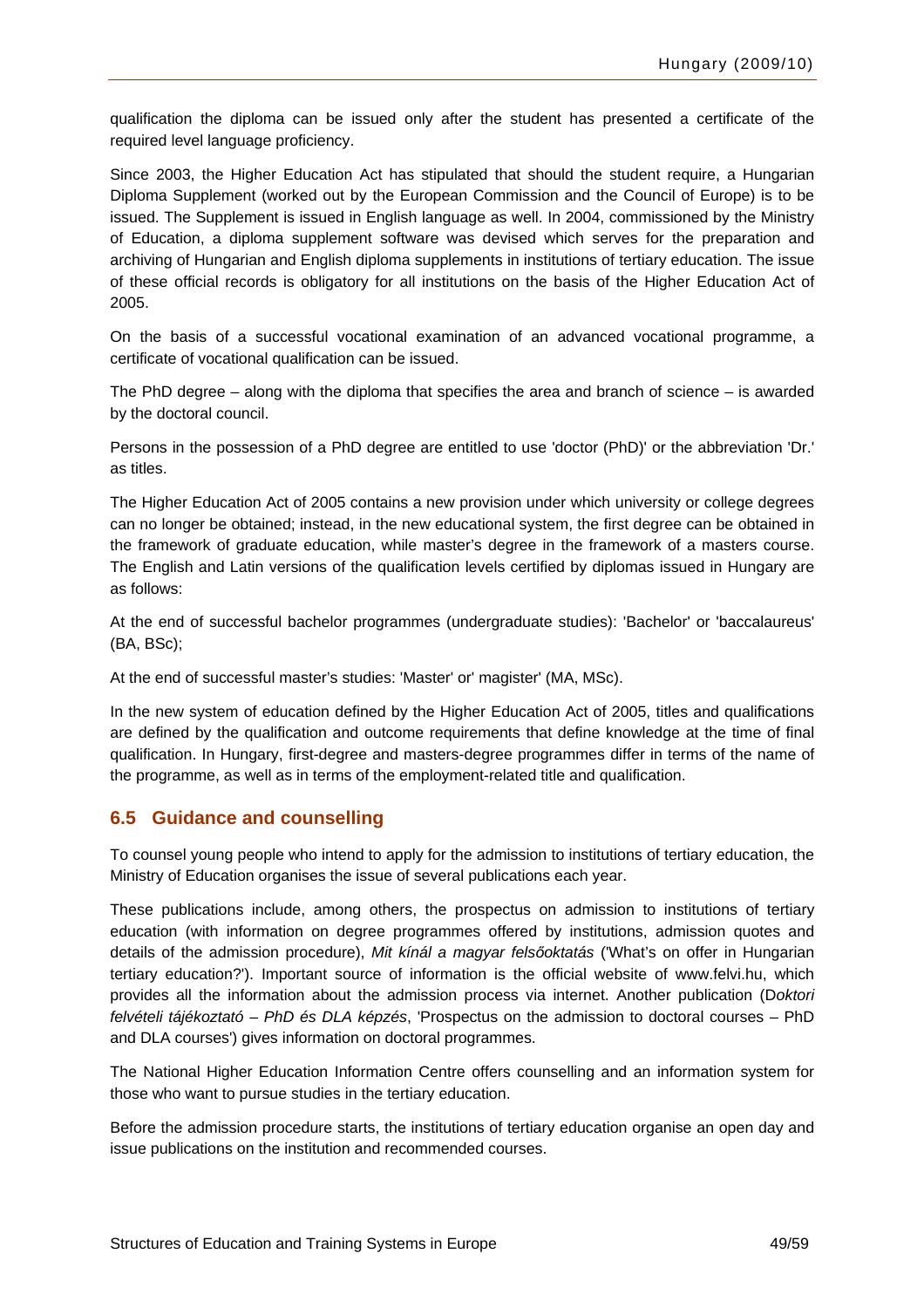<span id="page-51-0"></span>The government degree on the introduction of the credit system (Government Decree 200/2000 on the introduction of the study point system /credit system/ in tertiary education and the uniform record of institutional credit systems) stipulates that all institutions of tertiary education are required to produce a detailed Institutional Prospectus. The prospectus then is uploaded to the home page of the institution.

Institutions offer organised student counselling. It may take various forms. Tutors (teachers or highergrade students) may be assigned to students. Student counselling offices may operate (either as organisationally separate units or as parts of a vocational guidance counselling office).

The Higher Education Act on 2005 commissions higher education institutions with the follow-up survey of those graduated from the institution. Institutions carry out detailed surveys on the careers of their graduated students; the results are summarised in institutional publications. More and more higher education institutions organise annual job fairs where representatives of companies give information on employment opportunities, jobs for career-starters and opportunities at the given company.

### **6.6 Academic staff**

The promotion system provided for by the Act on Public Employees (Act XXXIII of 1992 on the legal status of public employees) and defined by educational level and period of employment; is supplemented by a promotion system based on gradual performance in jobs defined on the basis of the Higher Education Act of 1993 (Decree 33/2000 of the Ministry of Education on the implementation of Act XXXIII of 1992 on the legal status of public employees in the higher education). At present the status of the employees in higher education is regulated by the Decree 53/2006 (III.28.) of Government and the Law on Higher Education of 2005.

In the promotion system of the academic teaching staff based on gradual performance, the institution may create the following jobs: assistant lecturer, senior lecturer, associate professor, professor. In this system, PhD degree comes to play an important role in educational jobs. The requirement for working as an assistant lecturer is participation in a PhD training; for senior lecturers, the accomplishment of a PhD training and participation in the procedure of obtaining a PhD degree; for associate professors, the obtainment of a PhD degree. The general requirement for further employment is the obtainment of a PhD degree within the period of 10 years.

One can only be employed as a lecturer if having a master's degree and qualification. Lecturers' and researchers' tasks may simultaneously be performed in the same position, but in this case the contract of employment or the letter of appointment to public servant status specifies the ratio of working hours spent on the different functions.

Professors are employed and are given the title through application and for an indefinite time; they are required to be in the possession of a PhD degree and carry out research that is recognised by the national and international circles of the given branch of science or art.

Those members of the teaching staff who cannot be employed in the promotion system based on gradual performance can be employed in other teaching-related jobs, e.g. as language teachers, dormitory teachers, PE teachers or art teachers under conditions similar to those that apply to public employees who work in other sectors.

Higher education institutions also employ researchers besides the teaching staff.

Research assistants can only be employed if they are participating in a doctoral programme or doctoral degree award procedure. A research fellow can only be employed if having a doctoral degree, Employment as a senior research fellow is conditional upon a doctoral degree as well as being able to manage the studies as well as scientific or artistic work of students, doctoral students and assistant lecturers, being capable of holding lectures in a foreign language and having adequate experience in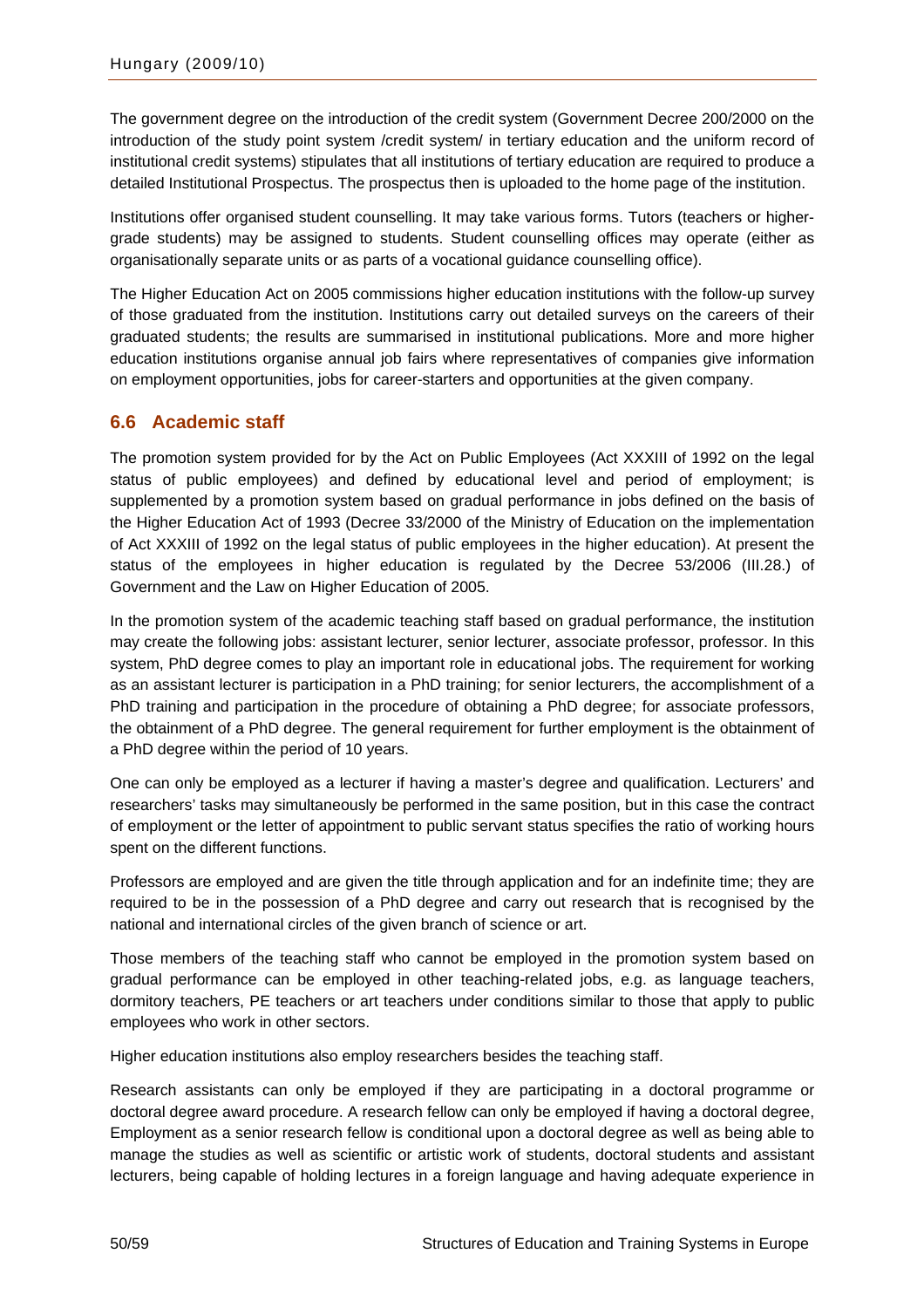education and research. Research professors and scientific advisors must have a doctoral degree and must be internationally acknowledged researchers or artists of the relevant field. They also must be able to manage the studies as well as scientific or artistic work of students, doctoral students and assistant lecturers, write publications and hold lectures in a foreign language as well as lead research projects.

In the tertiary education, there is no system of obligatory continuing education and training; yet members of the teaching staff are entitled to go for a sabbatical leave.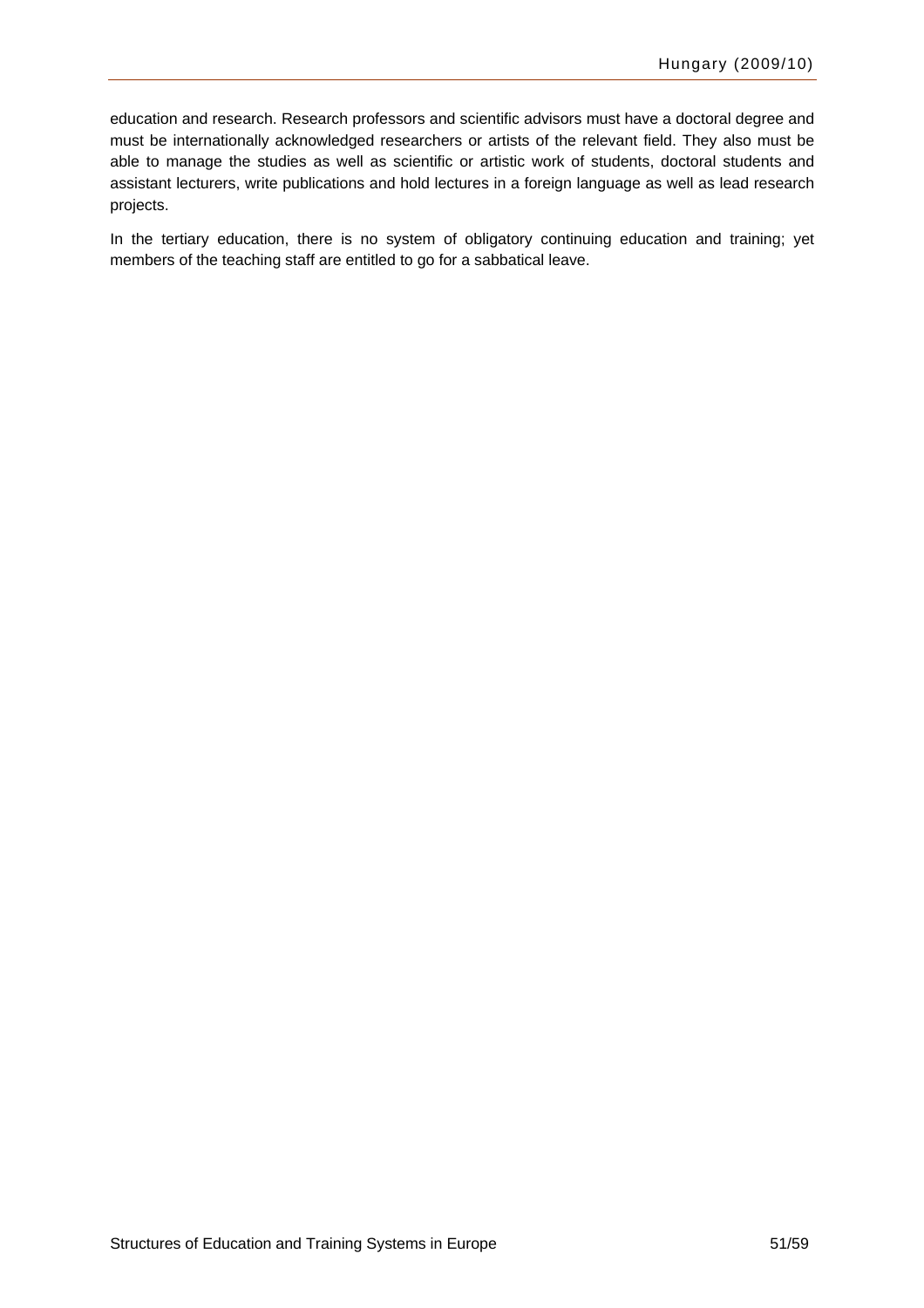## <span id="page-53-0"></span>7. CONTINUING EDUCATION AND TRAINING

Basically, there are two major types of education organised for people above school age (above 18 years): (1) school-based adult education and training and (2) education and training outside the school system.

The foundations of the former evolved after World War II; this type of education and training offers certificates of the same value as those issued by full-time training programmes. Its social role has changed considerably: in the 1960s, it contributed to tackling the problem of the lack of specialist workforce; later, it widened educational capacities in order to handle the consequences of the demographic wave. Even today, it functions as an institution that offers a second chance. Its significance is highlighted by the fact that nearly one-third of the adult population obtained their highest qualification within the framework of evening or correspondence education and training.

The importance of basic adult education and training has decreased as the schooling rate of the population has increased. However, even today, nearly one-sixth of those pursuing secondary studies and more than 40 % of those pursuing tertiary studies do so while working.

Besides institutions that had been functioning for a long time (i.e. schools and institutions offering continuing education), in the first half of the 1990s – to tackle the exceedingly high unemployment rate – the state created a new (adult) educational system: a nine-unit network of regional workforce development and training centres. In the 1990s, as a consequence of the termination of the state's monopoly on education, an extensive educational market evolved and thousands of enterprises started to offer educational programmes. The state has taken and is taking steps to regulate the educational market, especially through provisions of law.

School-system adult education and training has three levels. The lower level offers an opportunity for adults to obtain primary school qualification (the significance of this type of education has decreased; it involves 2-3 thousand people per year).

Those adults who intend to pursue their secondary and tertiary studies can obtain higher-level general or professional qualification within the framework of evening or correspondence trainings.

Education and training outside the school system can be general, language- or profession-oriented. Besides education and training programmes organised for unemployed persons (career-starters or adults) to help them to jobs, it also involves the continuing training of those persons who already have a qualification or are gainfully employed.

Besides the partially or totally state-financed education and training programmes, a large-scale educational activity is carried out in the profit-oriented educational sector (the educational market) and at workplaces.

The obligatory continuing education and training of persons belonging to certain occupational categories (e.g. civil servants or teachers) and the obligatory continuing education and training for persons with specific professions are regulated by separate decrees.

In Hungary, the ratio of adults who participate in organised education has been very low for a long time and is far behind the European average (as latest figures show, it was 3.1 % in 2008 as compared to the 9.6 % EU average).

Within the framework of a priority development project (in the 2007-2013 period of the National Development Plan), in 2008 the establishment of a comprehensive lifelong guidance network started. The objective of the network is to make the existing, sectorised services accessible for all citizens. A network of career orientation counselling starts operating at the end of 2009 in 28 cities: it offers free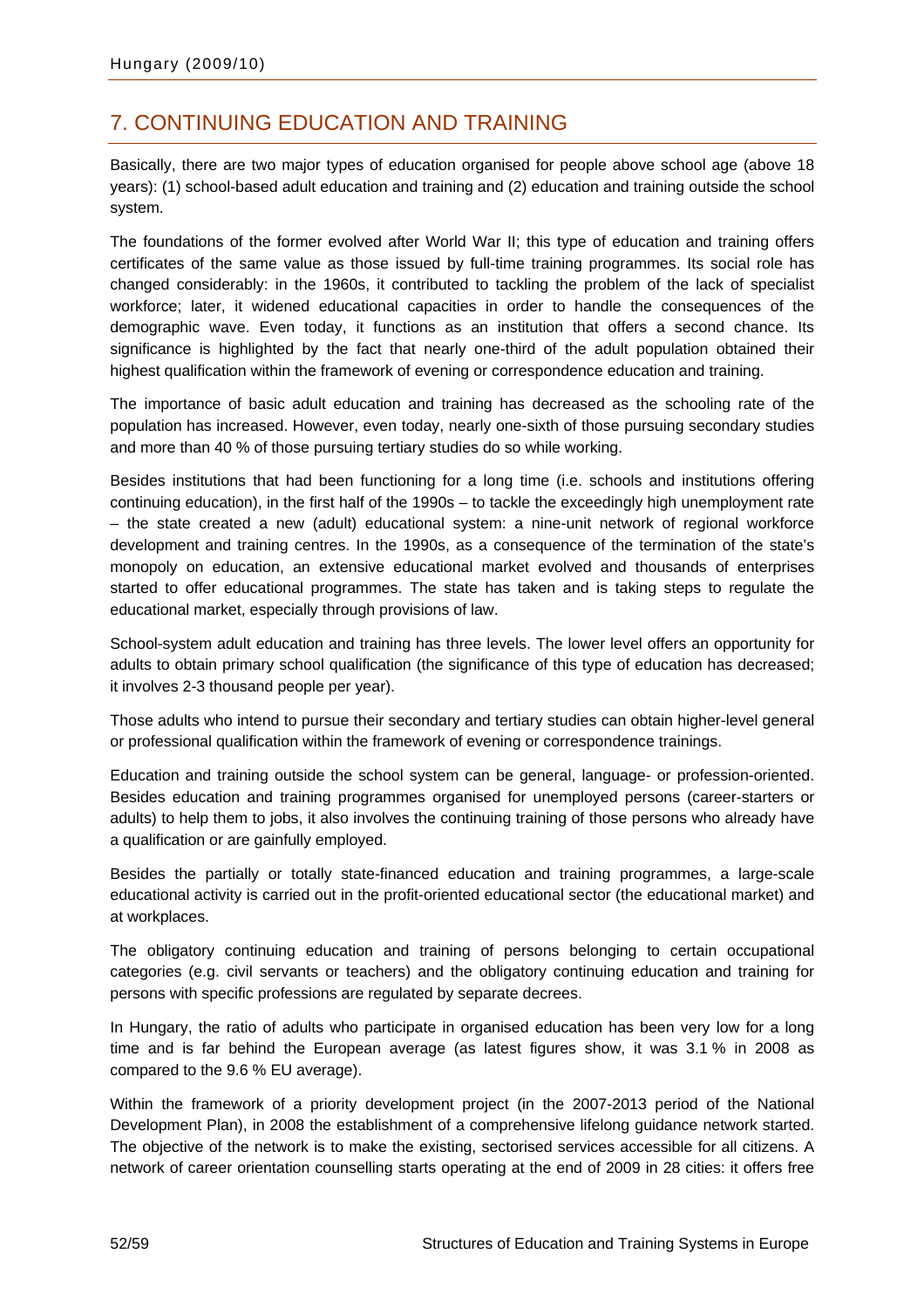<span id="page-54-0"></span>service for all. At the same time, a new informative online portal will be introduced to facilitate independent orientation.

### **7.1 Policy and legislative framework**

The Adult Education and Training Act (2001/C1), issued in 2001, is a framework legislation that does not nullify existing legislation on public education, vocational training and employment. It regulates adult education and training organised outside the school system, as well as the services related to the education and the support system. All Hungarian citizens who have met the requirements of compulsory schooling (currently ending at the age of 18) fall under the scope of the Adult Education and Training Act.

Above the age of 23, persons can pursue secondary-school studies exclusively within the framework of an adult training programme.

An institution is entitled to perform activity related to adult education (to offer education and/or supplementary service) if it is registered in the national record of adult education institutions. The registration must be applied for; the organisation providing the education is required to be in the possession of the documents that certify the foundation of the business – in case of the organisation of a vocational examination *(szakmai vizsga)*, the certified statement of its licence to administer examinations – and to pay in the procedure fee. The application is submitted to the territorially competent employment centre; the registration is valid for 4 years.

As stipulated by the Adult Education and Training Act of 2001, the institution providing adult education and training is required to conclude an adult education contract with those participating in the programme. The contract contains the qualification and the competency that can be obtained; the location, length and agenda of the programme; the fee of the programme and the examination; the method of checking and assessment of performance.

If the employer obliges the employee to participate in an education and training programme or concludes an education contract with him/her, the length of study leave and the ways of getting such leaves is provided for by Act XXII of 1992 on Labour Code.

The educational and support types that can be offered for the unemployed (job-seekers), as well as the regulations pertaining to the conditions is contained by Act IV of 1991 on the facilitation of employment and on unemployment benefits. The so-called labour market education and training is an employment facilitation tool which – through the education and training of unemployed people or people who are engaged in paid employment yet exposed to the danger of losing their jobs – enhances the opportunities of those concerned and increases the probability of keeping their jobs. Within this framework, registered unemployed persons (called job-seekers in the new terminology) and those persons whose employment relationship is expected to be terminated within a year or whose continuing employment cannot be guaranteed without education and training.

In several strategic documents, the government emphasized that a system for the assessment and recognition of prior knowledge should be established in Hungary. Moreover, Article 17 of the Adult Education and Training Act of 2001 says that 'the education and training programme is required to conform to the preliminary education and training and abilities of adults participating in the programme. The applicant may request the preliminary assessment of his or her level of knowledge; the institution providing adult education and training is obliged assesses it and take it into consideration.' The regulation does not give details concerning the method and the funding of assessment or the method of recognition; consequently, institutions follow highly diverse practices. There are no available data on the number of those who require this service. Within the framework of the second National Development Plan (2007-2013), two independent projects were planned: a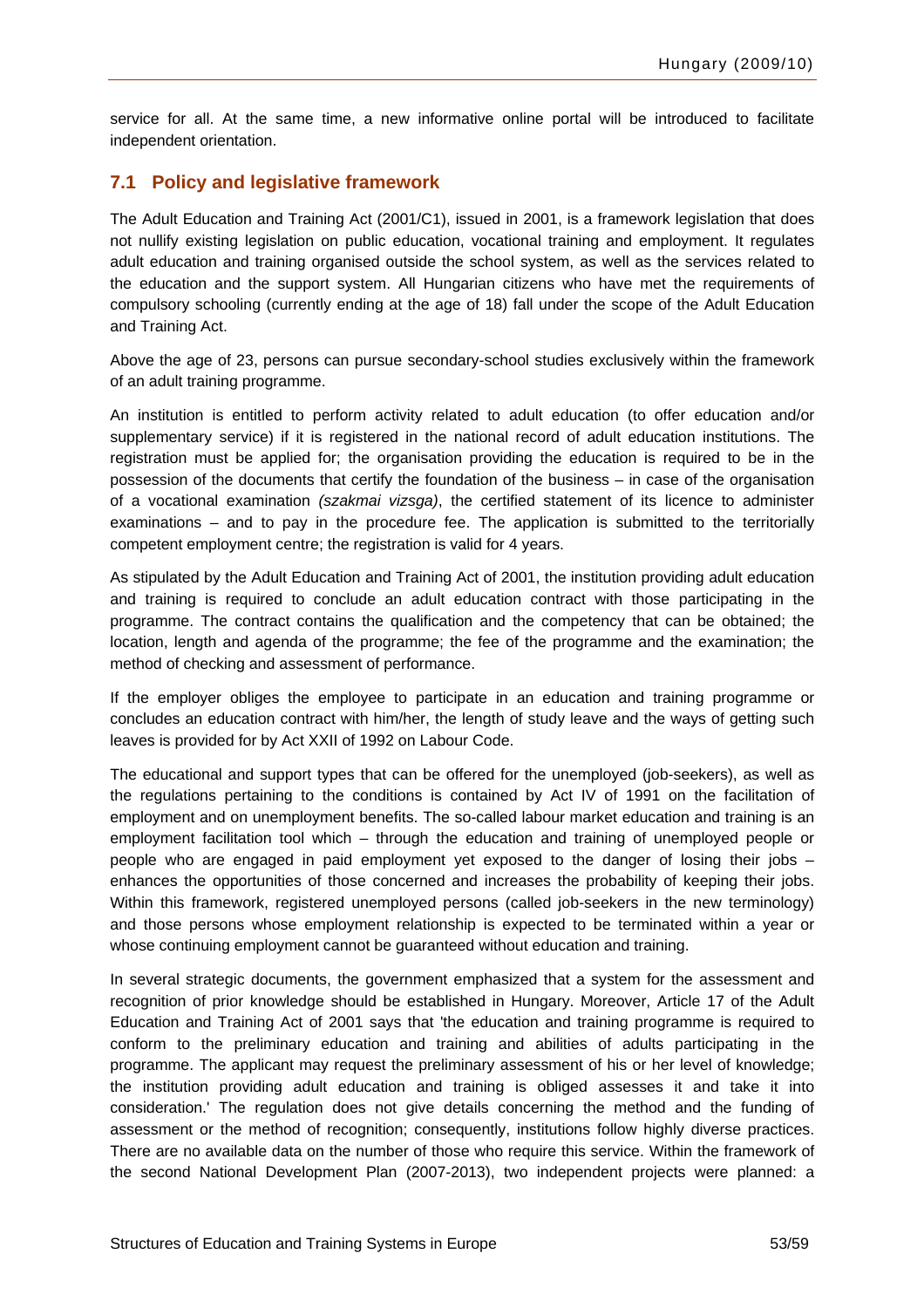<span id="page-55-0"></span>project that establishes a model for the recognition of prior knowledge and another one that works out the so-called validation model (to be established in tertiary education).

### **7.2 Distribution of responsibilities**

It is the task of the Minister of Education to control school-based adult education. The Minister defines the conditions of the organization of education and training and subjects, and takes charge of the publication of the central programme (i.e. curricula) of subjects. The school-based adult education and training is organised in a way similar to that of full-time (youth) education and training, and it offers the same qualifications.

Branch level control of education and training outside the school system is performed by the Minister of Social Affairs and Labour. Certain special issues are regulated in cooperation with other ministries; for example, the operation of the language examination system and vocational education and training falls into the scope of authority of the Ministry of Education, while in case of other professions, other ministries are competent (e.g. agricultural and health care education).

Social partners participate in the process of shaping vocational education and training (that is, in the most significant area of adult education) through advisory councils created by law. The National Reconciliation Council (OET) is a platform to discuss strategic issues.

The National Vocational and Adult Training Council is a national body that facilitates the performance of sectoral management functions, prepares profession-related decisions, expresses opinions and makes proposals.

The Adult Education Accreditation Association (FAT by its Hungarian acronym) is responsible for the accreditation of institutions and programmes, and performs tasks related to quality assurance.

Those institutions of adult education and training that apply for state support are required to establish a professional and advisory body of the representatives of professional and other stakeholder organizations.

Chambers express their opinion on the national strategy; in addition, they play a role in the definition of the qualification requirements, in the administration of examinations and master's examinations (and in the preparation for it), and organise education and training programmes, mainly from resources acquired through application for funds.

### **7.3 Financing**

Funds for school-based adult education are provided in a way similar to full-time education. However, the funds available for evening students are half of the full-time student quota support and one-fifth for correspondent programmes.

The financing of adult education rests on four pillars (the latest available data on the ratios are from 2007):

- central budget (the maintenance of regional education centres and the training of target groups, 12 %);
- certain parts of the Labour Market Fund (primarily for the education and training of unemployed persons and other target groups);
- employers' statutory contribution to vocational training by paying VET tax (1.5 % of wage costs) and organising in-service training courses training for staff (the contribution of VET tax to financing is 33 %);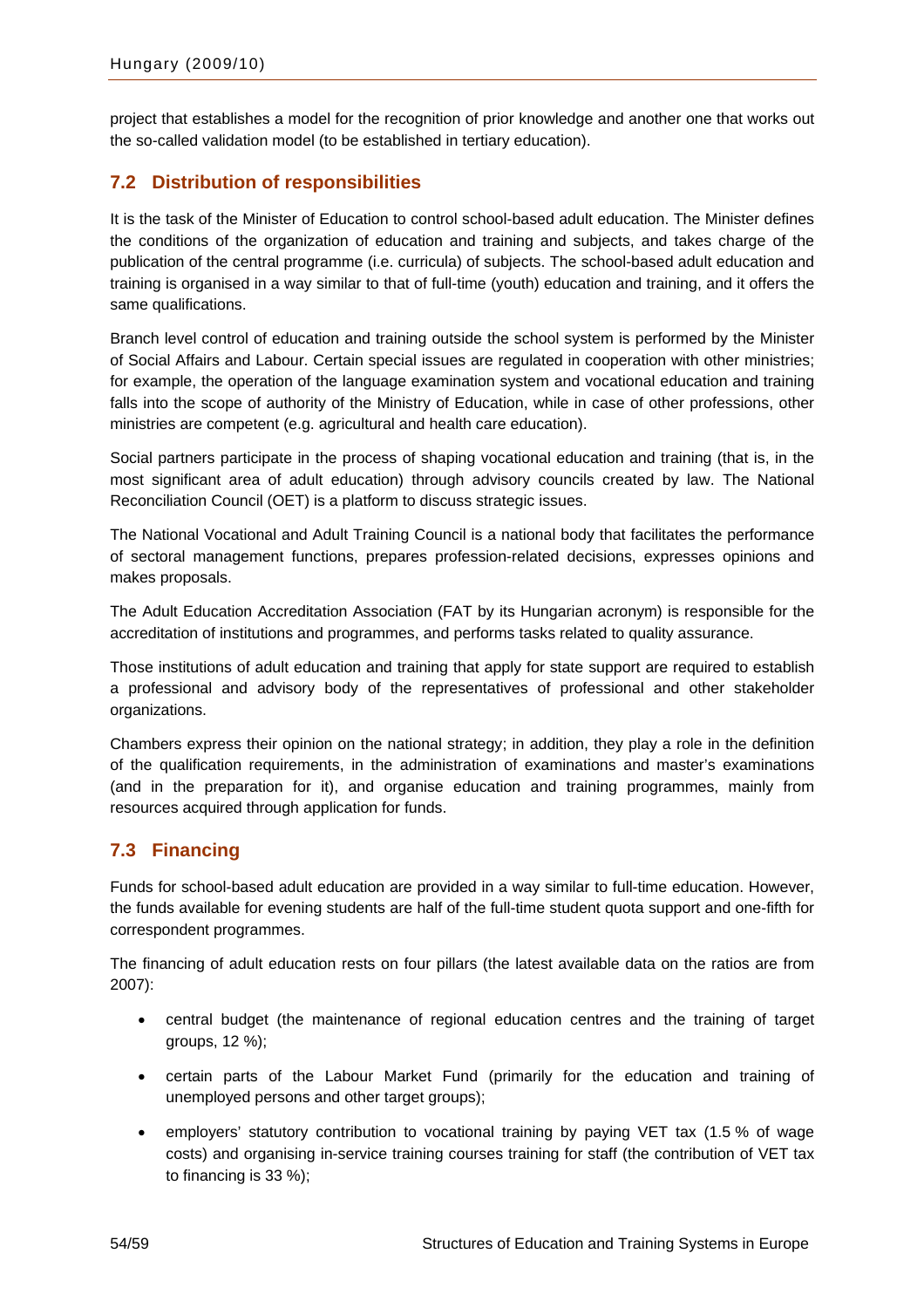- <span id="page-56-0"></span>• those participating in the training (primarily fares and textbooks and, to a smaller degree, tuition fee or training contribution); ratio in financing: 33 %;
- other resources, e.g. applications (10 %).

Businesses pay for the education and training of their own employees if the training is not the initiative of the employee. In this field there is a governmental incentive: companies can allot one-third of the obligatory vocational training contribution (1.5 % of labour costs) for the education of their own employees; in the case of small and medium enterprises, the ratio is 60 %.

#### **7.4 Programmes and providers**

The objective of the school-based primary adult education is to offer assistance for those adults who have dropped out of school or have not finished primary school during the period of compulsory schooling (primary school qualification is the pre-requisite for training in certain professions).

Adult education and training in secondary school can aim at the obtainment of the secondary schoolleaving certificate or of a given vocational qualification.

These two forms of education are offered by state-recognised institutions that form a part of the school system; most frequently, an adult education programme is operated by the institution. The schoolsystem adult education and training can be organised in the form of full-time, evening or distance education and training.

In tertiary education, a person can obtain a qualification while working (part-time education and training); this type of education offers approximately half as many class hours as full-time education and training.

In tertiary education, there is an opportunity to supplement one's higher education qualification (to raise a college degree to the level of a university degree, or to obtain a specialised qualification in the course of a 4-semester (postgraduate) professional higher education training programme.

At all the three levels, the qualification obtained is of the same value as those obtained within the framework of public education or full-time tertiary education.

The educational programmes outside the school system differ in as much as they offer or do not offer state-recognised qualification.

The Adult Education and Training Act of 2001 defines three types of education and training: general, professional and language education and training. There are several institutions that provide such programmes: the 9 regional educational centres (established by the state), profit-oriented and nonprofit organisations, chambers, workplaces, schools, institutions of tertiary education and cultural institutions enter the market offering such programmes.

Primarily, the state supports the education of unemployed persons (job-seekers), persons who are in danger of losing their jobs, disadvantaged groups and persons with disabilities within the framework of programmes and applications.

Those persons who are under 25 (or those holding a degree and are under the age of 30) and are not entitled for unemployment benefit can also participate in a supported education and training programme.

Regional employment centres determine which educational branches and which vocational training programmes are to be supported on the basis of information obtained from social partners and from the labour market. Those participating in the training and education are selected by the local employment centres; the centres also help the persons they have registered to select the educational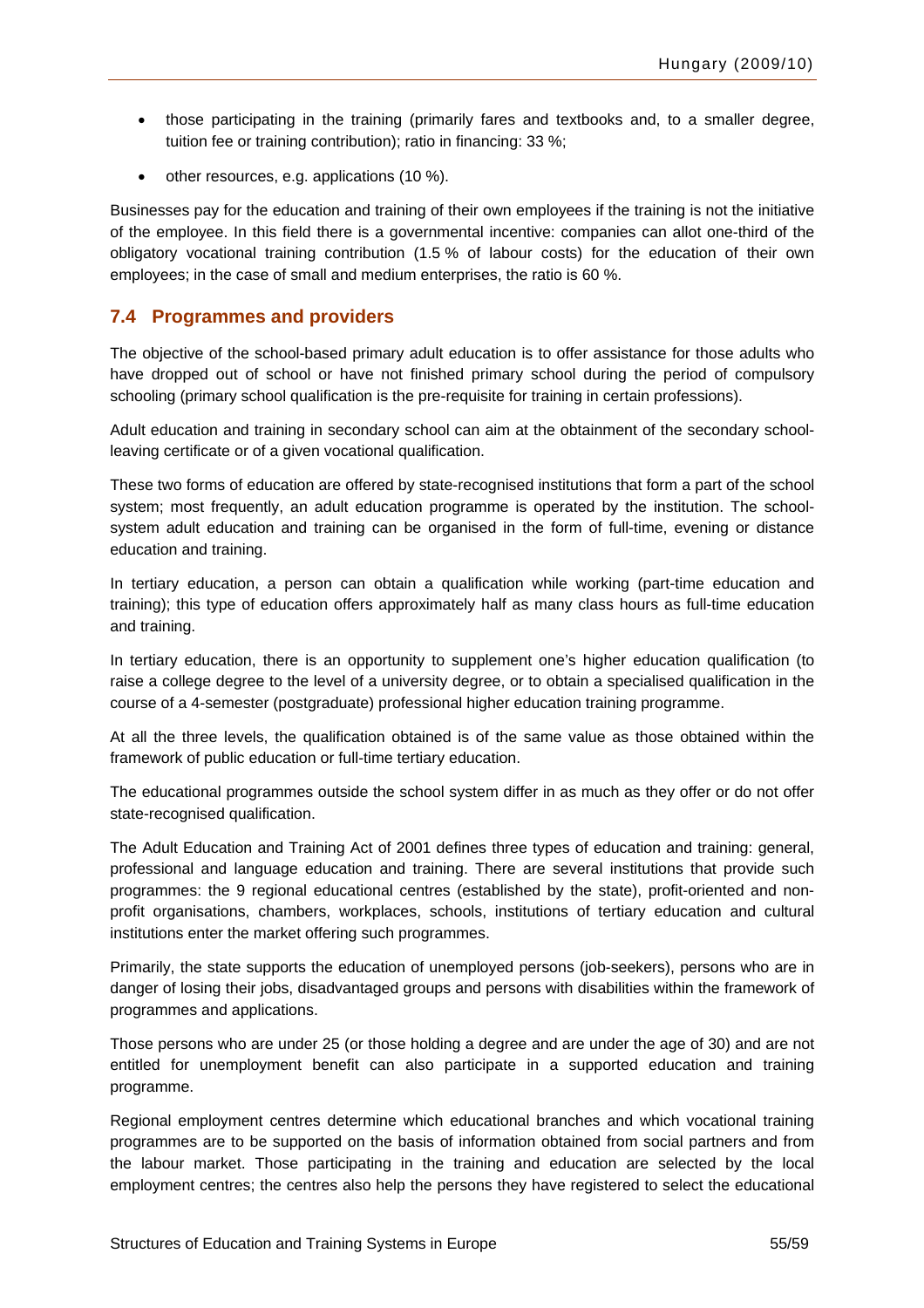<span id="page-57-0"></span>programme. Employment centres select educational providers from public regional labour force education centres and accredited providers of training and education via applications.

The majority of the programmes of vocational education and training outside the school system offer ISCED 3C-level Register (OKJ) qualifications. In the case of those education and training programmes that offer vocational qualification there is a difference if compared to school-system education and training: educational providers do not rely – are not required to rely – on central programmes of education and training; they can work out their own programme of education and training on the basis of professional and examination requirements defined by the Ministry responsible for the given education and training programme. As in other sectors of vocational education and training, the qualification is obtained on the basis of a vocational examination that is uniform everywhere in the country.

In addition to vocational education and training, there are numerous training courses that do not offer a qualification but a specific skill (foreign language, IT skills, artistic skills, sports, etc.).

Training programmes that aim at the obtainment of driver's licence fall into a separate category.

A significant part of those participating in adult education and training cover the expenses of their own training (45 %).

Those jobs where due to the nature of work (e.g. compliance with safety regulations or because of the constant change of law) requires special education and training constitute a special category. Examples include the continuing education and training and examination systems of employees in the public sector or of those working is certain jobs in the private sector (accountants, auditors, persons working with dangerous substances, professional drivers, etc.) These education and training programmes and examinations do not fall into the scope of the regulation pertaining to the qualifications of the National Training Register.

These continuing education and training programmes fall into three categories; the promotion system of the 'uniformed' jobs (e.g. policemen, firemen) is linked to a special examination system.

The system of the obligatory continuing education and training programmes for employees working in the public administration started to operate in the 1990s. The system applied to public employee doctors, teachers, social workers, etc. also forms a separate sub-system Chambers and ministries participate in the definition of the contents of the education and training programmes; preparation and examination is administered by institutions of continuing education and training that were established for this specific purpose. Some public companies (e.g. the post and the railways) operate their own system of continuing education.

The organisation of masters' examination (that is, examinations where participants may obtain a higher, 'master' level vocational qualification) falls into the scope of competence of the Chamber of Commerce and Industry and the Chamber of Agriculture.

### **7.5 Quality assurance**

The quality assurance of the public education system and the elements of related regulations (qualification requirements for teachers, the mechanism of the preparation of the curriculum; in the case of vocational education and training: student's contract, boards of examination and programmes of the quality assurance of public education) pertain to adult education and training provided by institutions of public education.

The major tool of assuring the quality of adult education and training is the programme accreditation and institution accreditation introduced in 2002. Accreditation is not compulsory yet state support can be given exclusively to those institutions that are accredited.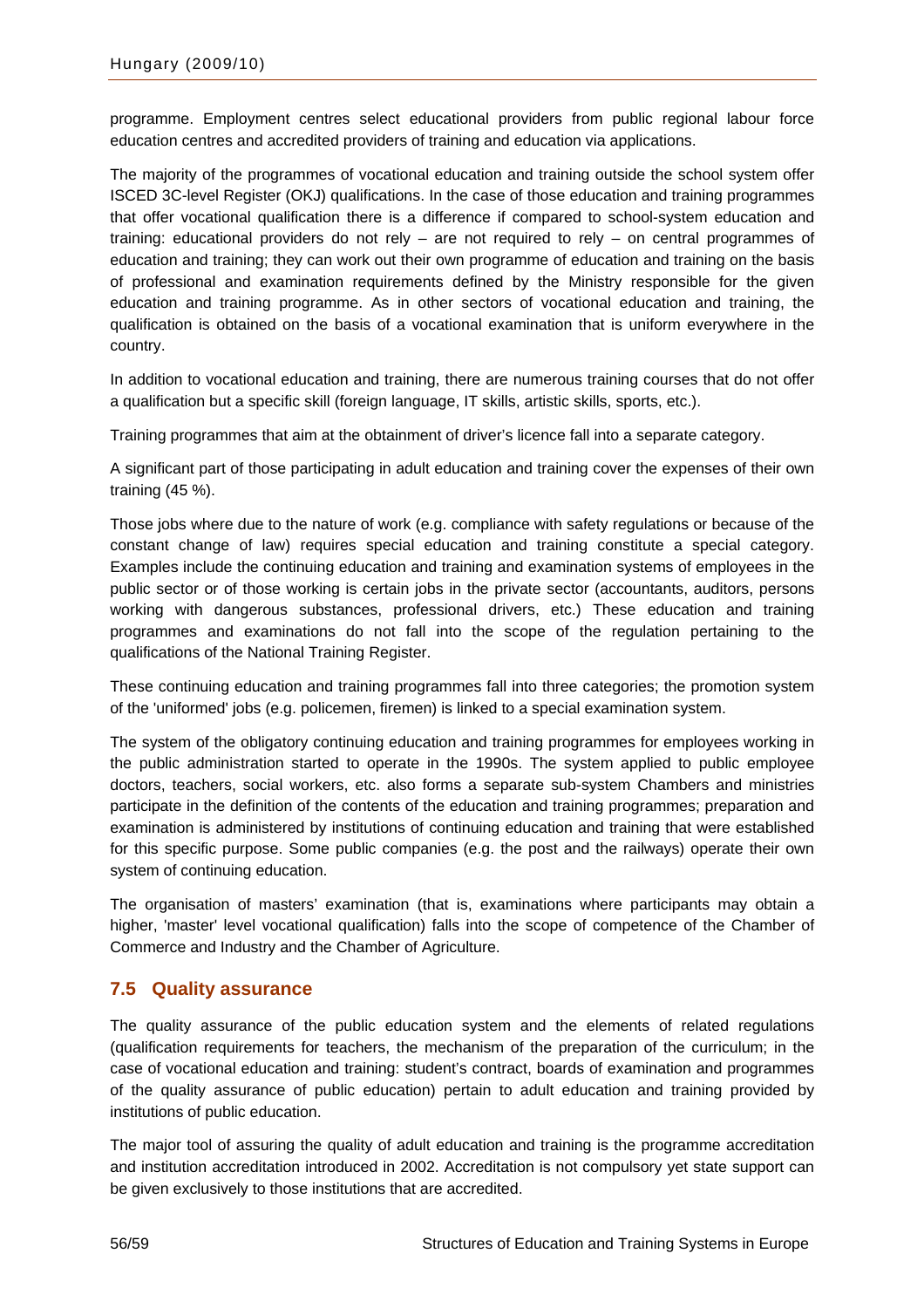<span id="page-58-0"></span>The accreditation of education providers and programmes on the market are conducted by the Adult Education Accreditation Association (Hungarian abbreviation: FAT), on the basis of the opinion of an experts' committee. The institutional accreditation is valid for 4 years; the accreditation of programmes, for 2-5 years. The institutional accreditation investigates the educational activities and related services, as well as the regulated nature of the management of the institution. Accreditation provides a quality assurance system based on self-assessment. In the course of programme accreditation, it is examined whether the programme complies with the qualification objectives and requirements; feasibility and the adequacy of methods are also inspected. As provisions of law stipulate, the Adult Education Accreditation Association can conduct post-accreditation inspection in an institution with competent external services and persons involved.

The adult education contract and the activity of examination committees in education and training programmes that offer vocational qualification also serve quality assurance.

Organisations that provide adult education and training are registered and monitored by the regional employment centres; the authorization of employment centres is restricted to monitoring the programme's compliance with regulations. If deficiencies are disclosed, employment centres can impose a fine or – in case of serious problems – they can prohibit the continuation of the education and training programme.

Since 2007, regional employment centres, in cooperation with local chambers of economy, have been monitoring the practical training section of National Register of Vocational Qualifications (OKJ) VET programmes.

The ratio of those profit-oriented NGOs that carry out educational activity and are in the possession of ISO qualification is increasing.

#### **7.6 Guidance and counselling**

Act IV of 1991 on Employment stipulates that one of the major tasks of regional employment centres is to run guidance and counselling services for unemployed people (job-seekers) and employees. In most cases, the service is provided by external authorised agents.

The network of Employment Information Counselling (FIT) offices, established in 1992 with German support, carries out similar tasks; at present, there are 20 units in Hungary. FIT and the National Euroguidance centre offer information for independent orientation. Primarily, disadvantaged groups are provided with counselling services (e.g. career orientation training) by the 9 regional workforce training centres.

Providers of adult education and training (enterprises and non-profit organisations alike) also offer this type of service – in several cases, as a part of their education and training programmes.

The majority of career orientation services assume independent orientation; personal counselling is of low volume and non-systemic. The development project referred to in the introduction of this section aims at establishing an integrated national system.

Those employed in the services provided by labour force centres are required to have a qualification defined on the basis of the service; as a rule, higher qualification is required, and in certain cases field practice is also necessary. There are various forms of education and training to train counsellors (training courses, special projects and professional higher education training programmes,).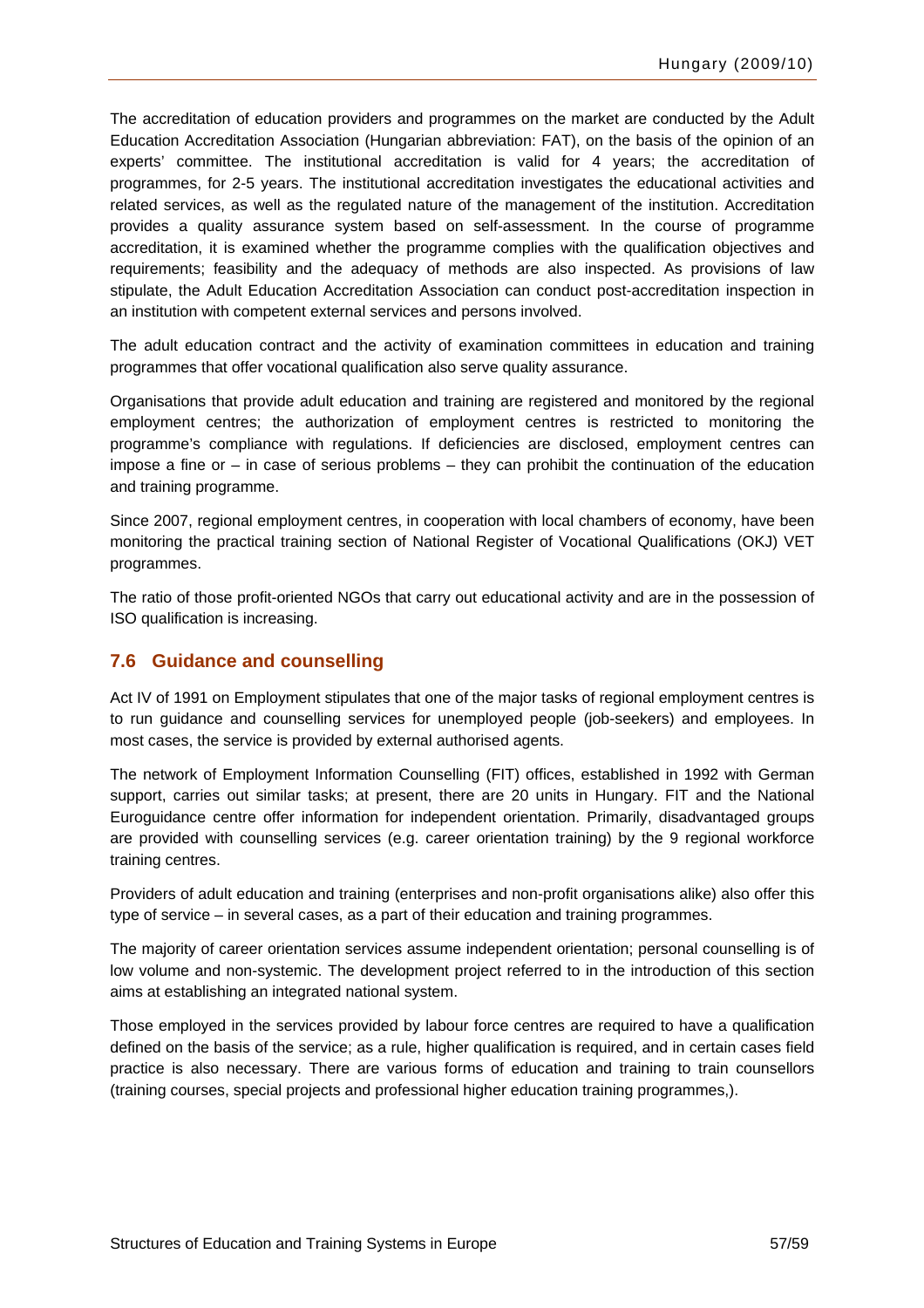### <span id="page-59-0"></span>**7.7 Teachers and trainers**

Teachers working in the school-system adult education and training (at primary, secondary and tertiary level) are the same teachers who are teaching school-age students; the same qualification requirements and continuing education obligations apply to them.

Depending on the nature of the programmes of education and training outside the school system (general, professional, language), a teacher's status can be as follows: a teacher conducting education and training on general, language, professional theory or professional theory. In adult education and training – depending on the task – the expert who facilitates training is called a trainer, a mentor or an instructor. In addition, programmes employ experts who work in the field of the planning, organisation or assessment of adult education and training, or experts on counselling.

In vocational training offered within the framework of adult education and training, qualification in the field of pedagogy or psychology is required exclusively from those teachers and trainers who participate in training and education programmes organised for disadvantaged persons by accredited institutions. Practical trainers are required to have of a five-year professional and adult education practice.

The majority of these experts, whose task is to facilitate learning, obtain initial training in the framework of tertiary education.

The training assistants are trained in advanced vocational programmes, whose admission requirement is the secondary school-leaving certificate. These programmes entitle graduates for working (as assistants) in vocational education and training and for the organization of adult education and training.

Tertiary education programmes offer those with teacher's qualification, qualification of humanities or social professions an opportunity to participate in a professional higher education training programme and obtain the qualification of an expert on adult education and training.

For persons employed in adult education and training programmes outside the school system, presently there are no obligations for continuing education; accredited institutions, however, are required to have a plan or an internal regulation that contains the arrangements for the continuing education and training of those who work as teachers and trainers in the given organisation.

Those profit-oriented service providers that have an ISO qualification have an internal arrangement that guarantees the continuous development of their employees (teachers and trainers).